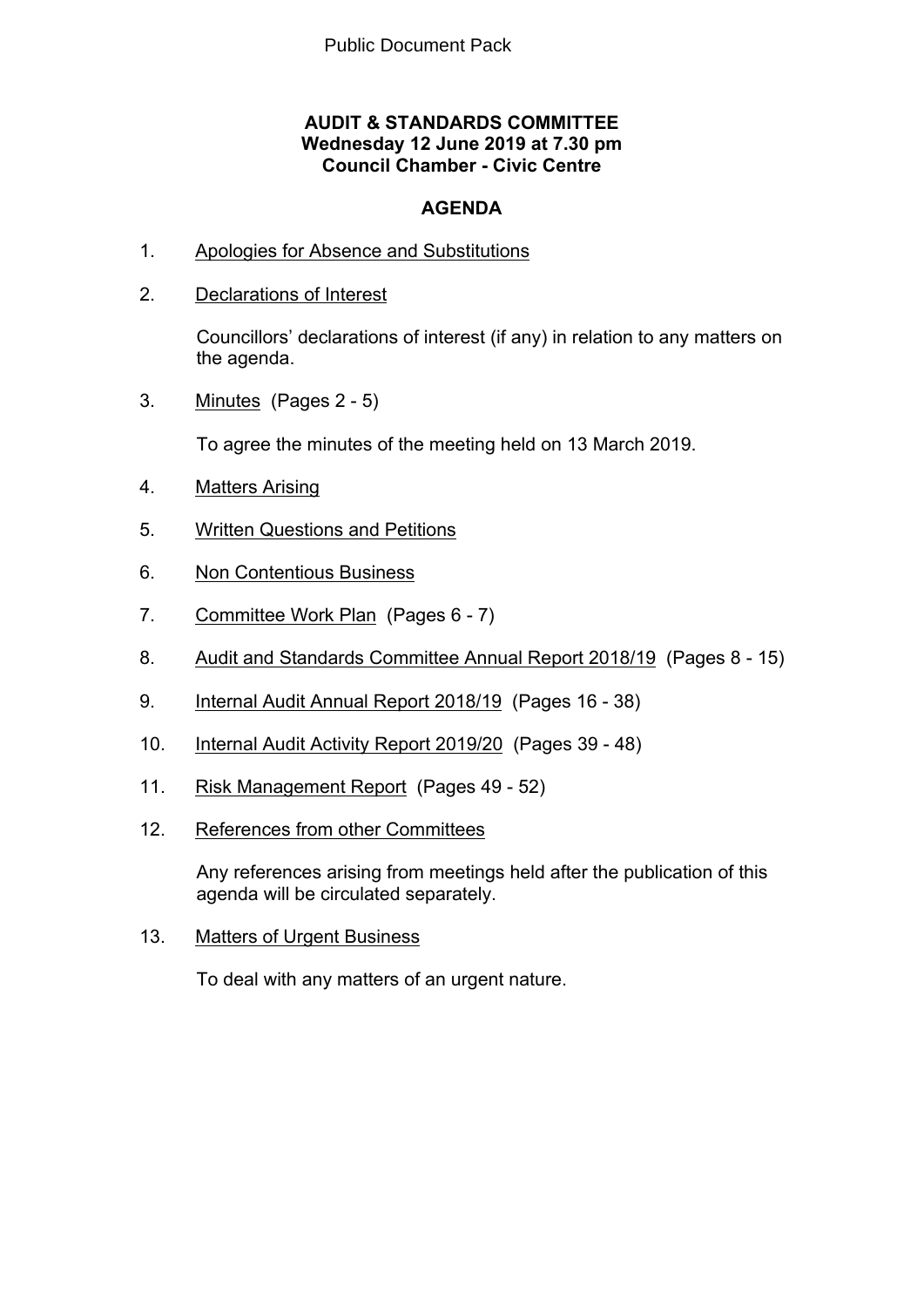#### **MINUTES OF THE AUDIT & STANDARDS COMMITTEE HELD ON**

13 March 2019 7.30 - 8.50 pm

#### **PRESENT**

#### **Committee Members**

Councillor Stefan Mullard (Chair) Councillor Jean Clark (Vice-Chair) Councillor Simon Carter Councillor Jodi Dunne Councillor Eddie Johnson Councillor Chris Vince

#### **Officers**

Hannah Criddle, Governance Support Officer Simon Freeman, Head of Finance and Deputy to the Managing Director Karen Gardner, Internal Auditor Simon Hill, Head of Governance Sarah Marsh, Internal Audit Manager

#### **Also Present**

Lisa Clampin, BDO Councillor Tony Edwards Francesca Palmer, BDO

#### 43. **APOLOGIES FOR ABSENCE AND SUBSTITUTIONS**

Apologies for absence were received from Councillors Michael Hardware and Shannon Jezzard.

#### 44. **DECLARATIONS OF INTEREST**

Councillors Simon Carter and Chris Vince both declared pecuniary interests in matters related specifically to HTS by virtue as their remuneration as Councillor Directors.

Councillor Stefan Mullard declared a non-pecuniary interest in items 10 and 11 as a member of the Harlow Playhouse Trust.

#### 45. **MINUTES**

**RESOLVED** that the minutes of the meeting held on 28 November 2018 are agreed as a correct record and signed by the Chair.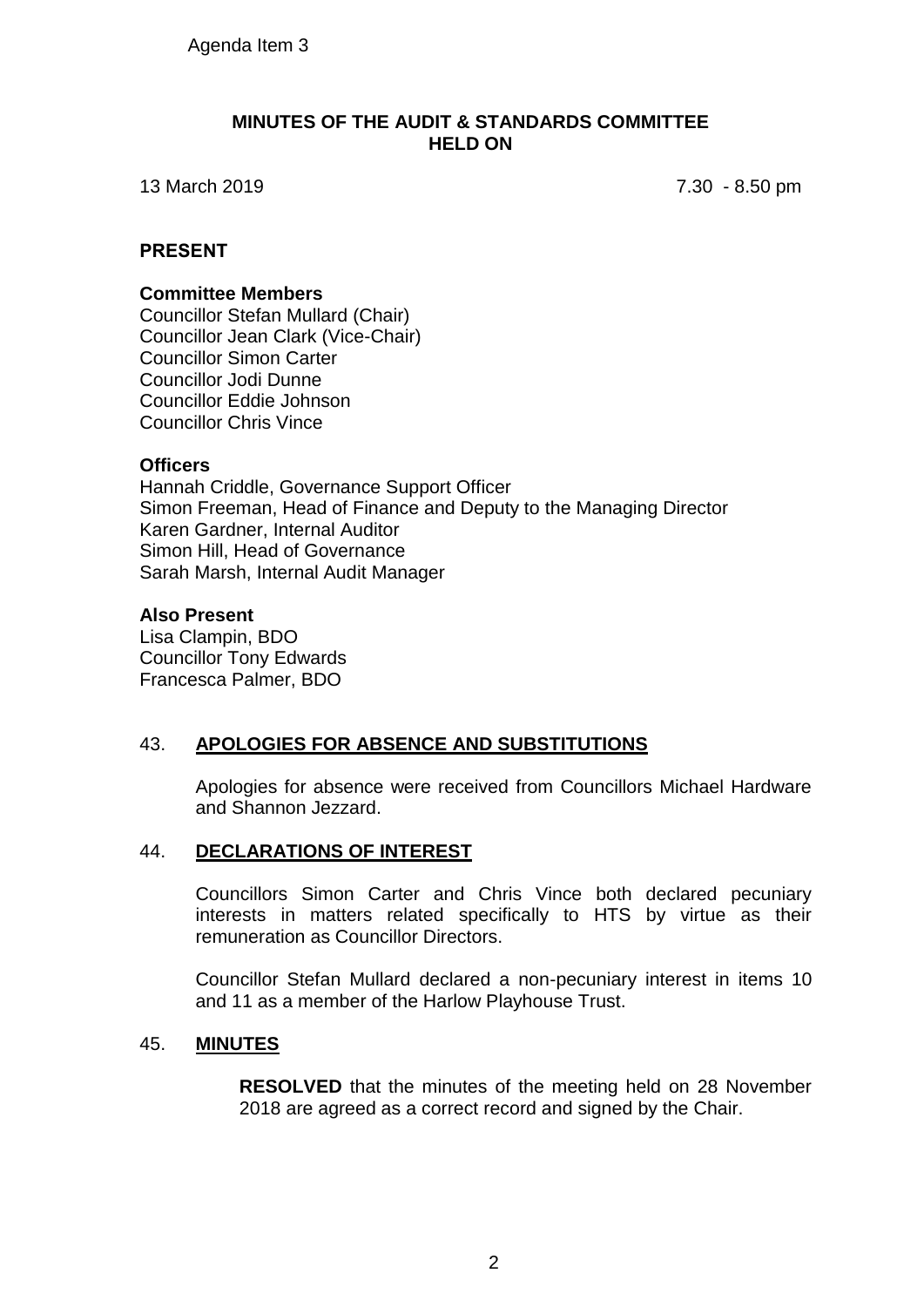#### 46. **MATTERS ARISING**

a) Minute 39 - Review of Audit & Standards Committee Effectiveness and Terms of Reference

Councillor Carter noted at the previous meeting it was agreed that a task and finish group would be established to look at the appointment of an independent person to the Committee. Councillor Mullard confirmed he would start working on this soon.

#### 47. **WRITTEN QUESTIONS AND PETITIONS**

None.

#### 48. **NON CONTENTIOUS BUSINESS**

None.

#### 49. **COMMITTEE WORK PLAN**

The Committee received its current work plan.

**RESOLVED** that the work plan is noted.

#### 50. **ANNUAL REPORT ON THE CERTIFICATION OF GRANT CLAIMS AND RETURNS**

The Committee received the annual report on the Certification of Grant Claims and Returns from the previous external auditors, Ernst & Young.

The Committee expressed it thanks to the Revenues and Benefits team for the exceptionally accurate work carried out in the benefit administration.

#### **RESOLVED that:**

**A** The Committee noted the report.

#### 51. **EXTERNAL AUDITOR - AUDIT PLAN 2018/19**

The Committee received a report which outlined the rationale behind the proposed annual audit plan, which was set out in Appendix A to the report, and had been planned by BDO, the external auditor.

#### **RESOLVED that:**

**A** The Committee noted the report and planned audit work to be undertaken by BDO the Council's new external audit provider.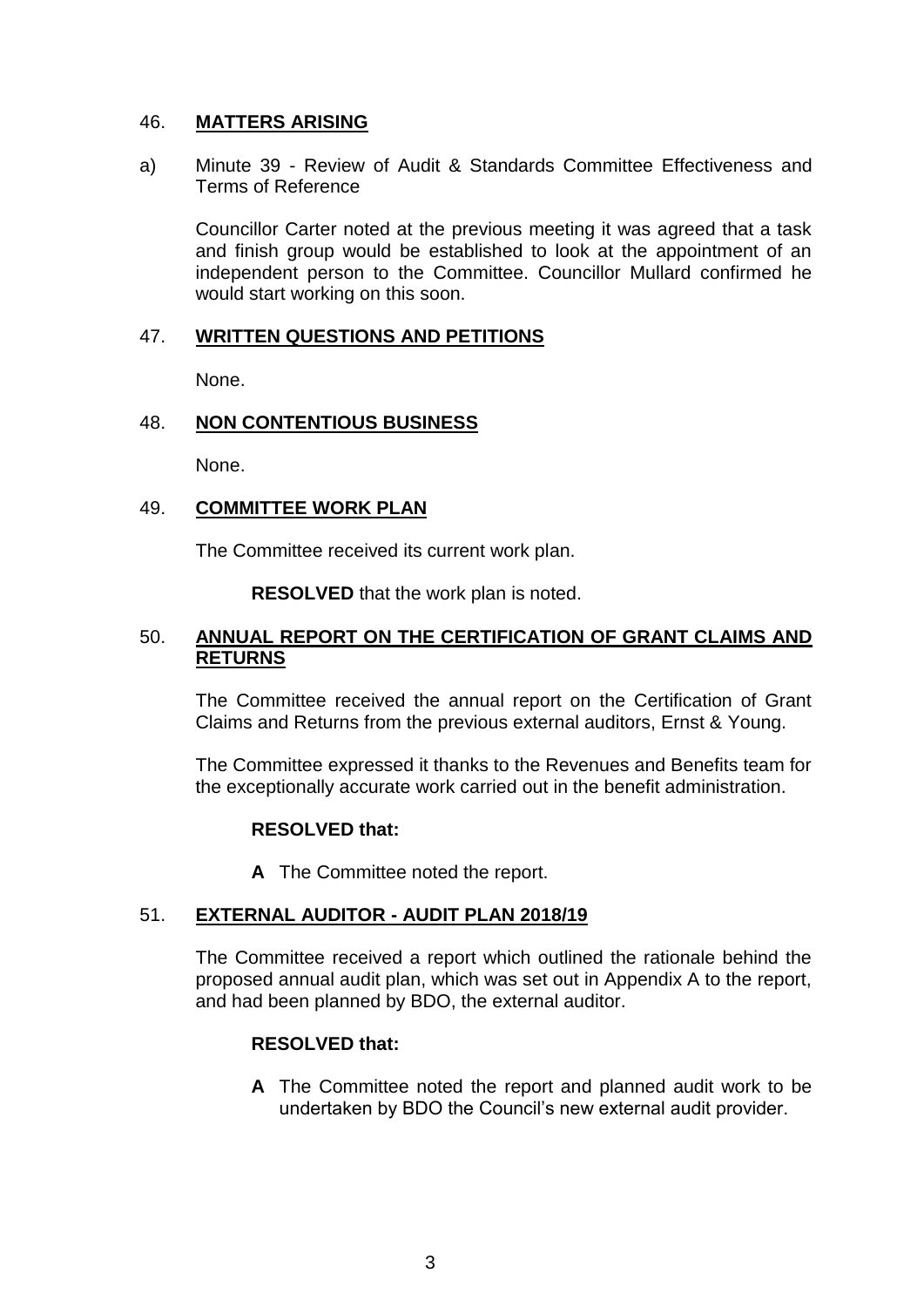#### 52. **INTERNAL AUDIT STRATEGY AND PLAN 2019/20**

The Committee received a report proposing the Internal Audit Strategy and Plan for the 2019/20 municipal year.

Members of the Committee considered that the effectiveness and contribution that the Strategy and Plan made, met the criteria within the Council's assurance framework.

#### **RESOLVED that:**

**A** The Internal Audit Strategy and Plan for 2019/20 is approved.

#### 53. **PERIOD 11 INTERNAL AUDIT ACTIVITY REPORT 2018/19**

The Committee received the Period 11 Internal Audit Activity Report which showed the progress being made against the Audit Plan since the last meeting of this Committee.

It was noted that there was a proposal to defer three audits.

#### **RESOLVED that:**

**A** The three audits be deferred as detailed in the report.

#### 54. **AUDIT AND STANDARDS COMMITTEE WORK PLAN AND TRAINING PROGRAMME**

The Committee received its proposed 2019/20 work plan and proposed training programme for Councillors.

#### **RESOLVED that:**

**A** The work plan and training programme for the 2019/20 municipal year are agreed.

#### 55. **RISK MANAGEMENT PROGRESS REPORT**

The Committee received a report on the Risk Management Appetite.

#### **RESOLVED that:**

- **A** The Risk Management Appetite as set out in the report is agreed.
- **B** A Risk Maturity Assessment is carried out and the findings are reported back to the Committee during 2019/20.
- **C** A Risk Appetite Framework is established and reported back to the Committee during 2019/20.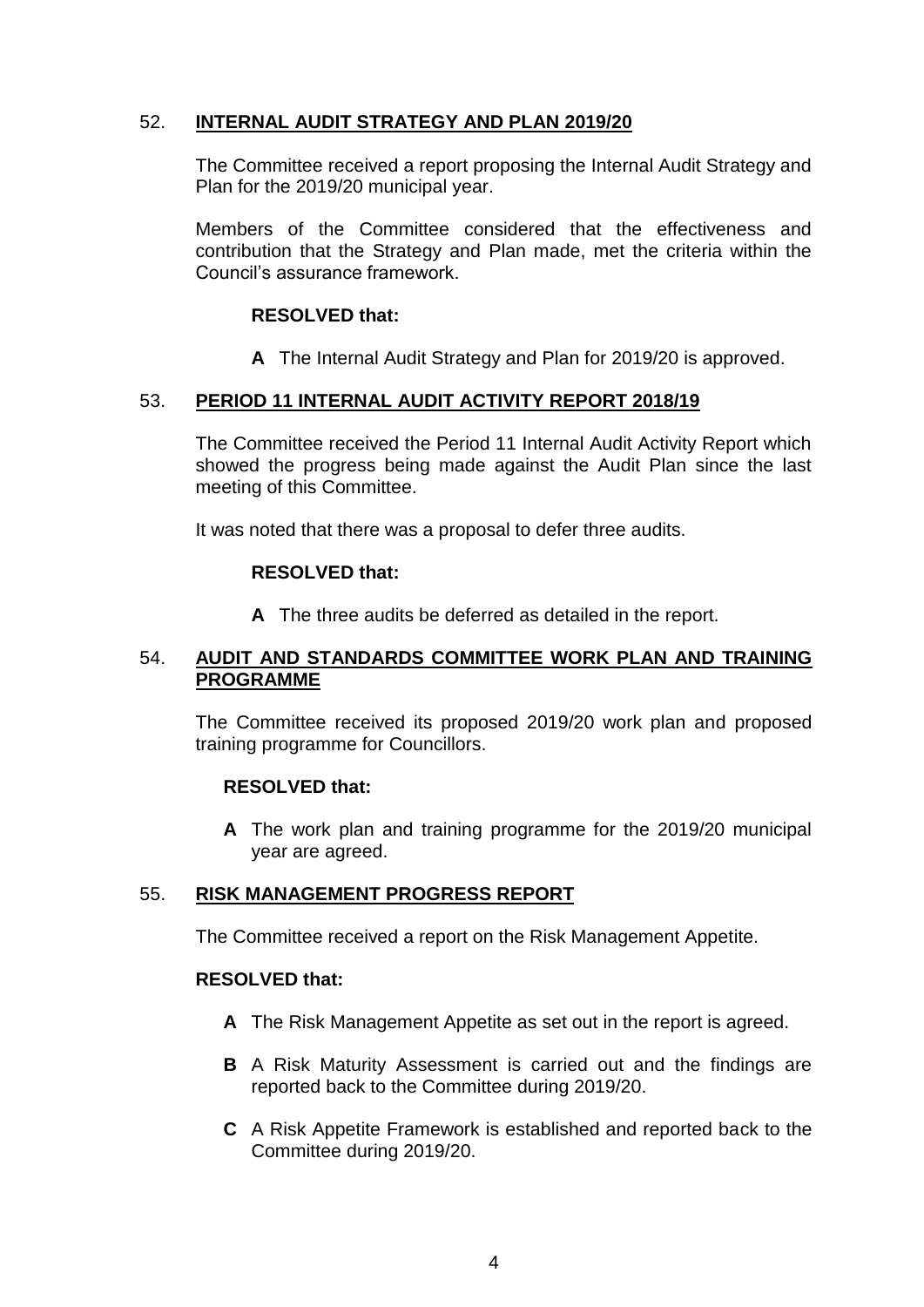## 56. **REFERENCES FROM OTHER COMMITTEES**

None.

## 57. **MATTERS OF URGENT BUSINESS**

None.

CHAIR OF THE COMMITTEE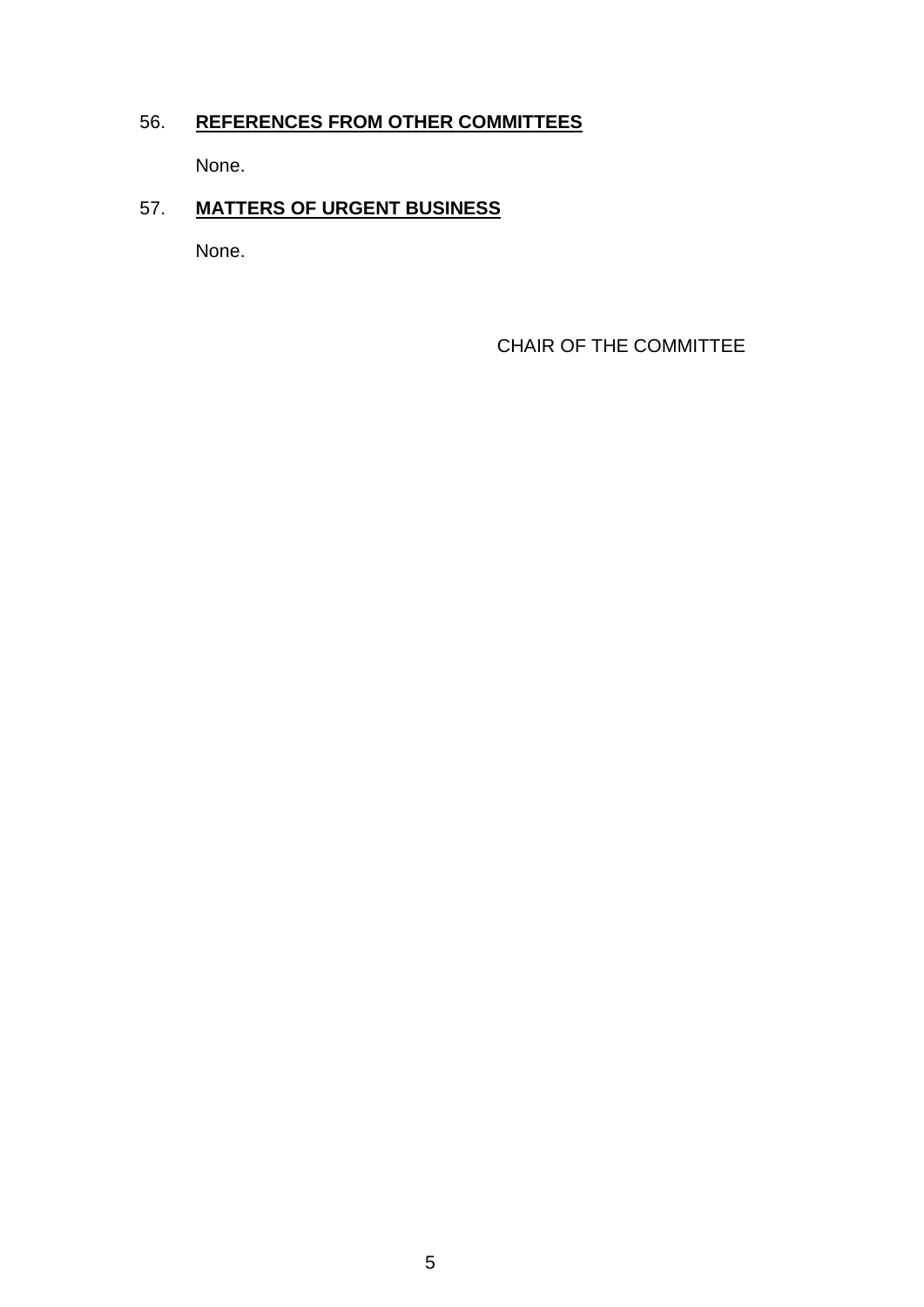# **AUDIT & STANDARDS COMMITTEE WORK PLAN 2019/20** Agenda Item 7

| <b>June 2019</b> |                                                                                                 |                         |
|------------------|-------------------------------------------------------------------------------------------------|-------------------------|
| $\circ$          | Audit and Standards Committee Annual<br>Report 2018/19                                          | Sarah Marsh             |
| $\circ$          | Internal Audit Annual Report 2018/19                                                            | Sarah Marsh             |
| $\circ$          | Period 2 Internal Audit Activity Report<br>2019/20                                              | Sarah Marsh             |
| $\circ$          | <b>Risk Management Progress Report</b>                                                          | Simon Freeman           |
| <b>July 2019</b> |                                                                                                 |                         |
|                  | o Annual Governance Statement 2018/19                                                           | Simon Freeman           |
| $\circ$          | <b>Audited Annual Accounts 2017/18</b>                                                          | Simon Freeman           |
| $\circ$          | Management Letter of Representation                                                             | <b>External Auditor</b> |
| $\circ$          | <b>External Auditors Audit Results Report</b><br>2018/19 (ISA 260)                              | <b>External Auditor</b> |
|                  | November 2019                                                                                   |                         |
| $\bigcirc$       | <b>Annual Audit Letter</b>                                                                      | <b>External Auditor</b> |
| $\circ$          | Period 8 Internal Audit Activity Report<br>2019/20                                              | Sarah Marsh             |
| $\circ$          | <b>Review of Internal Audit Charter</b>                                                         | Sarah Marsh             |
| $\circ$          | <b>Review of Audit &amp; Standards Committee</b><br><b>Effectiveness and Terms of Reference</b> | Sarah Marsh             |
| O                | Review of Code of Corporate Governance                                                          | Sarah Marsh             |
| $\circ$          | Anti-Fraud and Corruption Strategy                                                              | Sarah Marsh             |
| $\circ$          | <b>Risk Management Progress Report</b><br>(Min 32, 25/11/15)                                    | Simon Freeman           |
|                  | <b>March 2020</b>                                                                               |                         |
| $\circ$          | Annual Report on the Certification of Grant<br>Claims and Returns (including fees)              | <b>External Auditor</b> |
| $\circ$          | External Auditor - Audit Plan 2019/20                                                           | <b>External Auditor</b> |
| $\circ$          | Internal Audit Strategy and Plan 2020/21                                                        | Sarah Marsh             |
| O                | Period 11 Internal Audit Activity Report<br>2019/20                                             | Sarah Marsh             |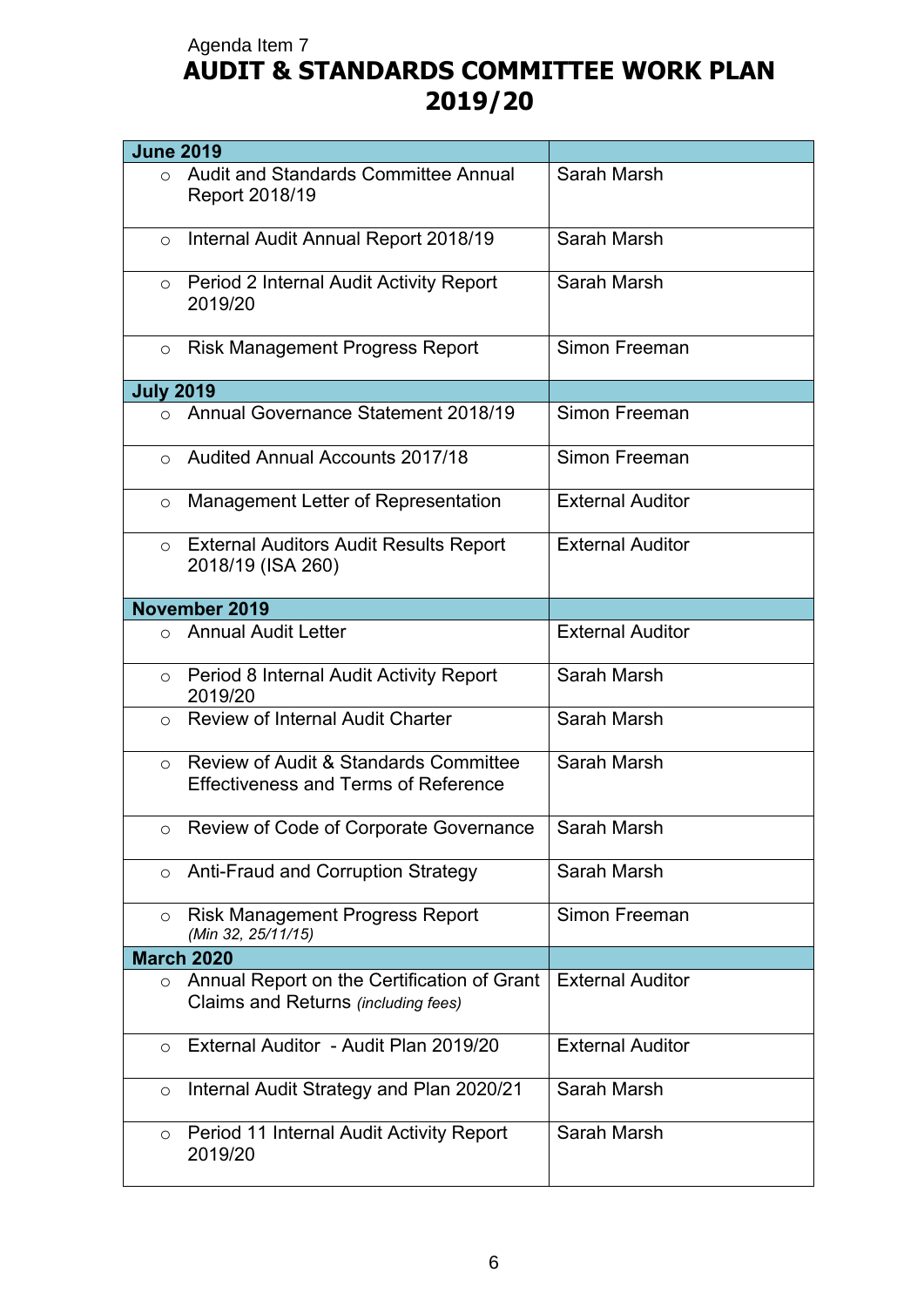# **AUDIT & STANDARDS COMMITTEE WORK PLAN 2019/20**

| Internal Audit Compliance with the Public<br>$\circ$<br>Sector Internal Audit Standards | Sarah Marsh                                                        |
|-----------------------------------------------------------------------------------------|--------------------------------------------------------------------|
| Audit & Standards Committee Work Plan<br>$\bigcirc$<br>and Training Programme           | Sarah Marsh                                                        |
| <b>Risk Management Progress Report</b><br>$\circ$<br>(Min 32, 25/11/15)                 | Simon Freeman                                                      |
| <b>Standing Items</b>                                                                   |                                                                    |
| Register of Complaints which have been<br>$\circ$<br>referred to Hearing Sub-Committee  | <b>Monitoring Officer</b>                                          |
| <b>Unallocated Items</b>                                                                |                                                                    |
| <b>None</b><br>$\bigcap$                                                                |                                                                    |
| <b>Training Plan</b>                                                                    |                                                                    |
| <b>June 2019</b>                                                                        | <b>Presentation by external</b><br>auditors (BDO) on their role.   |
| <b>July 2019</b>                                                                        | Presentation on John Dyson<br>on how to read financial<br>accounts |
| November 2019                                                                           | <b>Fraud Awareness Training</b>                                    |
| <b>March 2020</b>                                                                       | <b>Risk Management Training</b>                                    |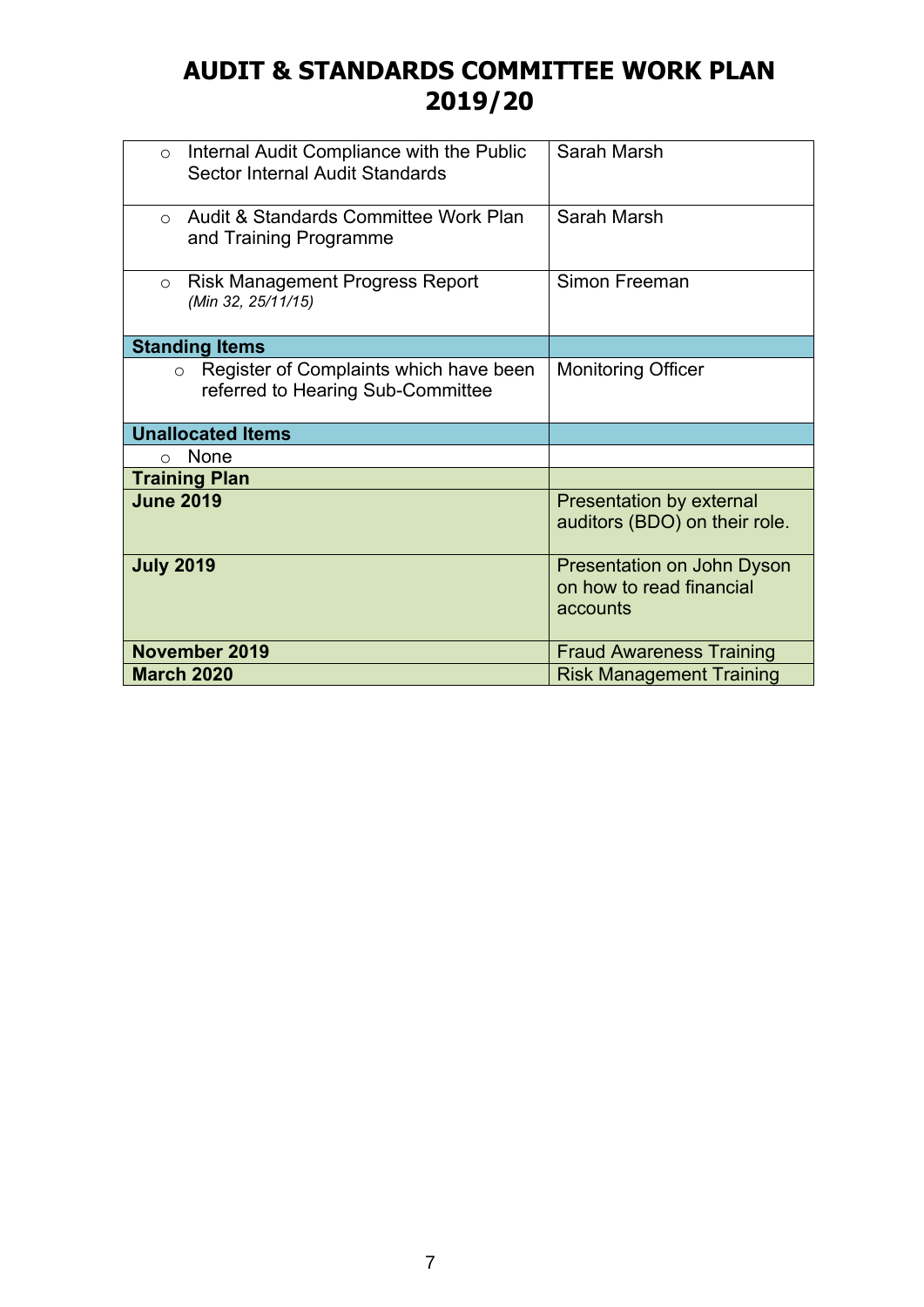Agenda Item 8

| <b>REPORT TO:</b>    | <b>AUDIT AND STANDARDS COMMITTEE</b>                         |
|----------------------|--------------------------------------------------------------|
| <b>DATE:</b>         | <b>12 JUNE 2019</b>                                          |
| TITLE:               | AUDIT AND STANDARDS COMMITTEE ANNUAL<br><b>REPORT</b>        |
| <b>LEAD OFFICER:</b> | <b>SARAH MARSH, INTERNAL AUDIT MANAGER</b><br>(01279) 446884 |

#### **RECOMMENDED that it is recommended to Full Council that:**

The Annual Report for the Audit and Standards Committee for 2018/19 be agreed.

#### **BACKGROUND**

- 1. The effective operation of the Audit and Standards Committee forms a key element of the Council's assurance framework. By fulfilling its responsibilities as detailed in this annual report the Committee supports the Council to maintain a high standard of corporate governance.
- 2. The Annual Report of the Audit and Standards Committee outlines its work and achievements during the year ending 31 March 2019. The Annual Report helps to demonstrate to residents and the Council's other stakeholders the vital role that the Committee fulfils and the contribution that it makes to the Council's overall governance arrangements.
- 3. The Audit and Standards Committee role is two-fold:
	- a) Audit To oversee the Council's internal audit and risk functions; receive and approve external audit reports; scrutinises the Annual Statement of Accounts; make reports and recommendations to the Cabinet, Committees and the Council as a whole on the adequacy of its corporate governance and risk management arrangements and the associated control environment.
	- b) Standards To deal with a range of matters including issues concerning Councillors' conduct, provide advice and guidance to the Council, the Cabinet and individual Councillors and advise on the application and review of the **Constitution**
- 4. Whilst there is no statutory obligation for a local authority to establish an Audit Committee, they are widely recognised internationally across the public and private sectors as a key component of effective governance. Similarly, it is considered good practice for the Committee to report annually to the Council on its work.
- 5. The key benefits of an effective Audit Committee are to: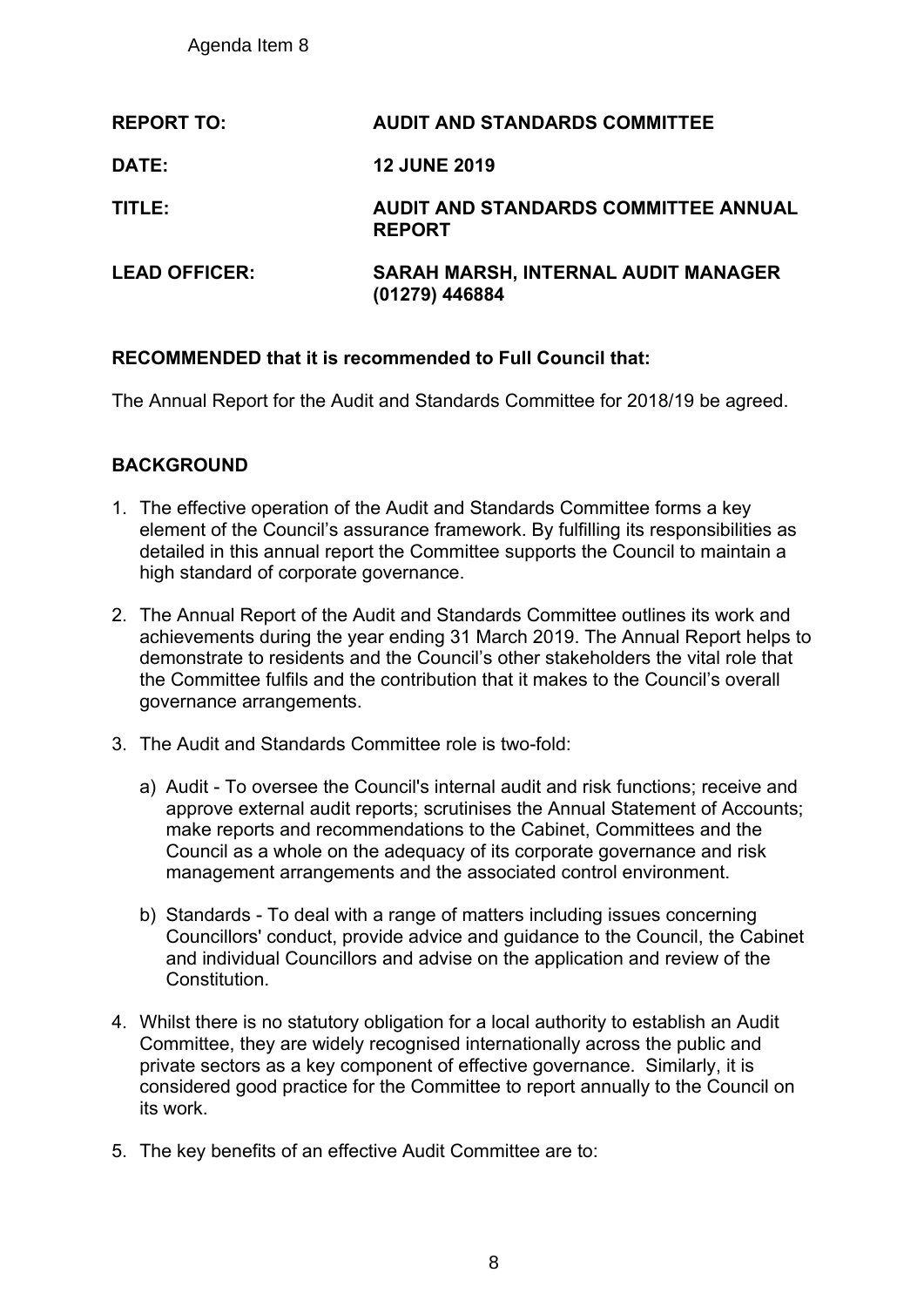- a) increase awareness regarding the effectiveness and continued development of the Council's governance arrangements;
- b) provide additional assurance on the robustness of the Council's governance arrangements through a process of independent and objective review;
- c) reduce the risks of illegal or improper acts;
- d) increase public confidence in the objectivity and fairness of financial and other reporting;
- e) contribute to performance improvements in assurance levels and awareness of the need for strong internal control including the implementation of audit recommendations; and
- f) reinforce the importance and independence of internal and external audit and similar review processes.

#### **Assurance Activity 2018/19**

6. To help the Committee draw conclusions about the effectiveness of the Council's internal control framework, governance and risk management it gained assurances from the following sources:

#### **Internal Audit**

- 7. The Accounts and Audit (England) Regulations 2015 require the Council to maintain an adequate and effective internal audit function which is discharged by the Head of Finance as Section 151 Officer. Internal Audit is a key source of assurance for both Members and management on the effectiveness of the control framework. The Committee has a responsibility for ensuring that Internal Audit is effective in the provision of this assurance.
- 8. The Committee considered and agreed reports regarding the Internal Audit Strategy, Internal Audit Charter and Annual Plan 2018/19. It has also monitored progress made by management in implementing audit recommendations and received regular progress reports on the work and performance of Internal Audit. These reports have helped in ensuring that reported weaknesses have either been addressed or the identified risks adequately mitigated by management and that there is an effective system of governance, risk management and internal control in place.

#### **Assurance Framework / Annual Governance Statement**

- 9. The Committee's terms of reference include advising on the effectiveness of the Council's assurance framework including the production of the Annual Governance Statement.
- 10.During the year, the Committee has received reports on the control framework and how the annual review and assurance process is undertaken. The Assurance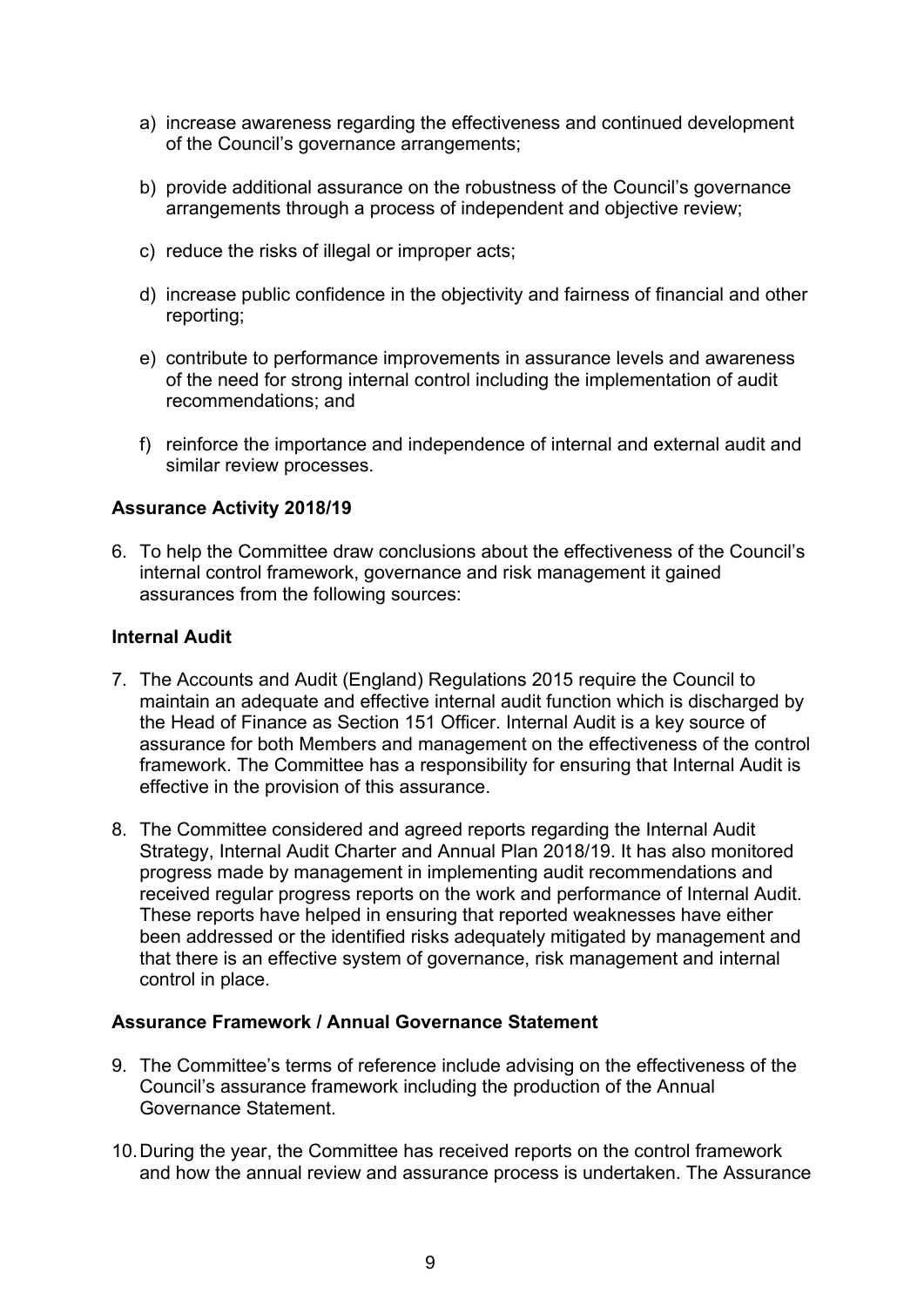Framework is compiled from various sources of assurance, for instance Heads of Service and other key officers.

- 11.The Internal Audit Manager provides an annual report and opinion regarding the Council's control framework. This opinion is considered by the Committee alongside other sources of assurance.
- 12.The Committee reviewed the Annual Governance Statement (AGS) for 2017/18 which identified governance issues requiring further ongoing improvement relating to:
	- a) Compliance with the General Data Protection Regulations; and
	- b) Business Continuity Planning testing regimes.
- 13.The assurance framework and the Council's Code of Corporate Governance remained unchanged during 2018/19. The Code was reviewed by the Committee in November 2018 ensuring it remained compliant with the CIPFA/SOLACE framework – Delivering Good Governance in Local Government and no changes were required.
- 14.The Committee was able to be satisfied that there is a robust assurance framework in place to safeguard the Council's resources through reliance on the annual review of the Council's system of internal control and the Internal Audit Manager's annual opinion.

#### **Anti-Fraud and Corruption**

- 15.Countering fraud and corruption is the responsibility of every Councillor and Officer of the Council. The Committee's role in this area has been to monitor and support the actions taken by officers to counter fraud including the work of the Corporate Fraud Group.
- 16.The Committee receives reports and presentations on such work undertaken in the Council and proactive fraud work, for example participation in the National Fraud Initiative (NFI) and the work of the Housing Fraud Officer.
- 17.The Council continues to send out a strong message that fraud will not be tolerated and that where fraud is proven the strongest possible actions of redress will be taken.
- 18.Based on the work to date, coupled with no major incidences of fraud and corruption being highlighted by management or Internal Audit, the Committee concludes that there is a sound anti-fraud framework in place. The Council's Anti-Fraud and Corruption Strategy was reviewed and approved by the Committee in November 2018.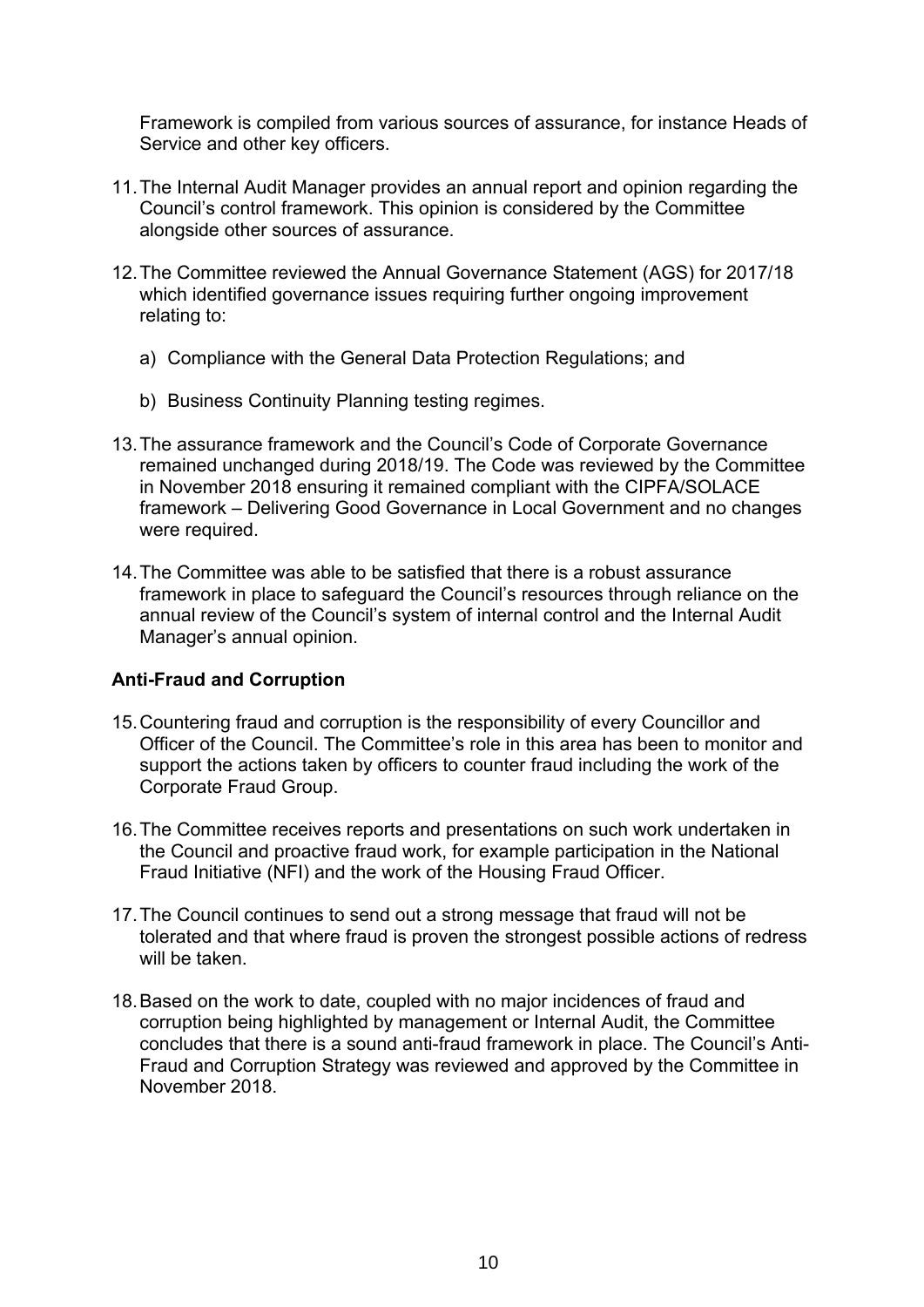#### **Risk Management**

- 19.The Committee receives and discusses reports relating to risk management. Work continues to enhance monitoring and reporting mechanisms to ensure there is adequate scrutiny and challenge of risk across the Council and aligning this with the service planning process. Committee members are presented with the corporate strategic risk register with a rolling review of individual risks contained within it.
- 20.At its March 2019 meeting the Committee reviewed and agreed the Council's risk appetite and for a risk maturity assessment to be undertaken in 2019/20. This will allow benchmarking of risk management within the Council against best practice and establish how well risk management as a discipline is embedded and integrated.

#### **Statement of Accounts and External Auditors**

- 21.Following recommendations made by the Constitution Panel, Council at its February 2018 meeting approved that authority was delegated to the Audit and Standards Committee to approve the Annual Governance Statement and the Annual Statement of Accounts for 2017/18. In addition, approval was given to amend the Constitution so that the Chair of the Audit and Standards Committee, rather than the Leader of the Council, was given authority to sign both of these key documents off. This was undertaken to achieve the much shorter timescales for signing off the Statement of Accounts (moving from the end of September to the end of July) as required by Government in the Accounts and Audit Regulations 2015.
- 22.At its September 2018 meeting the Committee reviewed and approved the Council's Statement of Accounts for 2018/19.
- 23.During the year the Committee received a number of reports from the External Auditors Ernst & Young LLP (EY) who attended most meetings. These reports include the Audit Results Report 2017/18, Annual Audit Letter 2017/18 and Certification of Claims and Returns annual report 2017/18.
- 24.In March 2019 the Committee met with the Council's new external audit provider, BDO, and noted their planned audit work to be undertaken relating to the 2018/19 Annual Statement of Accounts.
- 25.When reviewing the reports the Committee considered audit risks highlighted by the External Auditors.

#### **Committee Working Arrangements**

26.The Committee has a rolling and flexible programme of work for its main areas of activity which is proactively reviewed and amended throughout the year to reflect changes in policies, priorities and risks. The Committee considered items which are presented annually, such as audit results, the statement of accounts, the annual governance statement, and audit plans; as well as a number of other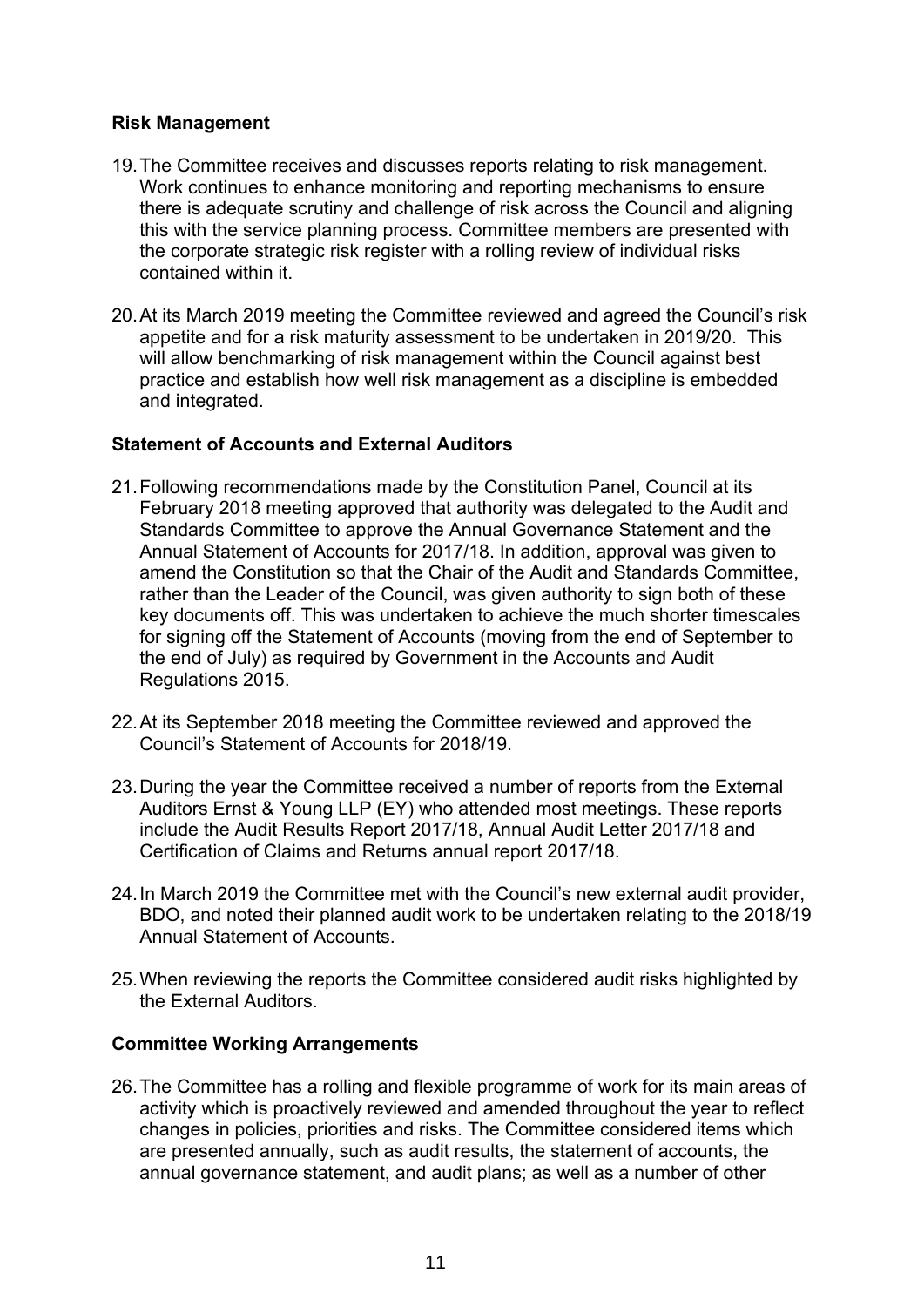items including a review of the Audit and Standards Committee's terms of reference.

- 27.Training sessions have been held before most Committee meetings and the agreed work programme enables the Committee to provide an independent assurance to the Council as to the adequacy of the risk management framework and the associated control environment. Training provided in 2018/19, open to all Councillors, included assurance frameworks, information governance, financial statements and the role of Internal Audit.
- 28.In November 2018 the Committee undertook its own effectiveness review and reviewed its Terms of Reference, the results of which concluded its Terms of Reference were still fit for purpose and the Council was able to demonstrate compliance with recommended best practice for an effective Audit Committee. Some minor areas for improvement were identified being:
	- a) Review of Audit Committee membership as 2018 CIPFA guidance asks local Councils to consider the inclusion of at least one independent member;
	- b) Repeat the skills and knowledge analysis as this was last undertaken by the Committee in September 2017; and
	- c) Considers whether the Committee could be more effective in supporting accountability if there is greater engagement with Officers.
- 29.Members of the Committee have a wide range of both experience and professional knowledge. The Committee has the benefit of being well supported by Council Officers. This included the Head of Finance, who is also the Section 151 Officer, the Council's Monitoring Officer, and the Internal Audit Manager as well as the Council's external auditors.
- 30.No major breakdowns in internal control, governance and risk management that have led to a significant loss in one form or another, have been recorded or reported. Nor has any major weakness in the governance systems that has exposed, or continues to expose, the Council to an unacceptable level of risk.
- 31.The purpose, strategy and work programme of the Committee mitigates against any major failure by the Council to obtain independent assurance in relation to the governance processes underpinning:
	- a) An effective risk management framework and internal control environment including audit;
	- b) The effectiveness of financial and non-financial performance (to the extent that it affects exposure to risk and poor internal control); and
	- c) The compilation and consideration of the Annual Governance Statement.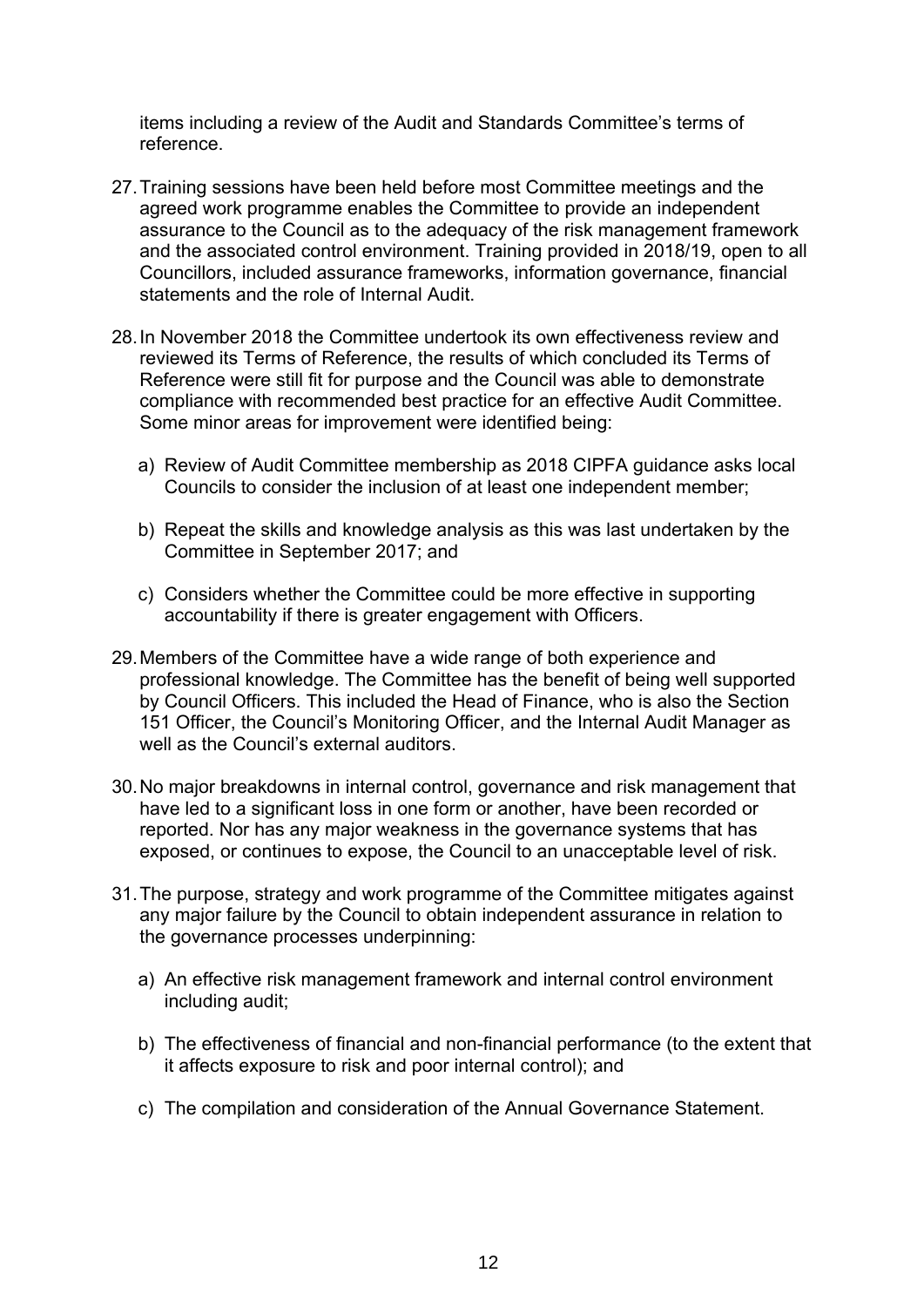#### **Outcomes and Achievements**

- 32.Through its work, the Committee's main outcome is in the additional assurance provided of the robustness of the Council's arrangements regarding corporate governance, risk management and internal controls.
- 33.The Committee has added value through its activity and in particular:
	- a) It has continued to increase the importance placed upon governance issues, particularly risk management, anti-fraud and corruption and the assurances sought that key risks are being mitigated; and
	- b) It has continued to raise the profile of internal control issues across the Council and to seek to ensure that audit recommendations are implemented.

#### **Conclusions**

- 34.The Committee's remit is achieved firstly through it being appropriately constituted, and secondly by the Committee being effective in ensuring internal accountability and the delivery of Audit and a robust assurance framework. The Committee has received and challenged reports from management and both internal and external audit.
- 35.The Committee has continued to have a real and positive contribution to the governance arrangements of the Council. The Committee's key achievement is in the additional assurance provided of the robustness of the Council's arrangements regarding corporate governance, risk management and the control environment.

#### **Looking Forward**

- 36.The Committee has continued to work well and has considered a wide range of different topics relating to the Council's governance framework. It has continued to establish and develop its role, particularly in respect of ensuring that there are good risk assessment/management arrangements and good governance procedures in place.
- 37.Stricter internal control and the establishment of a Committee can never eliminate the risks of serious fraud, misconduct or misrepresentation of the financial position. However, the Committee will continue to raise awareness of the need for internal control and the implementation of audit recommendations as well as to maintain a watching brief on the areas highlighted in the Annual Governance Statement. In addition, through a process of independent and objective reviews, the Committee is best placed to provide an additional assurance as the adequacy of the Council's overall governance arrangements.
- 38.The Committee has performed its duties as required under its terms of reference, contributing to an effective control framework. In order to build upon its achievements to date and to raise awareness of the work of the Committee during the coming year the Committee will focus on the following: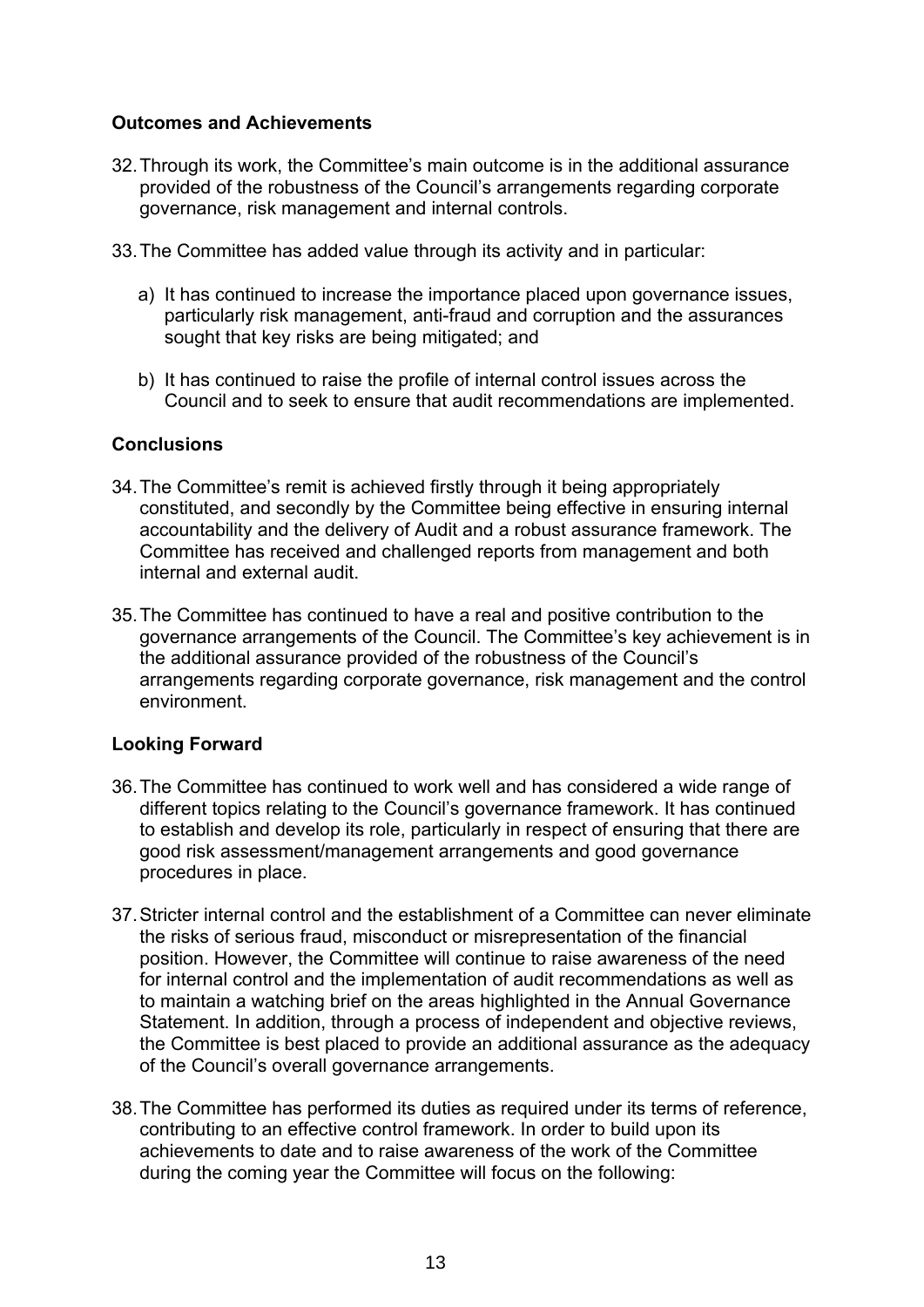- a) Continue to review governance arrangements to ensure that the Council adopts best practice;
- b) Continue to support the work of audit (external and internal) and ensure that appropriate responses are provided to their recommendations;
- c) Continue to help the Council manage the risk of fraud and corruption;
- d) Provide effective challenge, particularly to officers, raising awareness of the importance of sound internal control arrangements and giving the appropriate assurances to the Council;
- e) Consider the effectiveness of the Council's risk management arrangements.
- f) Provide existing and new members to the Committee with relevant training, briefings etc. to help in discharging their responsibilities.

#### **IMPLICATIONS**

#### **Place (Includes Sustainability)** None specific. **Author: Jane Greer, Head of Community Wellbeing on behalf of Graeme Bloomer, Head of Place**

**Finance (Includes ICT)** There are no financial implications and no direct risk management implications arising from the recommendations.

**Author: Simon Freeman, Head of Finance and Deputy to the Managing Director**

**Housing** None specific. **Author: Andrew Murray, Head of Housing**

**Community Wellbeing (Includes Equalities and Social Inclusion)** None specific. **Author: Jane Greer, Head of Community Wellbeing**

#### **Governance (Includes HR)**

There is no legal or constitutional requirement for the Committee to report to the Council on its work, however, it is considered good practice to do so.

The effective operation of the Audit and Standards Committee forms a key element of the Council's assurance framework. By fulfilling its responsibilities as detailed in its annual report the Audit Committee helps the Council to maintain a high standard of corporate governance.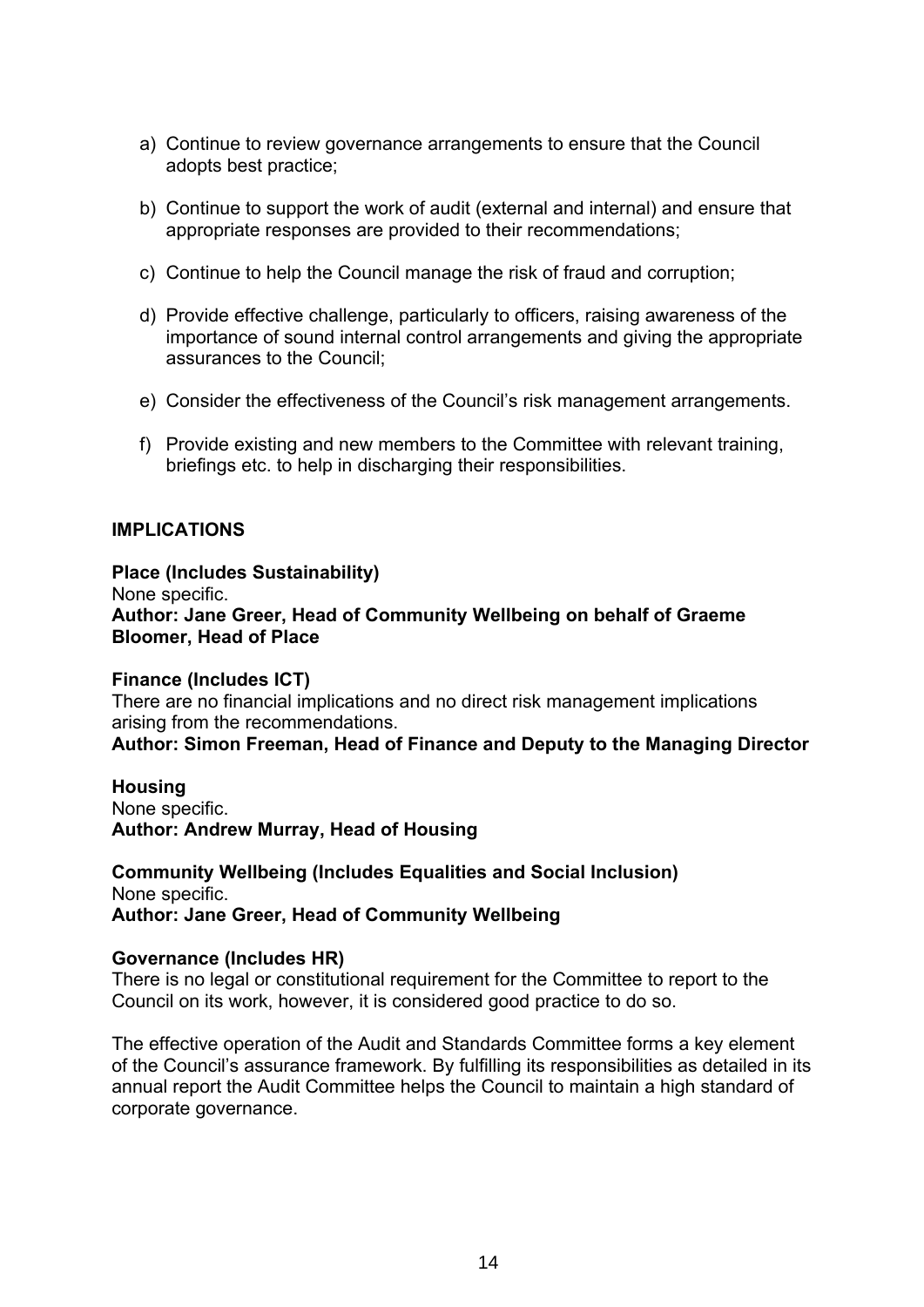Audit Committees in local authorities are necessary to satisfy the wider requirements for sound financial management, internal controls and risk as set out in the Accounts and Audit (England) Regulations 2015. **Author: Simon Hill, Head of Governance**

#### **Appendices**

None.

#### **Background Papers**

None.

#### **Glossary/abbreviations used**

AGS – Annual Governance Statement CIPFA – Chartered Institute of Public Finance and Accountancy SOLACE – The Society of Local Authority Chief Executives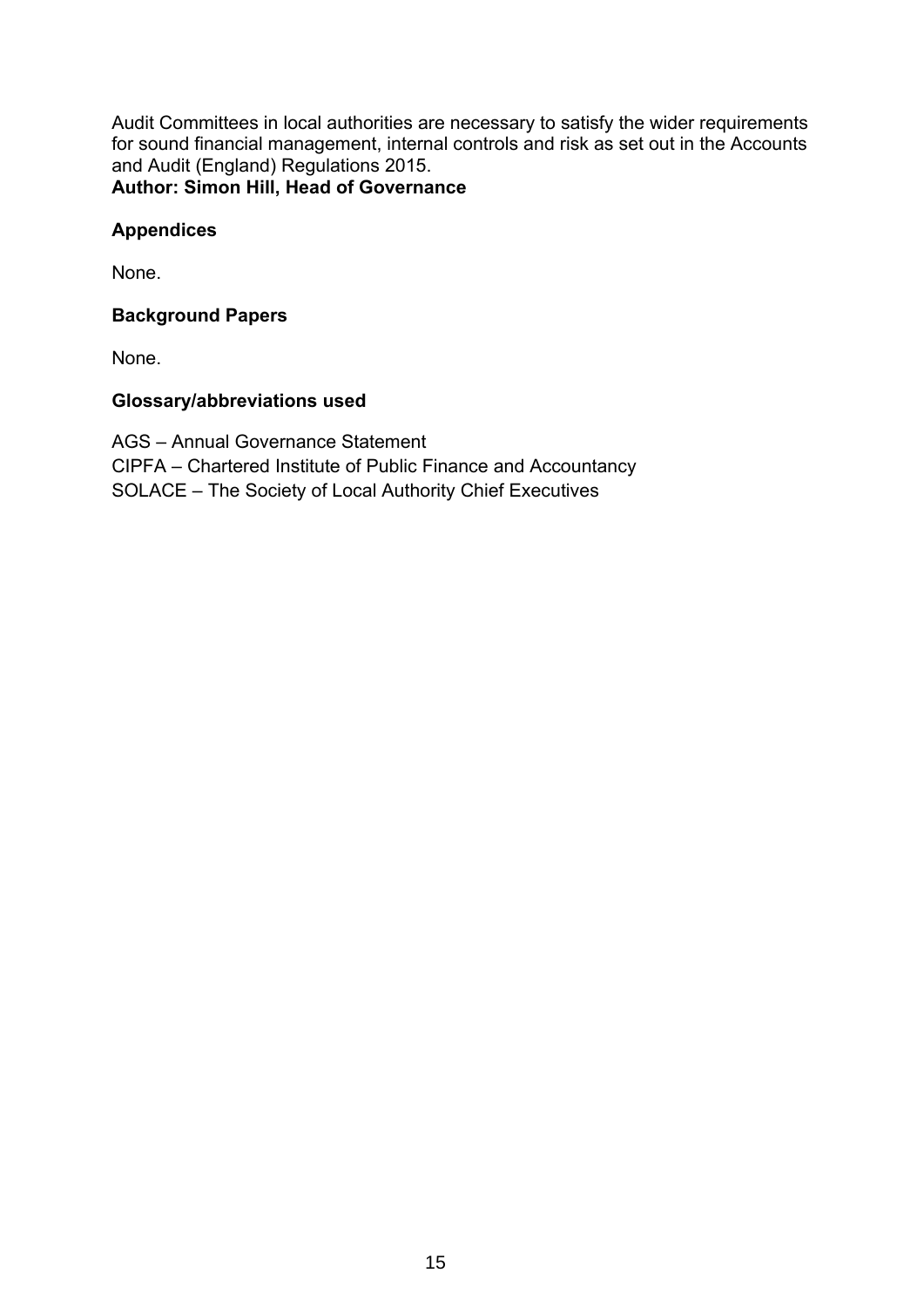|                      |                                                                                                                                                                                                                                                                                    | Agenda Item 9                              |                                                                                                                                                                                                                                    |  |  |  |  |
|----------------------|------------------------------------------------------------------------------------------------------------------------------------------------------------------------------------------------------------------------------------------------------------------------------------|--------------------------------------------|------------------------------------------------------------------------------------------------------------------------------------------------------------------------------------------------------------------------------------|--|--|--|--|
|                      |                                                                                                                                                                                                                                                                                    | <b>REPORT TO:</b>                          | <b>AUDIT AND STANDARDS COMMITTEE</b>                                                                                                                                                                                               |  |  |  |  |
|                      | DATE:                                                                                                                                                                                                                                                                              |                                            | <b>12 JUNE 2019</b>                                                                                                                                                                                                                |  |  |  |  |
|                      | TITLE:                                                                                                                                                                                                                                                                             |                                            | <b>INTERNAL AUDIT ANNUAL REPORT 2018/19</b>                                                                                                                                                                                        |  |  |  |  |
| <b>LEAD OFFICER:</b> |                                                                                                                                                                                                                                                                                    |                                            | <b>SARAH MARSH, INTERNAL AUDIT MANAGER</b><br>(01279) 446884                                                                                                                                                                       |  |  |  |  |
|                      |                                                                                                                                                                                                                                                                                    | <b>RECOMMENDED that:</b>                   |                                                                                                                                                                                                                                    |  |  |  |  |
|                      |                                                                                                                                                                                                                                                                                    |                                            | The Internal Audit Annual report and the Internal Audit Manager's opinion be note<br>and is considered in conjunction with the Annual Governance Statement 2018/19                                                                 |  |  |  |  |
|                      |                                                                                                                                                                                                                                                                                    | <b>BACKGROUND</b>                          |                                                                                                                                                                                                                                    |  |  |  |  |
|                      |                                                                                                                                                                                                                                                                                    | framework.                                 | 1. This document summarises the results of internal audit work during 2018/19 a<br>as required by the Accounts and Audit (England) Regulations 2015, gives<br>overall opinion of the Council's governance, risk management and cor |  |  |  |  |
|                      | 2. The Internal Audit Manager is required to provide the Council and the Managent<br>Director with a statement on the adequacy and effectiveness of the organisation<br>risk management, control and governance processes.                                                         |                                            |                                                                                                                                                                                                                                    |  |  |  |  |
|                      | 3. In giving an opinion it should be noted that assurance can never be absolute.<br>most that the internal audit service can provide to the organisation i<br>reasonable assurance there are no major weaknesses in the Council's<br>management, control and governance processes. |                                            |                                                                                                                                                                                                                                    |  |  |  |  |
|                      |                                                                                                                                                                                                                                                                                    | taken into account:                        | 4. In assessing the level of assurance to be given, the Internal Audit Manager                                                                                                                                                     |  |  |  |  |
|                      |                                                                                                                                                                                                                                                                                    | a) All reviews completed during the year   |                                                                                                                                                                                                                                    |  |  |  |  |
|                      |                                                                                                                                                                                                                                                                                    |                                            | b) Any follow up actions taken in respect of audits from previous periods                                                                                                                                                          |  |  |  |  |
|                      |                                                                                                                                                                                                                                                                                    | (there were none) and any associated risks | c) High priority recommendations not accepted by management or acted u                                                                                                                                                             |  |  |  |  |
|                      | d) The effect of any significant changes in the Council's objectives, activitie<br>systems                                                                                                                                                                                         |                                            |                                                                                                                                                                                                                                    |  |  |  |  |
|                      |                                                                                                                                                                                                                                                                                    |                                            | e) Matters arising from previous reports to the Audit and Standards Committe                                                                                                                                                       |  |  |  |  |
|                      | f)                                                                                                                                                                                                                                                                                 | (there have not been any)                  | Whether any limitations have been placed on the scope of Internal A                                                                                                                                                                |  |  |  |  |
|                      |                                                                                                                                                                                                                                                                                    |                                            | g) The extent to which resources constraints may impinge upon the Inte                                                                                                                                                             |  |  |  |  |
|                      |                                                                                                                                                                                                                                                                                    |                                            | 16                                                                                                                                                                                                                                 |  |  |  |  |

#### **RECOMMENDED that:**

#### **BACKGROUND**

- 1. This document summarises the results of internal audit work during 2018/19 and, as required by the Accounts and Audit (England) Regulations 2015, gives an overall opinion of the Council's governance, risk management and control framework.
- 2. The Internal Audit Manager is required to provide the Council and the Managing Director with a statement on the adequacy and effectiveness of the organisation's risk management, control and governance processes.
- 3. In giving an opinion it should be noted that assurance can never be absolute. The most that the internal audit service can provide to the organisation is a reasonable assurance there are no major weaknesses in the Council's risk management, control and governance processes.
- 4. In assessing the level of assurance to be given, the Internal Audit Manager has taken into account:
	- a) All reviews completed during the year
	- b) Any follow up actions taken in respect of audits from previous periods
	- c) High priority recommendations not accepted by management or acted upon (there were none) and any associated risks
	- d) The effect of any significant changes in the Council's objectives, activities or systems
	- e) Matters arising from previous reports to the Audit and Standards Committee
	- f) Whether any limitations have been placed on the scope of Internal Audit (there have not been any)
	- g) The extent to which resources constraints may impinge upon the Internal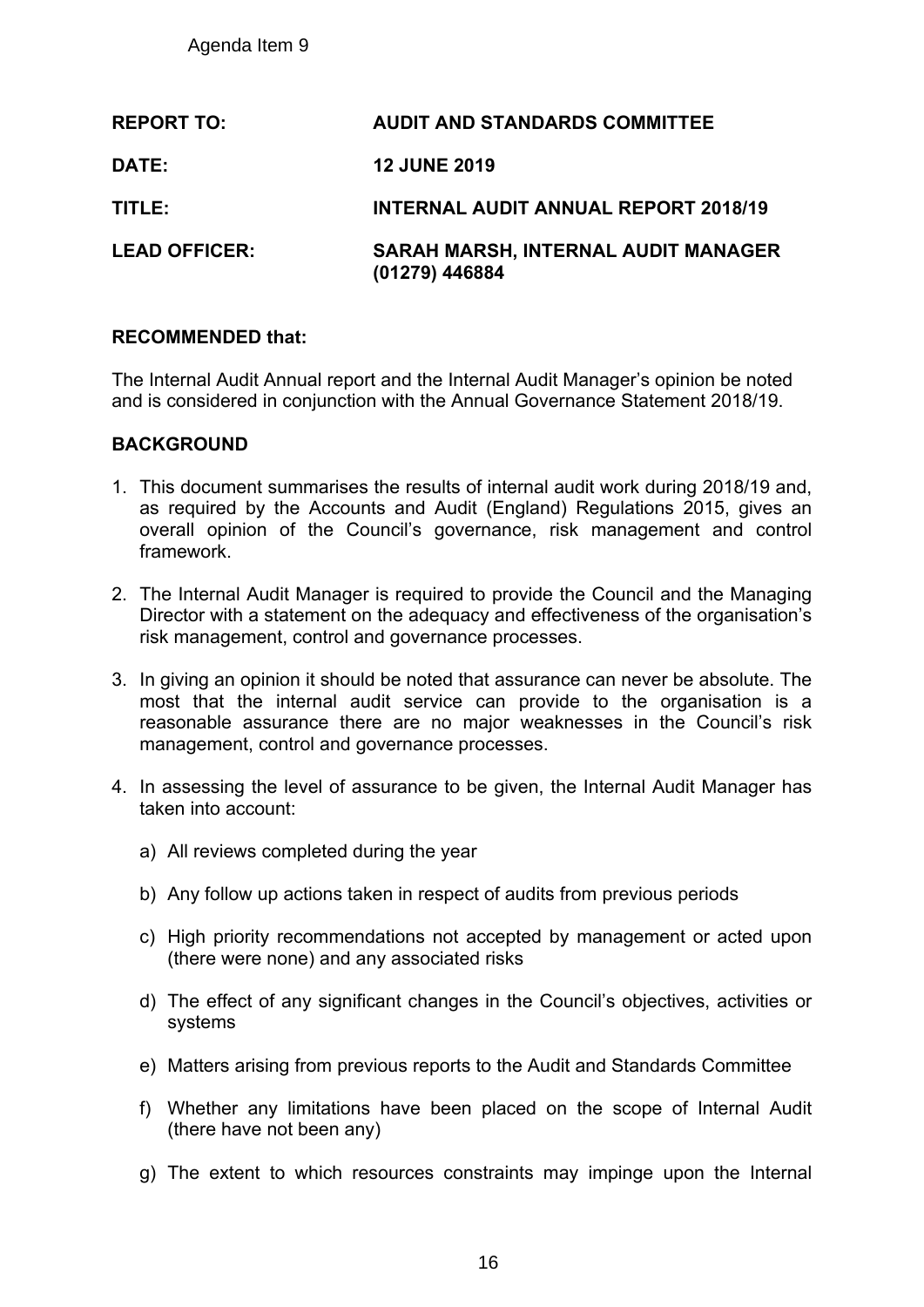Audit Manager's ability to meet the full audit needs of the Council (there have been none)

- h) What proportion of the Council's audit need has been covered to date
- i) The results of work performed by other assurance providers including the work of the External Auditors
- 5. The Internal Audit Manager is satisfied that sufficient internal audit work has been undertaken to allow a reasonable conclusion as to the adequacy and effectiveness (or inadequacy and ineffectiveness) of the Council's risk management, control and governance processes to be drawn.
- 6. Based upon the results of work undertaken during the year, it is the Internal Audit Manager's overall opinion that the Council has in place adequate and effective governance, risk management arrangements and control processes. Where there have been significant issues these have been accepted by Management and promptly corrected.
- 7. This report outlines the work undertaken by Internal Audit during the 2018/19 year and covering the period 1 April 2018 to 31 March 2019.
- 8. Management is responsible for establishing and maintaining appropriate risk management processes, control systems, accounting records and governance arrangements i.e. the control environment. Internal Audit plays a vital role in advising the Council that these arrangements are in place and operating effectively. On behalf of the Council, Internal Audit reviews, appraises and reports on the efficiency, effectiveness and economy of these arrangements.
- 9. Internal Audit is required by professional standards to deliver an annual internal audit opinion and report to those charged with governance timed to support the Annual Governance Statement. The annual internal audit opinion must conclude on the overall adequacy and effectiveness of the organisation's framework of governance, risk management and control. The annual report must incorporate:
	- a) the opinion
	- b) a summary of the work that supports the opinion
	- c) a statement on conformance with the Public Sector Internal Audit Standards and the results of the quality assurance and improvement programme.
- 10.The primary role of Internal Audit is to provide assurance to the Council (management, Heads of Service and the Audit and Standards Committee) and ultimately the taxpayers that the Council maintains an effective control environment that enables it to manage its significant organisational risks. Internal Audit helps the Council achieve its objectives and provide assurance that effective and efficient operations are maintained. The assurance work culminates in an annual opinion on the adequacy of the Council's control environment which feeds into the Annual Governance Statement.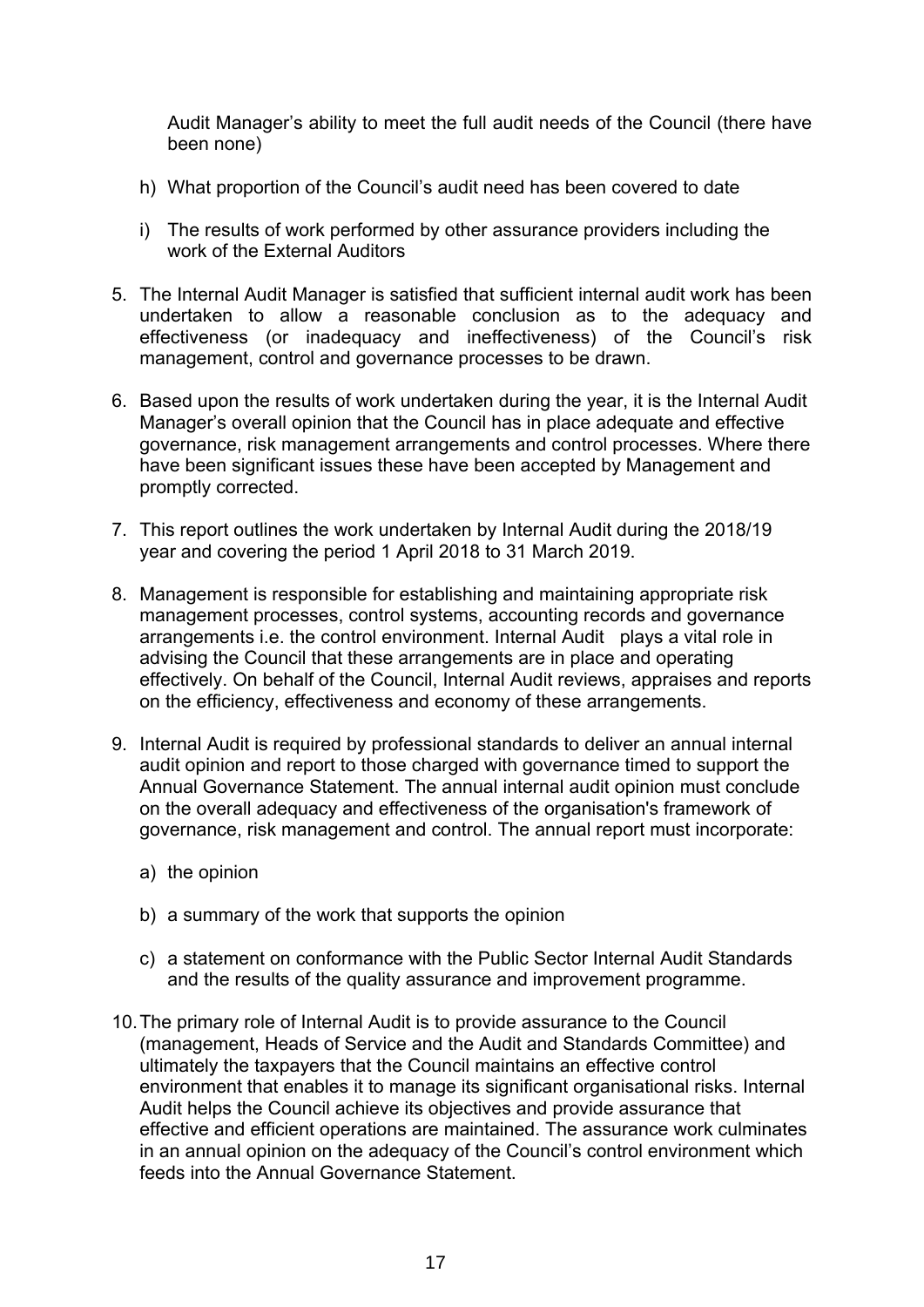#### **Internal Audit Work During 2018/19**

- 11.The 2018/19 Internal Audit Plan was presented to and agreed by the Audit and Standards Committee in March 2018. The plan was prepared based on the risks associated with the Council's objectives in consultation with key officers and took into account:
	- a) knowledge and experience accumulated in Internal Audit, including the results of previous reviews
	- b) a review of audit themes against the Corporate risk register and Council priorities
	- c) the work of other assurance providers both internally and externally
	- d) the external environment including economic climate, government initiatives such as welfare reform and changes in funding
	- e) harmonisation of themes with Borough of Broxbourne Council and Epping Forest District Council to enable benchmarking and sharing of good practice.
- 12.The plan was designed to allow sufficient audit coverage to support the overall opinion for the Council and whilst there were some variations to the plan during the year, which were reported and approved by the Audit and Standards Committee, there has still been sufficient internal audit coverage in order to give this opinion.
- 13.At the end of each assurance review a report is issued giving a formal audit assurance rating. This rating is based on an assessment of the key management arrangements and internal controls in place and measured using the following scale:
	- a) 'Substantial' assurance Overall, there is a sound system of control. Any weaknesses which put system/service objectives at risk will be minor and does not lead the Council to significant risk exposure
	- b) 'Moderate' assurance Basically sound control, with areas of weakness, which put system/service objectives at risk. (Any high priority recommendations will prevent this level of assessment)
	- c) 'Limited' assurance There are significant weaknesses in more than one key control area, which could put system/service objectives or the Council at risk
	- d) 'No' assurance There are fundamental control weaknesses, leaving the system/service open to material errors or abuse and exposes the Council to significant risk.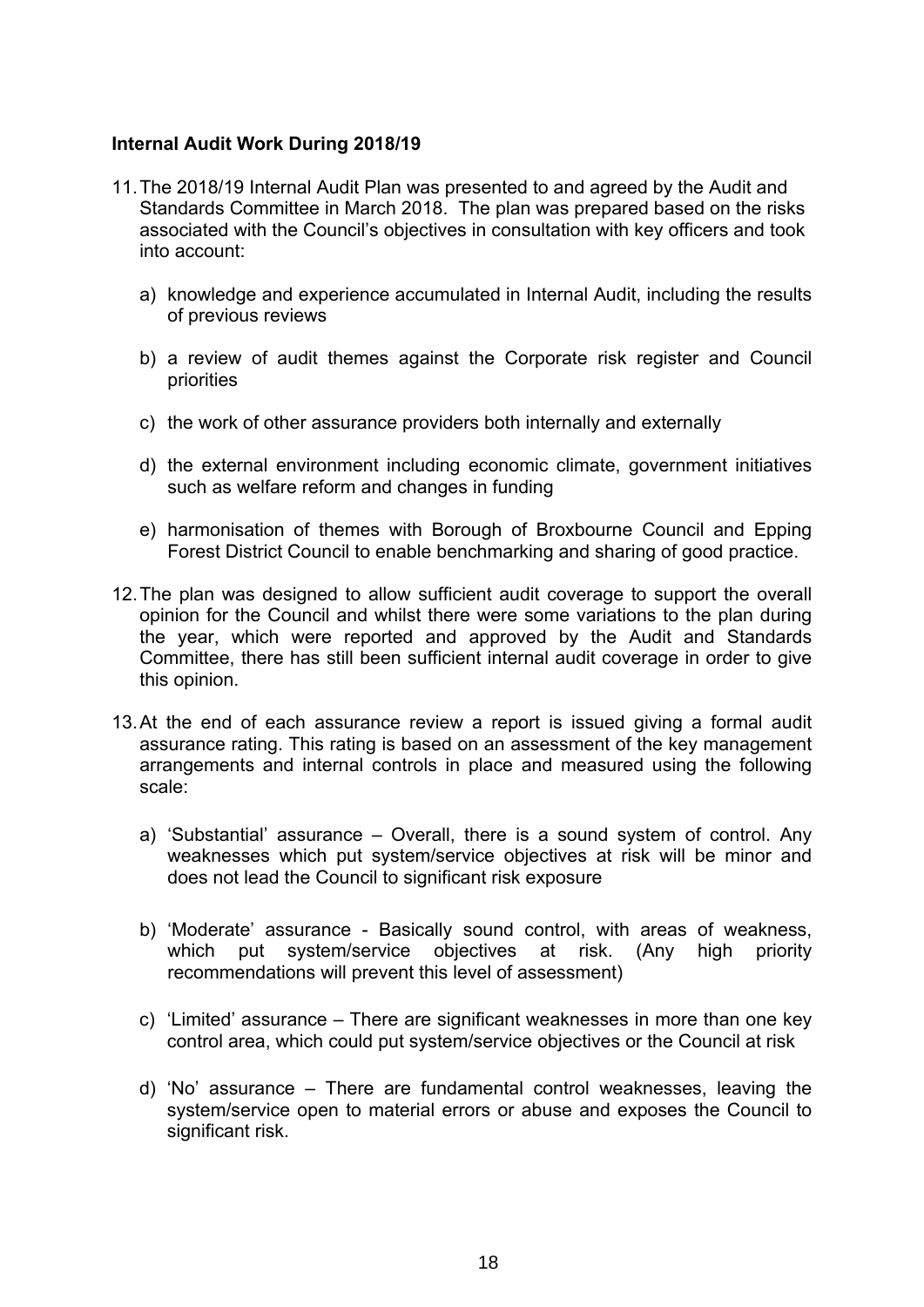#### **Summary of Assurance Work**

14.A total of 12 audit reports were issued as part of the 2018/19 Plan, with all of these being assurance reviews. The moderate and limited assurance reports these tend to relate to a specific area rather than represent a breakdown of controls across the Council. The table below provides a comparison between the 2018/19 and previous three financial years:

| <b>Assurance rating</b> | 2018/19 | 2017/18 | 2016/17 | 2015/16 |
|-------------------------|---------|---------|---------|---------|
| Substantial             |         |         |         |         |
| Moderate                |         |         |         |         |
| Limited                 |         |         |         |         |
| No                      |         |         |         |         |
| <b>TOTAL</b>            | 12      |         |         |         |

Table 1: Assurance Report Comparison

- 15.The number of reports issued in 2017/18 has decreased when compared with other years and was a result of Internal Audit undertaking more advisory work during 2017/18 than originally anticipated. It is not an indication that the Council's control framework has deteriorated.
- 16.Appendix A sets out work carried out by Internal Audit during the year in narrative form and compares this to the original plan agreed by Audit and Standards Committee in March 2018. This summary includes individual audit reviews, investigations, consultancy and advice and other internal audit engagement activities with the Council.
- 17.It is important that the work of Internal Audit is aligned with the strategies, objectives and risks of the organisation. This is set out in the Audit Strategy and Audit Plan which the Audit and Standards Committee receive each March. Appendix B lists the individual audit reports issued as part of the 2018/19 Plan with their assurance rating and number of recommendations made by risk priority.

#### **Tracker Progress**

- 18.Recommendations are categorised according to the risks they are intended to mitigate. Categorising recommendations also assists managers in prioritising improvement actions. Recommendation categories are linked to risk and, in order of priority, are rated 'high, 'medium and 'low.
- 19.Reports on progress of the management implementation of agreed recommendations are actively monitored by the Senior Management Board. The Audit and Standards Committee receives a report of all overdue recommendations plus any fundamental recommendations from final reports issued, regardless whether they are overdue or not.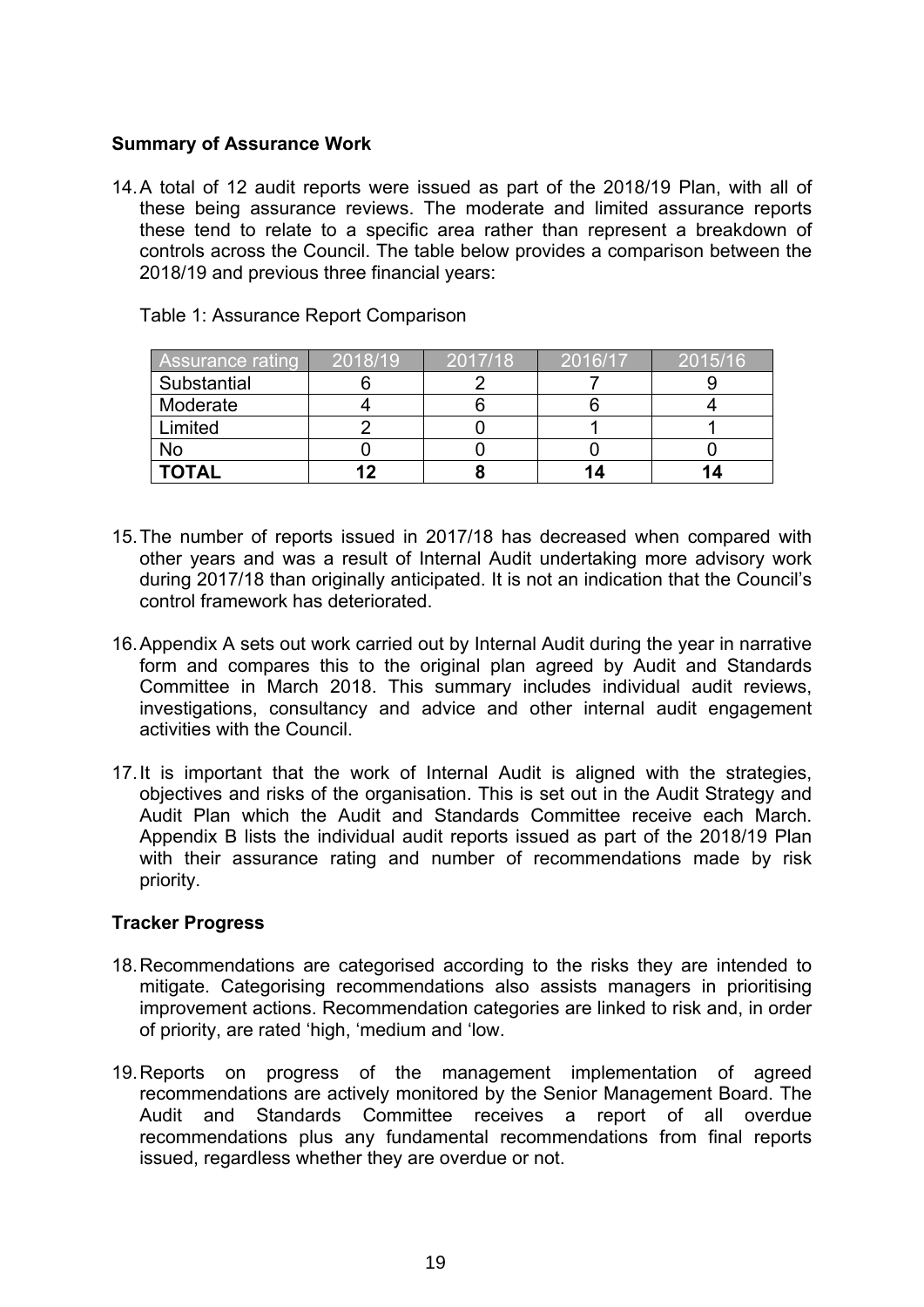20.The process continues to work well and there are no significant issues to report regarding the implementation of audit recommendations.

#### **Other Sources of Assurance**

- 21.The opinion given in this annual report does not rely solely on the formal audits undertaken by the section.
- 22.Special investigations: Internal Audit investigates any allegations of fraud and suspected irregularity. There are separate arrangements for reporting, investigating and dealing with benefits fraud. A record is maintained of all reported and alleged fraud and theft with a summary reported annually to the Audit and Standards Committee. For 2018/19 there were no significant (estimated at more than £10,000) investigations by Internal Audit into suspected fraud.
- 23.Advice: Internal Audit is most effective when its advice is utilised to ensure that appropriate controls are incorporated at an early stage in the planning of policy or systems. This includes Internal Audit sitting on key business groups which in 2018/19 included:
	- a) Corporate Governance Group
	- b) IT Operations Board
	- c) Information Governance Group
- 24.In addition, Internal Audit raises awareness of control issues throughout the Council particularly through the update of key governance documents and the coordination and analysis of service assurance statements which feeds into the Annual Governance Statement.
- 25.Anti-Fraud and Corruption work: Harlow Council participates in the National Fraud Initiative which is a data matching exercise run annually by the Cabinet Office. The exercise seeks to identify fraud spanning public bodies and Internal Audit is the key point of contact and facilitates and supports the Council's involvement.
- 26.Internal Audit continues to be an active member of the Corporate Fraud Group, sharing good practice seen elsewhere and helping to deliver anti-fraud initiatives which supports the Council's anti-fraud and corruption strategy which was approved at the November 2018 Audit and Standards Committee.

#### **Effectiveness**

27.In line with good practice, the Internal Audit service should on an annual basis ensure it is compliant with the 2017 Public Sector Internal Audit Standards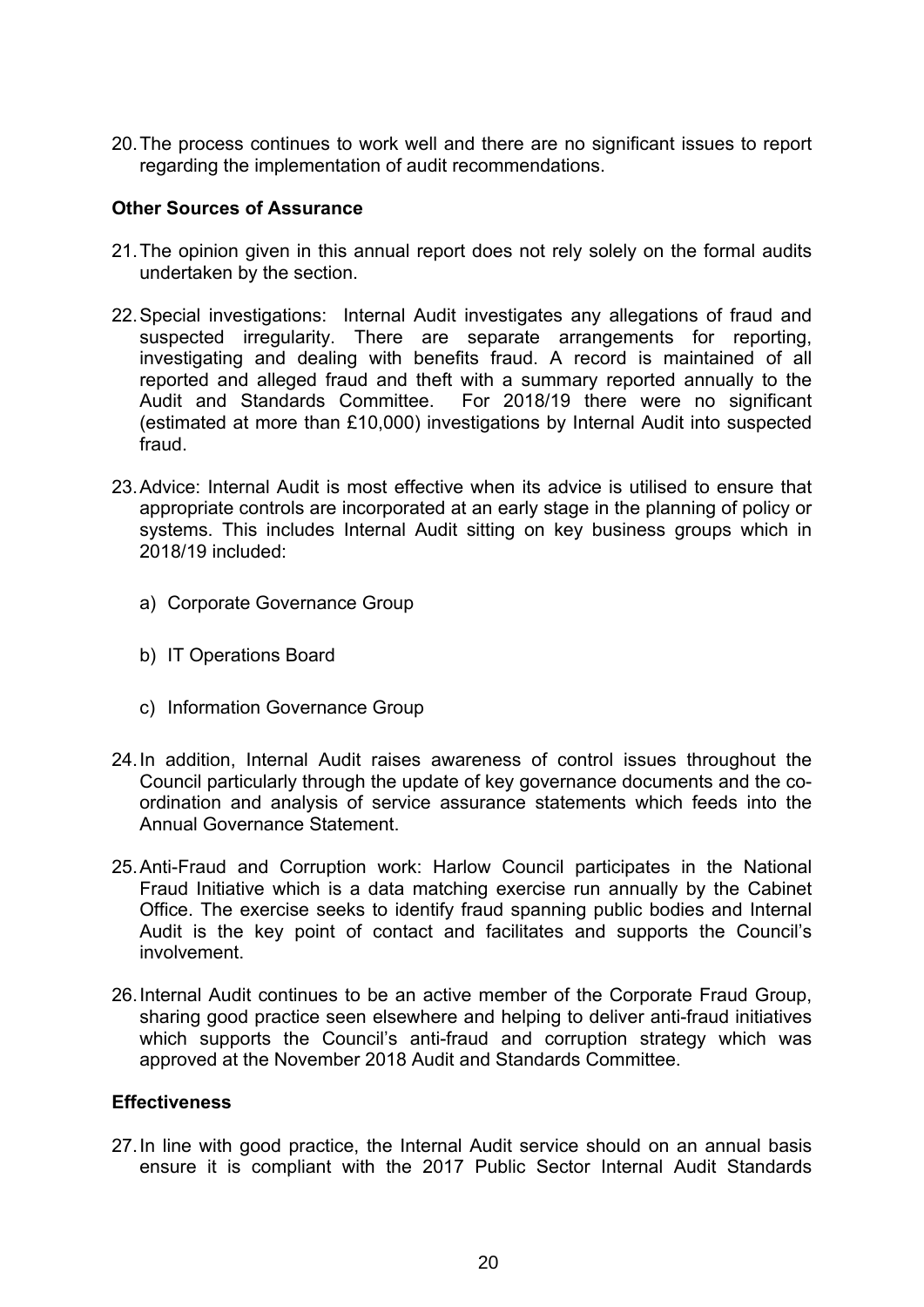(PSIAS), notifying the Audit and Standards Committee of any areas of noncompliance.

- 28.Following an external assessment the service was confirmed as fully compliant in November 2016 and this is still the case as there have been no significant changes in the way the Internal Audit service is delivered or operates, and the Internal Audit Manager has not taken on any additional responsibilities that could compromise the service's independence and objectivity.
- 29.Performance indicators are in place to monitor service performance and reported at each Audit and Standards Committee with a summary for the year presented below with a comparison with last years' results. The amount of time to obtain management responses has been brought to Senior Management Board's attention:

| Table 2: Performance Indicator Summary |
|----------------------------------------|
|----------------------------------------|

| of<br>Aspect<br><b>Service</b>               | Performance<br>Indicator                                                      | <b>Target</b>                                                                                                                                | Year End<br>2018/19                              | End<br>Year<br>2017/18                             |
|----------------------------------------------|-------------------------------------------------------------------------------|----------------------------------------------------------------------------------------------------------------------------------------------|--------------------------------------------------|----------------------------------------------------|
| <b>Audit Plan</b>                            | • Achievement<br>of the annual<br>Plan                                        | • Sufficient<br>internal audit<br>work in order<br>the<br>that<br>Internal<br>Audit<br>Manager<br>can<br>give<br>their<br>annual<br>opinion. | Achieved                                         | Achieved                                           |
| <b>Internal Audit</b><br>processes           | Issue of draft<br>after<br>report<br>closing<br>meeting                       | 10<br>Within<br>working<br>days                                                                                                              | $\bullet$ 6 days                                 | $\bullet$ 4 days                                   |
|                                              | Issue of final<br>after<br>report<br>agreement<br>with client to<br>draft     | Within<br>5<br>working<br>days                                                                                                               | $\bullet$ 4 days                                 | $\bullet$ 5 days                                   |
| <b>Effective</b><br>management<br>engagement | Management<br>responses<br>within<br>10<br>working<br>days<br>of draft report | 10<br>working<br>$\bullet$<br>days                                                                                                           | 19 days $*$<br>$\bullet$                         | 11 days                                            |
|                                              | Implemen-<br>$\bullet$<br>tation of<br>agreed audit<br>recommendati<br>ons    | Within<br>agreed<br>timescales                                                                                                               | Largely<br>met (as<br>reported<br>by<br>tracker) | • Largely<br>met (as<br>reported<br>by<br>tracker) |
| Continuous                                   | • Auditors                                                                    | • 40 hours of                                                                                                                                | • Target for                                     | $\bullet$ Not                                      |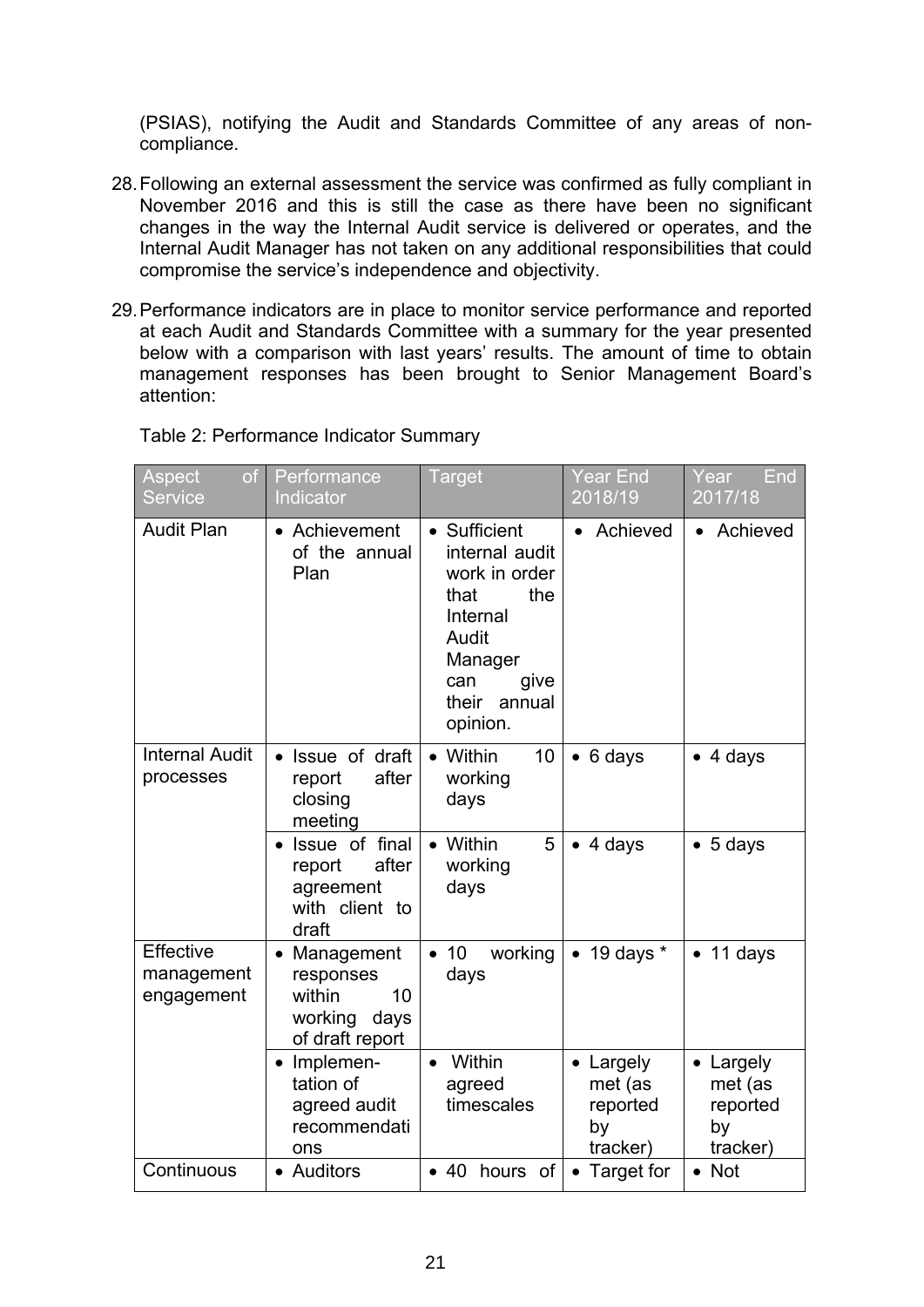| Professional<br>Development<br>(CPD) | maintain and<br>improve their<br>knowledge,<br>skills and<br>other<br>competencies<br>through<br>directed and<br>self-directed<br>activities | CPD activity<br>per auditor | 2018/19<br>achieved. | reported,<br>as new PI<br>for<br>2018/19 |
|--------------------------------------|----------------------------------------------------------------------------------------------------------------------------------------------|-----------------------------|----------------------|------------------------------------------|
|--------------------------------------|----------------------------------------------------------------------------------------------------------------------------------------------|-----------------------------|----------------------|------------------------------------------|

**\*** The reason for the increase is due to delays because of the Christmas break and managers agreeing a suitable resolution with Internal Audit for the more complex or wider reaching recommendations.

30.Internal Audit staff participate in Continuous Professional Development including keeping abreast of best professional practice. Members of the Internal Audit team participate in various networking groups including the Essex Audit Group, the Midland Audit Group and the London Audit Group, where speakers on topical issues give presentations. There are also close working relationships with other councils.

#### **IMPLICATIONS**

**Place (Includes Sustainability)**

None specific.

#### **Author: Jane Greer, Head of Community Wellbeing on behalf of Graeme Bloomer, Head of Place**

#### **Finance (Includes ICT)**

The results of this report and the Internal Audit Manager's overall opinion provide sources of assurance for the Annual Governance Statement **Author: Simon Freeman, Head of Finance and Deputy to the Managing Director**

**Housing** None specific. **Author: Andrew Murray, Head of Housing**

**Community Wellbeing (Includes Equalities and Social Inclusion)** None specific. **Author: Jane Greer, Head of Community Wellbeing**

#### **Governance (Includes HR)**

The review ensures that the Council fulfils the requirements of the Accounts & Audit Regulations (England) 2015.

**Author: Simon Hill, Head of Governance**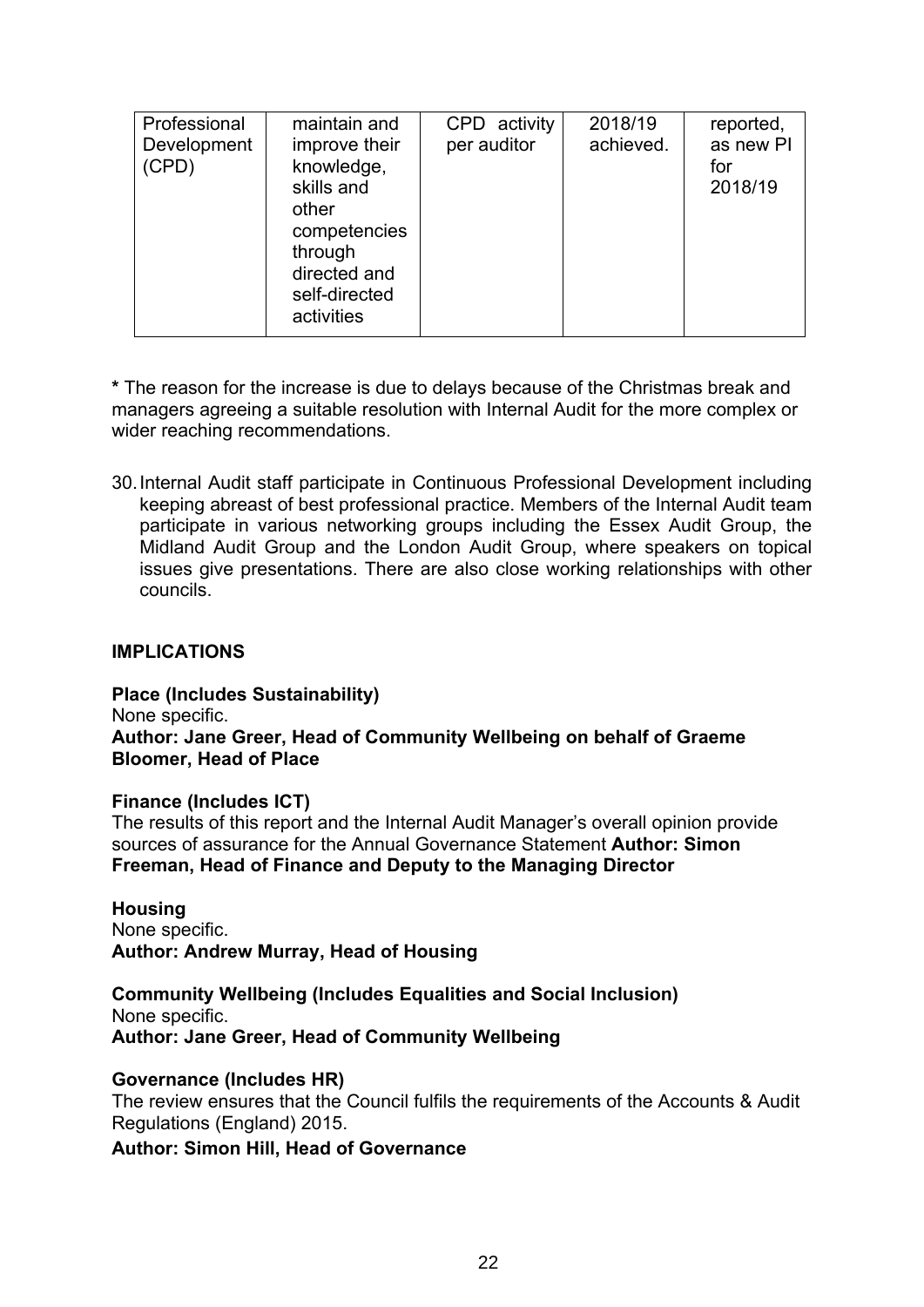## **Appendices**

Appendix A – Internal Audit 2018/19 Outcomes Appendix B – Audit Report Monitoring 2018/19

#### **Background Papers**

Public Sector Internal Auditing Standards (PSIAS) 2017 Accounts and Audit Regulations (England) 2015

#### **Glossary/abbreviations used**

None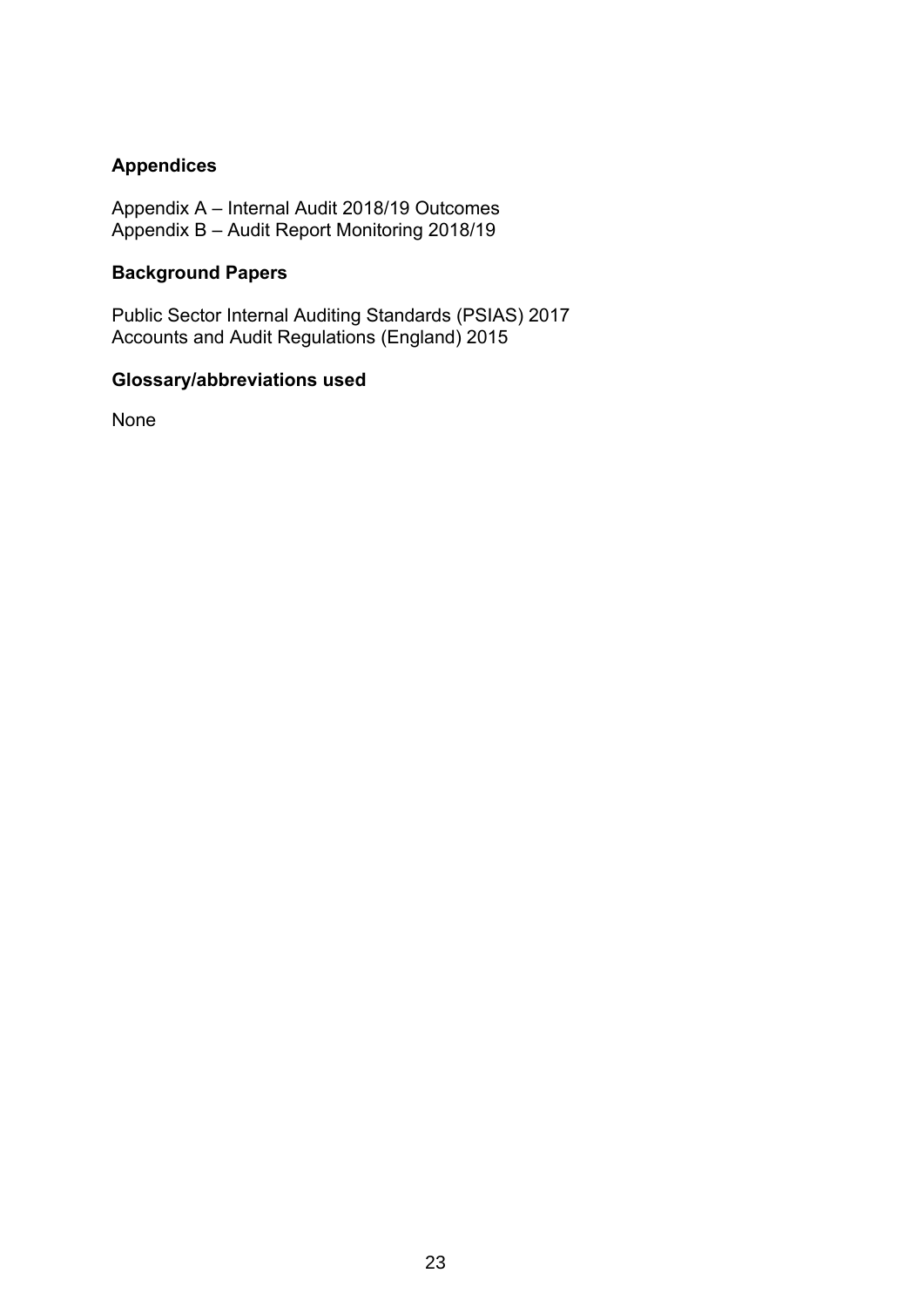# Harlow Council Internal Audit Plan 2018/19 Year End Summary **Accouncil Accouncil Internal Audit Plan 2018/19 Year End Summary** Appendix A

| Audit Area and                                                                                                                                     | <b>Corporate Risks</b>                                                                                                                                       | Proposed                                                                                                                                                                                                                                                                                                                                                 | <b>Year End position</b>                                                                                                                                                                                                                                                                                                                                                                                                                                                                                                                                                                                                                                                                                                                                                                                                                                             | Status/assurance                                    |  |  |  |
|----------------------------------------------------------------------------------------------------------------------------------------------------|--------------------------------------------------------------------------------------------------------------------------------------------------------------|----------------------------------------------------------------------------------------------------------------------------------------------------------------------------------------------------------------------------------------------------------------------------------------------------------------------------------------------------------|----------------------------------------------------------------------------------------------------------------------------------------------------------------------------------------------------------------------------------------------------------------------------------------------------------------------------------------------------------------------------------------------------------------------------------------------------------------------------------------------------------------------------------------------------------------------------------------------------------------------------------------------------------------------------------------------------------------------------------------------------------------------------------------------------------------------------------------------------------------------|-----------------------------------------------------|--|--|--|
| Context                                                                                                                                            |                                                                                                                                                              | outline/scope                                                                                                                                                                                                                                                                                                                                            |                                                                                                                                                                                                                                                                                                                                                                                                                                                                                                                                                                                                                                                                                                                                                                                                                                                                      |                                                     |  |  |  |
|                                                                                                                                                    | <b>Corporate Framework</b>                                                                                                                                   |                                                                                                                                                                                                                                                                                                                                                          |                                                                                                                                                                                                                                                                                                                                                                                                                                                                                                                                                                                                                                                                                                                                                                                                                                                                      |                                                     |  |  |  |
| Governance &<br>Probity<br>The corporate<br>priorities are<br>underpinned by<br>sound leadership,<br>management of<br>resources, and<br>governance | The Council's<br>governance<br>framework<br>underpins<br>everything it<br>does; therefore,<br>robust<br>arrangements<br>are key in<br>managing this<br>risk. | <b>Harlow Trading</b><br>Services (HTS) -<br>strategic governance<br>audit: we will build on<br>the previous year's<br>HTS audits to ensure<br>robust governance<br>arrangements are in<br>place and that<br>potential conflict of<br>interests with<br>significant partners are<br>being well managed<br>Member of the<br>Corporate<br>Governance Group | HTS Strategic Governance: The<br>governance arrangements for<br>HTS (Property and<br>Environment) consist of its<br>Articles of Association, a<br>Scheme of Delegation, and a<br>Business Plan and were found<br>to be fit for purpose and working<br>well in practice. The Council's<br>interests are protected by way of<br>the Shareholder Sub-<br>Committee. Overall, the<br>Committee is fulfilling its role;<br>however, there are a number of<br>opportunities for it to become<br>more strategically focused. For<br>example, by receiving reports<br>from other assurance providers<br>(such as Internal Audit),<br>ensuring it is not too focused on<br>operational issues and<br>considering an away<br>day/session with the HTS Board<br>to explore growth opportunities.<br>Active Member of the Corporate<br>Governance Group, which<br>meets monthly. | HTS Strategic Governance -<br>substantial assurance |  |  |  |
| Fraud                                                                                                                                              | CR01 (Financial<br>resilience) - any                                                                                                                         | Member of the<br><b>Corporate Fraud</b>                                                                                                                                                                                                                                                                                                                  | Member of the Corporate Fraud<br>Group, which meets quarterly.                                                                                                                                                                                                                                                                                                                                                                                                                                                                                                                                                                                                                                                                                                                                                                                                       | Completed for 2018/19                               |  |  |  |
| Proactive fraud                                                                                                                                    | loss through                                                                                                                                                 | Group. Oversee the                                                                                                                                                                                                                                                                                                                                       | This group oversees the                                                                                                                                                                                                                                                                                                                                                                                                                                                                                                                                                                                                                                                                                                                                                                                                                                              |                                                     |  |  |  |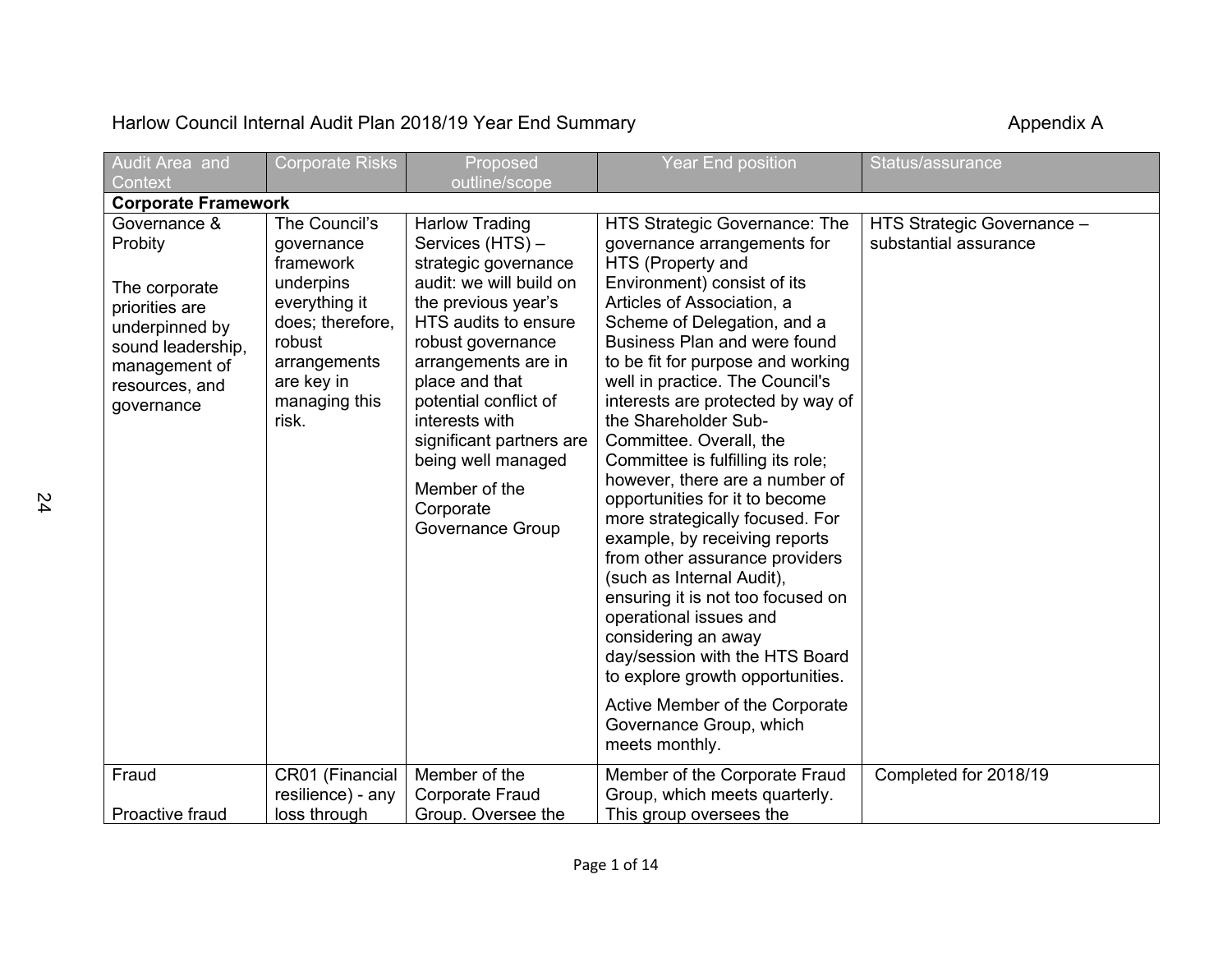| Audit Area and<br>Context                                                                          | <b>Corporate Risks</b>                                                                                                                                      | Proposed<br>outline/scope                                                                                                                                                                                                    | <b>Year End position</b>                                                                                                                                                                                                                                                                                                                                                                                                                                                                                                                                                                                                                                                  | Status/assurance |
|----------------------------------------------------------------------------------------------------|-------------------------------------------------------------------------------------------------------------------------------------------------------------|------------------------------------------------------------------------------------------------------------------------------------------------------------------------------------------------------------------------------|---------------------------------------------------------------------------------------------------------------------------------------------------------------------------------------------------------------------------------------------------------------------------------------------------------------------------------------------------------------------------------------------------------------------------------------------------------------------------------------------------------------------------------------------------------------------------------------------------------------------------------------------------------------------------|------------------|
| work                                                                                               | fraud is a drain<br>on resources<br>which, in turn,<br>reduces the<br>amounts<br>available for<br>service delivery.                                         | delivery of the<br>Council's anti-fraud<br>and corruption action<br>plan.<br>Potential for fraud<br>considered in all<br>audits. Co-ordinate<br><b>National Fraud</b><br>Initiative data<br>matching process.                | Council's action plan that co-<br>ordinates the Council's<br>approach and activities that<br>complements the Council's anti-<br>fraud and corruption strategy,<br>which was updated in November<br>2018.<br>IA continued in year work<br>regarding the National Fraud<br>Initiative<br>Four special investigations were<br>undertaken by Internal Audit,<br>two of which were referred to<br>HR for further investigation<br>under the Council's disciplinary<br>procedure. There was no<br>evidence of fraudulent or illegal<br>activity with the other two<br>investigations, the results of<br>which were fed back to the<br>whistleblower who had raised<br>concerns. |                  |
| Assurance<br>Framework incl.<br><b>Risk Management</b><br>and support to<br><b>Audit Committee</b> | Risk in<br>achieving<br>corporate<br>priorities as<br>these are<br>underpinned by<br>sound<br>leadership,<br>management of<br>resources, and<br>governance. | Co-ordination of year-<br>end assurance<br>reporting, including the<br><b>Annual Governance</b><br>Statement.<br>Assistance to Head of<br>Finance and the<br>Insurance and Risk<br>Manager in enhancing<br>and embedding the | IA drove the annual review each<br>service undertakes regarding<br>the effectiveness of its<br>governance, risk management<br>and internal control<br>arrangements. Findings and key<br>themes/common issues were<br>reported to the Corporate<br>Governance Group and fed into<br>the Annual Governance                                                                                                                                                                                                                                                                                                                                                                  | Completed        |

25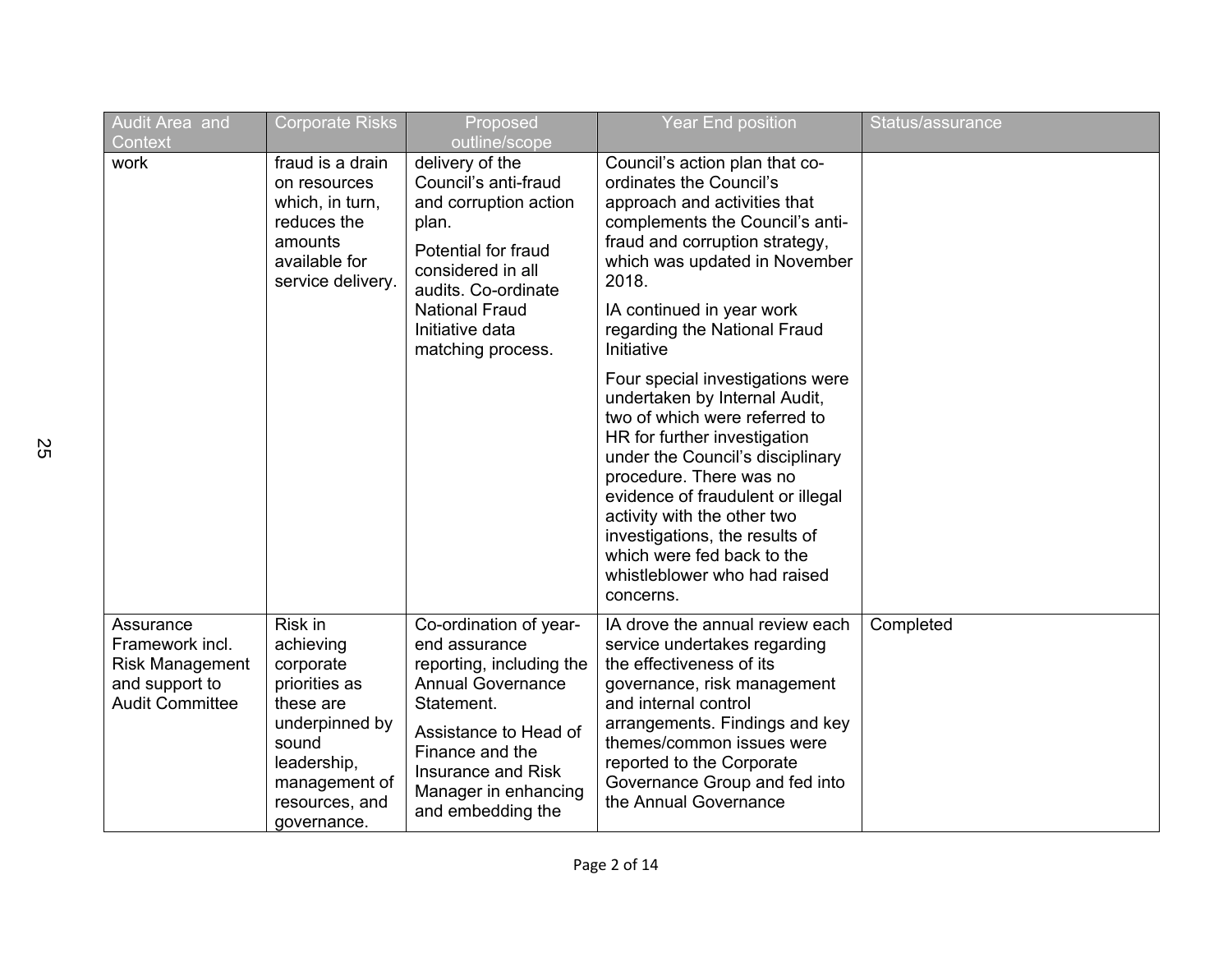| Audit Area and<br>Context                                                                                                                                                                | <b>Corporate Risks</b>                                                                                                                                                                                                           | Proposed<br>outline/scope                                                                                                                                                                                                                  | <b>Year End position</b>                                                                                                                                                                                                                                                                                                                                                                                                                                                                 | Status/assurance      |
|------------------------------------------------------------------------------------------------------------------------------------------------------------------------------------------|----------------------------------------------------------------------------------------------------------------------------------------------------------------------------------------------------------------------------------|--------------------------------------------------------------------------------------------------------------------------------------------------------------------------------------------------------------------------------------------|------------------------------------------------------------------------------------------------------------------------------------------------------------------------------------------------------------------------------------------------------------------------------------------------------------------------------------------------------------------------------------------------------------------------------------------------------------------------------------------|-----------------------|
|                                                                                                                                                                                          |                                                                                                                                                                                                                                  | Council's risk<br>management<br>framework.<br>Support and training to<br>the Audit Committee.                                                                                                                                              | Statement process.<br>IA continues to provide advice<br>and good practice as the<br>Council embeds risk<br>management through its<br>performance management<br>system, InPhase.                                                                                                                                                                                                                                                                                                          |                       |
|                                                                                                                                                                                          |                                                                                                                                                                                                                                  |                                                                                                                                                                                                                                            | IA has developed a training<br>programme for the Audit and<br>Standards Committee, as well<br>as providing training<br>opportunities in neighbouring<br>councils. Topics have assurance<br>frameworks, Information<br>Governance and the role of<br>Internal Audit.                                                                                                                                                                                                                      |                       |
| Information<br>Management and<br>Governance -<br>Data protection<br>and security. Data<br>sets, owners and<br>protocols.<br>Governance and<br>data sharing.<br>Training and<br>awareness | CR <sub>08</sub><br>Information<br>Governance<br>and Data<br>Compliance:<br>Breach of data<br>protection and<br>other legislation<br>related risks<br>which could<br>lead to<br>significant fines<br>and reputational<br>damage. | <b>General Data</b><br><b>Protection Regulation</b><br>compliance (GDPR):<br>GDPR came into<br>effect 25 May 2018. IA<br>will work with the<br>Council's Data<br>Protection Officer to<br>help ensure<br>compliance across the<br>Council. | Internal Audit continued as part<br>of the GDPR project team,<br>which, after 25 May 2018,<br>morphed into the officer<br>Information Governance Group.<br>This is chaired by the Head of<br>Governance and includes both<br>the DPO and Internal Audit as<br>members.<br>In addition, for a sample of<br>audits IA completed a GDPR<br>checklist and found overall<br>these areas were generally<br>GDPR compliant. Any control<br>weaknesses or areas for<br>improvement have been fed | Completed for 2018/19 |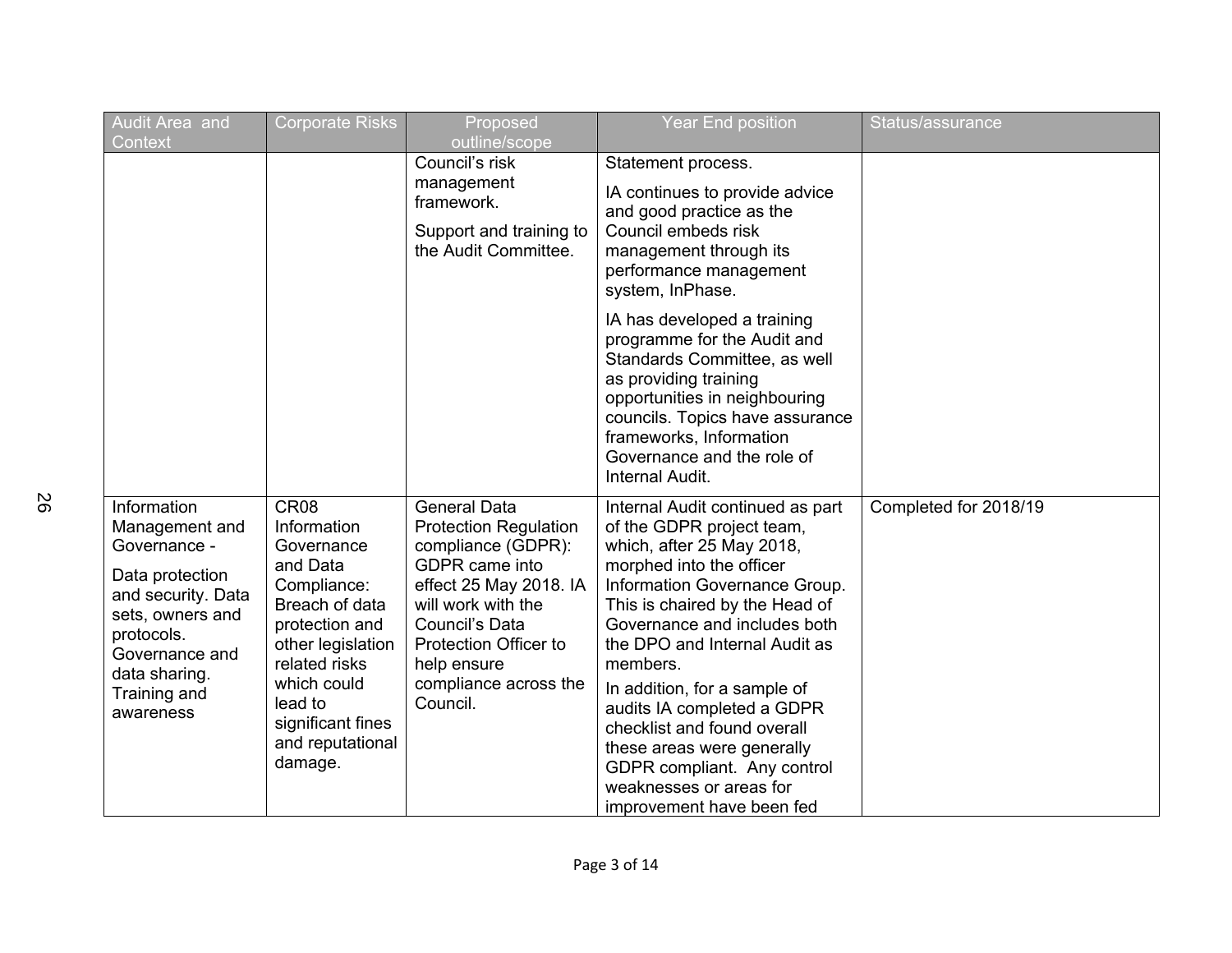| Audit Area and<br>Context                                                                                                                             | <b>Corporate Risks</b>                                                                                         | Proposed<br>outline/scope                                                                                                                                                                                                                                                                   | <b>Year End position</b>                                                                                                                                                                                                                                                                                                                                                                                         | Status/assurance |
|-------------------------------------------------------------------------------------------------------------------------------------------------------|----------------------------------------------------------------------------------------------------------------|---------------------------------------------------------------------------------------------------------------------------------------------------------------------------------------------------------------------------------------------------------------------------------------------|------------------------------------------------------------------------------------------------------------------------------------------------------------------------------------------------------------------------------------------------------------------------------------------------------------------------------------------------------------------------------------------------------------------|------------------|
|                                                                                                                                                       |                                                                                                                |                                                                                                                                                                                                                                                                                             | back to the DPO.                                                                                                                                                                                                                                                                                                                                                                                                 |                  |
| Performance<br>Management:<br>Data integrity &<br>quality (collection,<br>collation, analysis<br>and validation).<br>Use of<br>performance<br>targets | Risk of non-<br>achievement of<br>corporate<br>priorities and<br>lack of<br>transparency.                      | HTS related<br>performance<br>indicators: The<br>suitability and integrity<br>of Performance<br>Indicators (PIs)<br>considered within<br>operational audits,<br>including reliance on<br>third party data.                                                                                  | HTS related performance<br>indicators: This was covered in<br>the housing repairs audit - see<br>later on<br>No concerns identified regarding<br>performance indicators<br>examined in other audits<br>including housing repairs,<br>leaseholders and complaints.                                                                                                                                                | Completed        |
| Value for Money<br>(VfM) - Guiding<br>principle of the<br>Council                                                                                     | VfM helps the<br>Council<br>manage its<br>corporate risk<br>CR01 on<br>financial<br>resilience.                | 2018/19 introduces a<br>suite of short/sharp<br>audits driven by data<br>analytics e.g. spend<br>analysis, inventories<br>and payroll. Continue<br>the small Officer group<br>looking at spend<br>analysis across the<br>Council. VfM is always<br>considered within<br>operational audits. | Data analytics was used in the<br>purchase card report, as<br>reported later on under<br>contingency.<br>VfM was considered within<br>operational audits (in terms of<br>the $3Es - economy$ , efficiency<br>and. effectiveness). Areas for<br>improvement in terms of the 3Es<br>identified in a number of audits<br>including IT Asset Management,<br>software licencing, housing<br>rents and purchase cards. | Completed        |
| Joint Working,<br>Shared Services,<br>Outsourcing and<br>Partnerships                                                                                 | On corporate<br>risk register:<br>CR06 - Lack of<br>resources and<br>capacity,<br>Council and key<br>partners. | <b>Harlow Trading</b><br>Services (Property<br>and Environment Ltd):<br>Through our 2018/19<br>audit programme we<br>will assess how HTS<br>arrangements are<br>working in practice                                                                                                         | Covered in the HTS Strategic<br>Governance and housing<br>repairs audit.                                                                                                                                                                                                                                                                                                                                         | Completed        |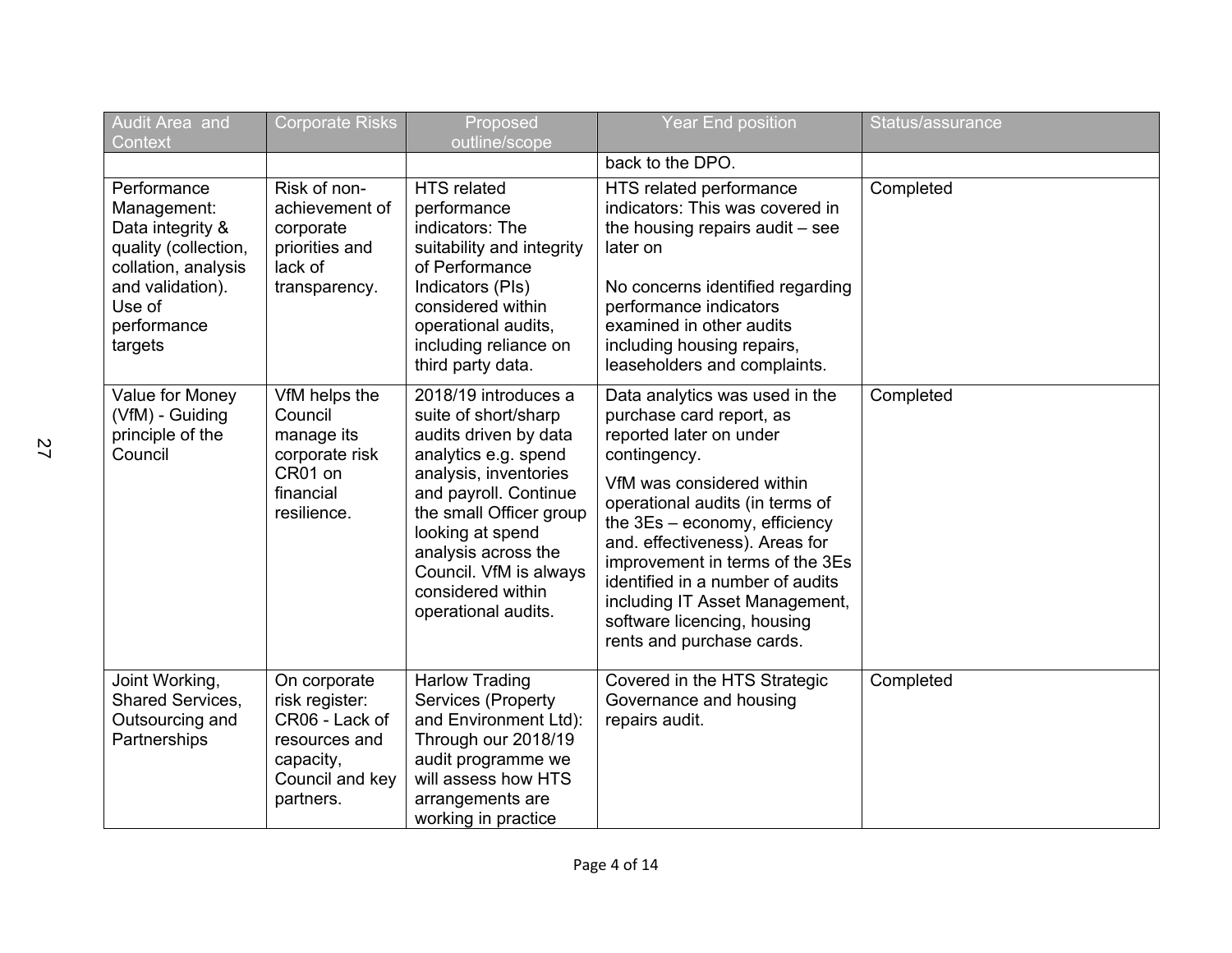| Audit Area and<br>Context                                                                                                       | <b>Corporate Risks</b>                                                                                                                                              | Proposed<br>outline/scope                                                                                                                                                                                             | <b>Year End position</b>                                                                                                                                                                                                                                                                                                                                                                                                                                                                                                          | Status/assurance                                                                            |
|---------------------------------------------------------------------------------------------------------------------------------|---------------------------------------------------------------------------------------------------------------------------------------------------------------------|-----------------------------------------------------------------------------------------------------------------------------------------------------------------------------------------------------------------------|-----------------------------------------------------------------------------------------------------------------------------------------------------------------------------------------------------------------------------------------------------------------------------------------------------------------------------------------------------------------------------------------------------------------------------------------------------------------------------------------------------------------------------------|---------------------------------------------------------------------------------------------|
| Projects<br>Business case,<br>project<br>methodology,<br>governance<br>arrangements,<br>contract<br>management and<br>viability | Poor project<br>management<br>increases the<br>risk of projects<br>not being<br>delivered on<br>time, to budget<br>or does not<br>meet the needs<br>of the Council. | Capital projects<br>programme: Will take<br>into account the<br>revised project<br>management<br>methodology being<br>developed within<br>InPhase.<br>Time set aside each<br>year to examine a<br>sample of projects. | Capital projects programme:<br>The Audit and Standards<br>Committee approved the<br>deferral of this audit to allow<br>time for the revised corporate<br>project methodology to take<br>effect.<br>A sample of projects were<br>examined in the Customer<br>Services Review audit, see later<br>on.                                                                                                                                                                                                                               | Completed                                                                                   |
| Contingency                                                                                                                     | Annual<br>provision for<br>responsive<br>work, special<br>investigations<br>and/or<br>key/emerging<br>risk areas                                                    | Will take into account<br>themes/issues coming<br>out of the Annual<br>Governance<br>Statement.                                                                                                                       | Purchase cards - this audit was<br>requested by the Head of<br>Finance following concerns in<br>this area. The audit found a lack<br>of system controls and non-<br>enforcement of policy and<br>procedures regarding the use of<br>purchase cards had allowed<br>Officers to become complacent<br>in ensuring value for money is<br>being achieved when using their<br>cards. Although there was a lack<br>of accountability, lack of spend<br>analysis and challenge at a<br>corporate level there was no<br>evidence of fraud. | Purchase cards - Limited assurance                                                          |
| Themed/cross cutting audits                                                                                                     |                                                                                                                                                                     |                                                                                                                                                                                                                       |                                                                                                                                                                                                                                                                                                                                                                                                                                                                                                                                   |                                                                                             |
| Procurement<br>Themed audits -<br>compliance, VfM,                                                                              | Risks include<br>non-compliance<br>with legislation,<br>fraud, not                                                                                                  | Contractual<br>arrangements within<br>Housing: This audit<br>relates to contracts                                                                                                                                     | Housing (contractual<br>arrangements): Audit started<br>and findings will be reported as<br>part of the 2019/20 Audit Plan.                                                                                                                                                                                                                                                                                                                                                                                                       | Housing (contractual arrangements)<br>- to be reported as part of the<br>2019/20 Audit Plan |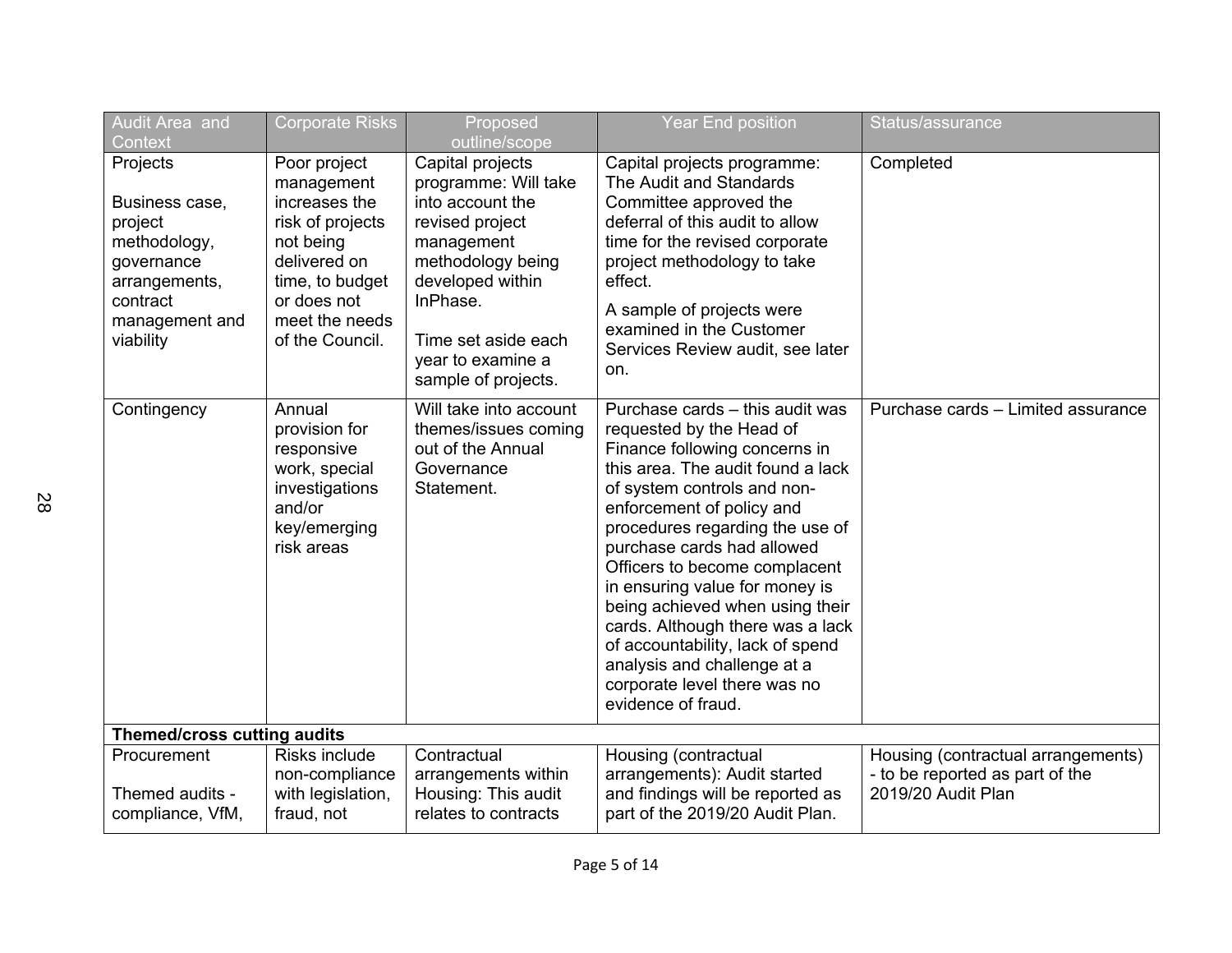| Audit Area and<br>Context                                                                                                                  | <b>Corporate Risks</b>                                                                                                                                            | Proposed<br>outline/scope                                                                                                                                                | <b>Year End position</b>                                                                                                                                                                                                                                                                                                                                                                                                                                                                                                    | Status/assurance                               |
|--------------------------------------------------------------------------------------------------------------------------------------------|-------------------------------------------------------------------------------------------------------------------------------------------------------------------|--------------------------------------------------------------------------------------------------------------------------------------------------------------------------|-----------------------------------------------------------------------------------------------------------------------------------------------------------------------------------------------------------------------------------------------------------------------------------------------------------------------------------------------------------------------------------------------------------------------------------------------------------------------------------------------------------------------------|------------------------------------------------|
| fraud, goods and<br>services. End to<br>end processes<br>(need, selection,<br>appointment,<br>contract<br>management &<br>exit strategies) | achieving value<br>for money, poor<br>service delivery.                                                                                                           | outside of HTS and<br>includes the Council's<br>arrangements with<br>Savills.                                                                                            | In addition, a small number of<br>contracts were examined as part<br>of the special investigations<br>undertaken by Internal Audit.<br>Overall, these had been let in<br>line with the Council's Contract<br>Standing Orders.                                                                                                                                                                                                                                                                                               |                                                |
| Health & Safety                                                                                                                            | Risk of<br>compromising<br>the health and<br>safety of<br>individuals and<br>non-compliance<br>with H&S<br>legislation<br>leading to fines<br>or<br>imprisonment. | Asbestos<br>Management: will<br>ensure there is a<br>joined up process for<br>both housing and non-<br>housing properties                                                | The Council's asbestos<br>management plan is reviewed<br>annually to ensure it is up to<br>date. Housing and non-domestic<br>asset movements, acquisitions<br>and disposals records are<br>updated on a periodic basis to<br>ensure the records of properties<br>requiring asbestos surveys are<br>up to date. There are robust<br>procedures in place to take<br>action in incidents where<br>asbestos containing materials<br>are damaged and released.<br>Asbestos awareness training is<br>delivered where appropriate. | Asbestos Management - Substantial<br>assurance |
| <b>Business</b><br>Continuity<br>Planning (bcp)                                                                                            | Without<br>adequate bcp<br>the Council<br>could fail to<br>deliver its<br>services in the<br>event of<br>significant<br>incident.                                 | <b>Business Continuity</b><br>Planning (BCP): Will<br>assess progress being<br>made to align and<br>maintain business<br>continuity and IT<br>disaster recovery<br>plans | Internal Audit retained oversight<br>of BCP through regular<br>discussions with key Officers,<br>reporting back to the Corporate<br>Governance Group.                                                                                                                                                                                                                                                                                                                                                                       | Completed for 2018/19                          |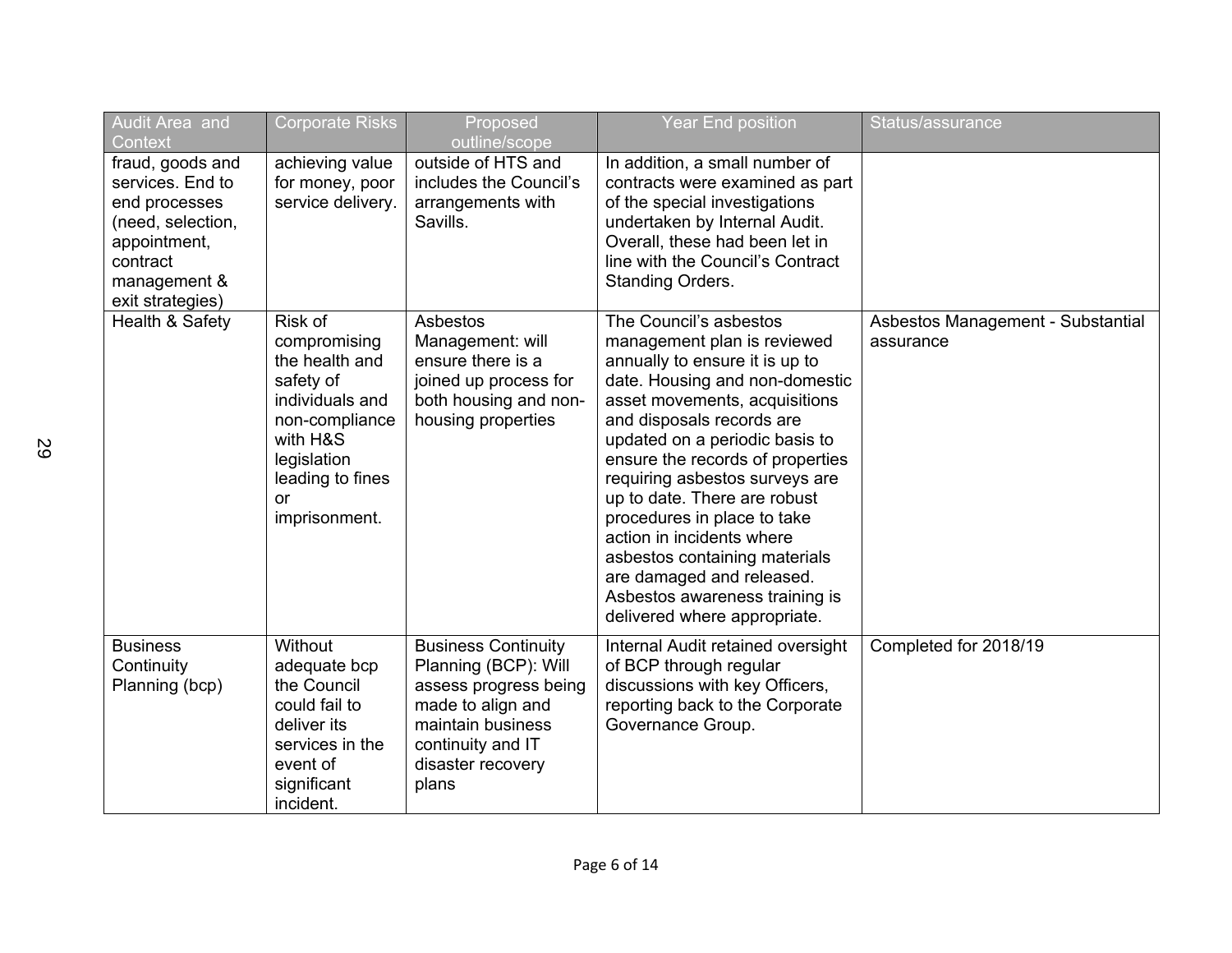| <b>Audit Area and</b><br>Context                                                                                                                                                                        | <b>Corporate Risks</b>                                                                                        | Proposed<br>outline/scope                                                                                                                                                                                                   | <b>Year End position</b>                                                                                                                                                                                                                                                                                                                                                                                                                                                                                                                         | Status/assurance                                                                                                                                                                                                                                                                                                |
|---------------------------------------------------------------------------------------------------------------------------------------------------------------------------------------------------------|---------------------------------------------------------------------------------------------------------------|-----------------------------------------------------------------------------------------------------------------------------------------------------------------------------------------------------------------------------|--------------------------------------------------------------------------------------------------------------------------------------------------------------------------------------------------------------------------------------------------------------------------------------------------------------------------------------------------------------------------------------------------------------------------------------------------------------------------------------------------------------------------------------------------|-----------------------------------------------------------------------------------------------------------------------------------------------------------------------------------------------------------------------------------------------------------------------------------------------------------------|
| <b>Key Financial</b><br>Controls (KFC)<br>Four-year rolling<br>programme of full<br>system and key<br>control audits<br>(unless significant<br>change in<br>process/system or<br>poor audit<br>outcome) | CR01 (Financial<br>resilience)                                                                                | <b>Housing Rents</b>                                                                                                                                                                                                        | The Housing Rents system has<br>effective controls in place over<br>setting up new tenants, daily<br>uploads of the cash receipting<br>file, current tenant arrears, write<br>offs and performance<br>monitoring.<br>Notwithstanding this, the audit<br>identified that Former Tenant<br>Arrears are not regularly<br>pursued by the Housing Section<br>due to capacity issues. Instead,<br>priority is given to maintaining<br>control and collecting current<br>arrears, in order to minimise risk<br>that these will become<br>uncollectable. | Housing rents - Substantial<br>assurance over the controls and<br>processes in relation to the collection<br>of housing rents income. Moderate<br>assurance regarding Former Tenant<br>Arrears as these remain high and<br>reflect future plans to consider the<br>future resources allocated to<br>collection. |
| Income Streams<br>Management of<br>resources features<br>in the corporate<br>plan                                                                                                                       | To ensure<br>financial<br>resilience the<br>Council needs<br>to protect and<br>maximise its<br>income streams | Commercial rents: will<br>examine how leases<br>are set up and rental<br>income is monitored to<br>ensure there are<br>effective and efficient<br>processes in place<br>being a key source of<br>income for the<br>Council. | <b>Commercial rents: The Audit</b><br>and Standards Committee<br>agreed the deferral of this audit<br>because of competing priorities<br>with other Internal Audit work. In<br>addition, there were no<br>significant concerns regarding<br>this area.<br>During the year Internal Audit<br>has monitored the level of under<br>and over adjustments within the<br>cash office as this has been an<br>issue in past years. As for last<br>year, the level of unders and<br>overs remains very low.                                               | Commercial rents audit deferred to<br>2019/20                                                                                                                                                                                                                                                                   |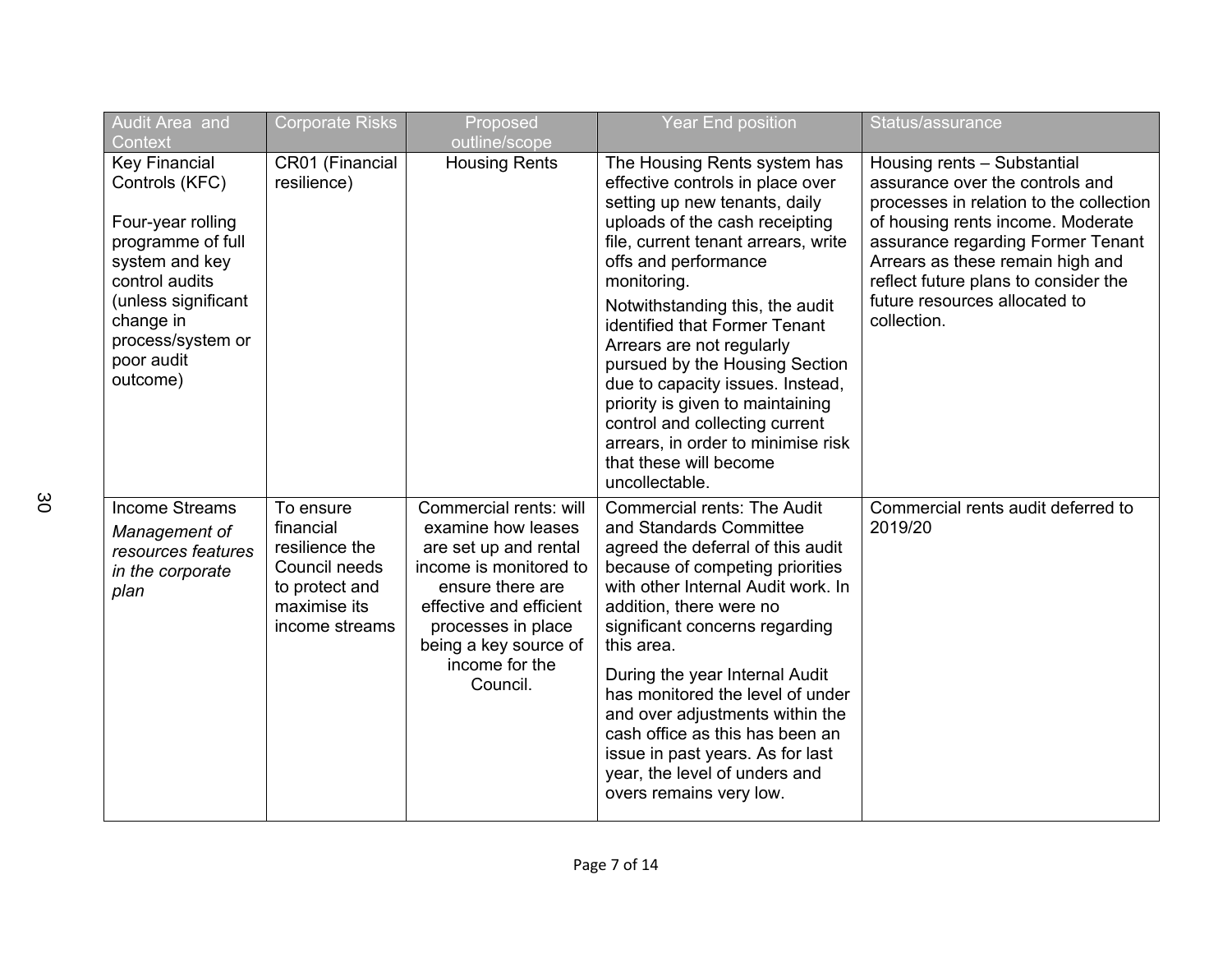| <b>Corporate Risks</b>                                                                                          | Proposed                                                                                                                                                                                                       | <b>Year End position</b>                                                                                                                                                                                                                                                    | Status/assurance                                                                                                                                                                                                                                                                                                             |
|-----------------------------------------------------------------------------------------------------------------|----------------------------------------------------------------------------------------------------------------------------------------------------------------------------------------------------------------|-----------------------------------------------------------------------------------------------------------------------------------------------------------------------------------------------------------------------------------------------------------------------------|------------------------------------------------------------------------------------------------------------------------------------------------------------------------------------------------------------------------------------------------------------------------------------------------------------------------------|
| CR <sub>08</sub><br>Information<br>Governance<br>and Data<br>Compliance:<br>Risks around<br>data and asset      | outline/scope<br>A specialist IT Auditor<br>will be brought in for<br>more technical audits.<br>In 2018/19 we will<br>make sure the Council<br>is making good use of<br>its IT assets and<br>software licences | IT Asset Management - Moderate<br>assurance<br>Software licencing - Substantial<br>assurance                                                                                                                                                                                |                                                                                                                                                                                                                                                                                                                              |
| loss of service.<br>Opportunity for<br>IT to be an<br>enabler for<br>delivering the<br>Council's<br>priorities. |                                                                                                                                                                                                                | their own assets with ICT<br>undertaking spot checks to<br>confirm accuracy. Need to<br>ensure the Council's four year<br>replacement programme is<br>formalized in the Council's IT<br>Strategy.                                                                           |                                                                                                                                                                                                                                                                                                                              |
|                                                                                                                 |                                                                                                                                                                                                                | Software licencing: Area is well<br>managed and regular<br>reconciliations are made to<br>other systems to ensure that<br>usage can be accounted for,<br>with a pro-active review<br>undertaken to resolve any<br>specific licensing issues. Need                           |                                                                                                                                                                                                                                                                                                                              |
|                                                                                                                 |                                                                                                                                                                                                                | management policy to advise<br>service departments of the<br>correct procedure to be followed<br>in managing, utilising, and<br>procuring software; ensuing<br>corporate consistency is<br>achieved. Plus enhance<br>reporting of application and<br>software management to |                                                                                                                                                                                                                                                                                                                              |
|                                                                                                                 | security and                                                                                                                                                                                                   |                                                                                                                                                                                                                                                                             | IT Asset Management: A clear<br>framework of responsibility is in<br>place for the acquisition, receipt,<br>deployment and disposal of IT<br>Assets. Efficiencies could be<br>achieved by making<br>departments responsible for<br>verifying and reconciliation of<br>to develop a software<br>support further investigation |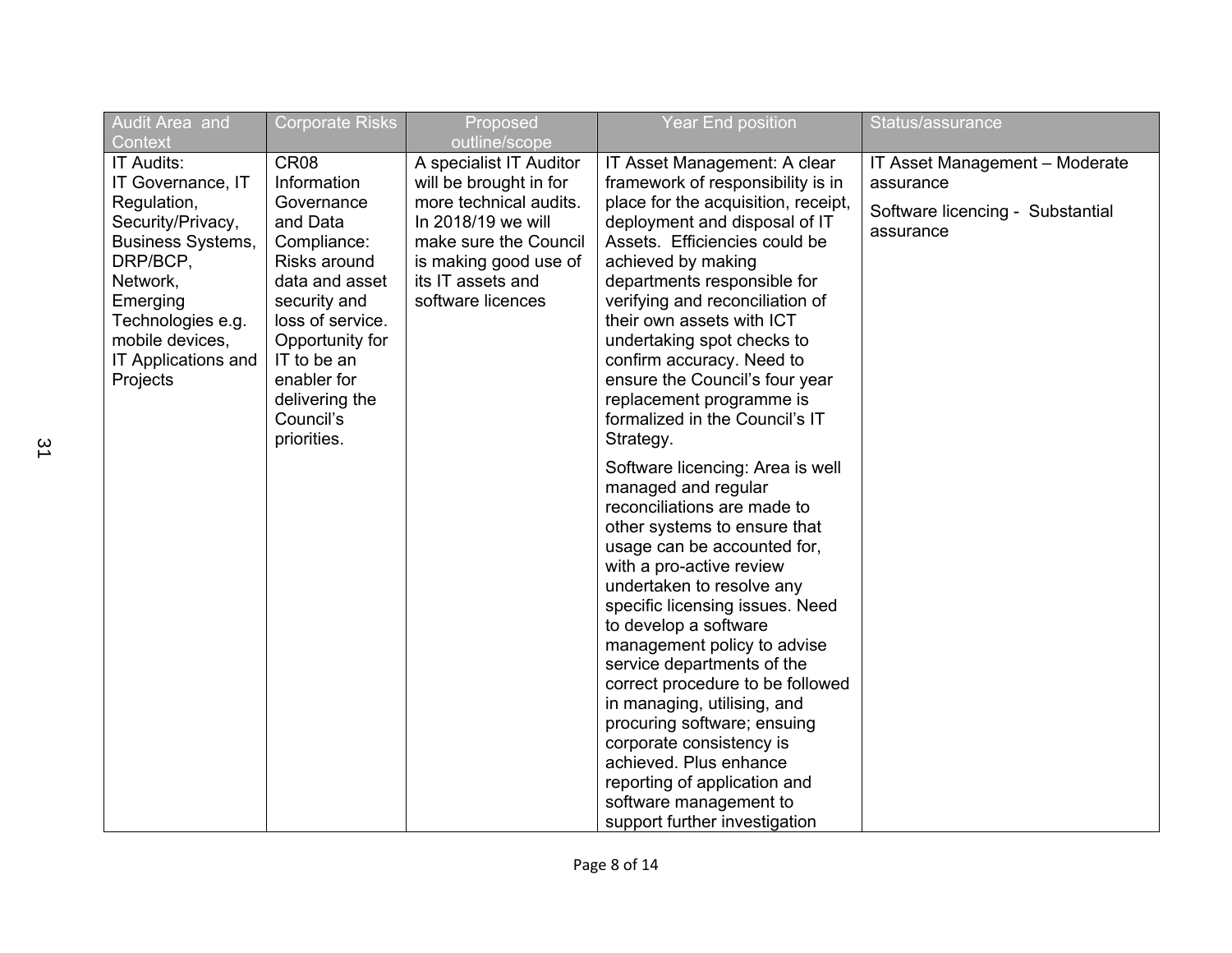| Audit Area and<br>Context                                                                                                                                          | <b>Corporate Risks</b>                                                                            | Proposed<br>outline/scope                                                                                                                                                                                            | <b>Year End position</b>                                                                                                                                                                                                                                                                                                                                                                                                                                                                                                                                                                                                                                                                                                                                                                                                                                                                                                                                                                                            | Status/assurance                                                                   |
|--------------------------------------------------------------------------------------------------------------------------------------------------------------------|---------------------------------------------------------------------------------------------------|----------------------------------------------------------------------------------------------------------------------------------------------------------------------------------------------------------------------|---------------------------------------------------------------------------------------------------------------------------------------------------------------------------------------------------------------------------------------------------------------------------------------------------------------------------------------------------------------------------------------------------------------------------------------------------------------------------------------------------------------------------------------------------------------------------------------------------------------------------------------------------------------------------------------------------------------------------------------------------------------------------------------------------------------------------------------------------------------------------------------------------------------------------------------------------------------------------------------------------------------------|------------------------------------------------------------------------------------|
|                                                                                                                                                                    |                                                                                                   |                                                                                                                                                                                                                      | prior to renewal of licenses.                                                                                                                                                                                                                                                                                                                                                                                                                                                                                                                                                                                                                                                                                                                                                                                                                                                                                                                                                                                       |                                                                                    |
| <b>Operational/service audits</b>                                                                                                                                  |                                                                                                   |                                                                                                                                                                                                                      |                                                                                                                                                                                                                                                                                                                                                                                                                                                                                                                                                                                                                                                                                                                                                                                                                                                                                                                                                                                                                     |                                                                                    |
| Housing:<br>Housing<br>Management<br><b>Property Services</b><br><b>Housing Needs</b><br>and Options<br><b>Sheltered Housing</b><br>Area Housing<br>Home Ownership | CR03 - Lack of<br>Suitable<br><b>Housing Mix</b><br>CR04 - Lack of<br>adequate<br>Council housing | Housing repairs: Was<br>carried forward from<br>2017/18 as new<br>processes being<br>developed following<br>transfer of services to<br>HTS.<br>Leaseholders:<br>Completion of the<br>audit started end of<br>2017/18 | Housing repairs: There are<br>robust governance and scrutiny<br>arrangements in place to<br>monitor the performance of<br>responsive repairs. Known<br>weaknesses with current repairs<br>performance indicators will be<br>picked up as part of the<br>Council's Best value review.<br>Leaseholders: There are<br>rigorous processes, including<br>adequate documentary<br>evidence, to support leaseholder<br>service charge calculations, and<br>the methodology employed for<br>apportioning costs complies with<br>the lease agreements,<br>legislation and Council policy.<br>Robust debt monitoring and<br>recovery processes, carried out<br>in line with Council policy,<br>maximise leaseholder service<br>charge income for the Council.<br>As part of the three-year best<br>value review of the HTS<br>contract, the Annual Service<br>Charge allocation model should<br>be revisited and, based on<br>actual HTS costs, so there is a<br>more realistic allocation of<br>leaseholder service charges. | Housing repairs - Moderate<br>assurance<br>Leaseholders - Substantial<br>assurance |

 $\frac{2}{2}$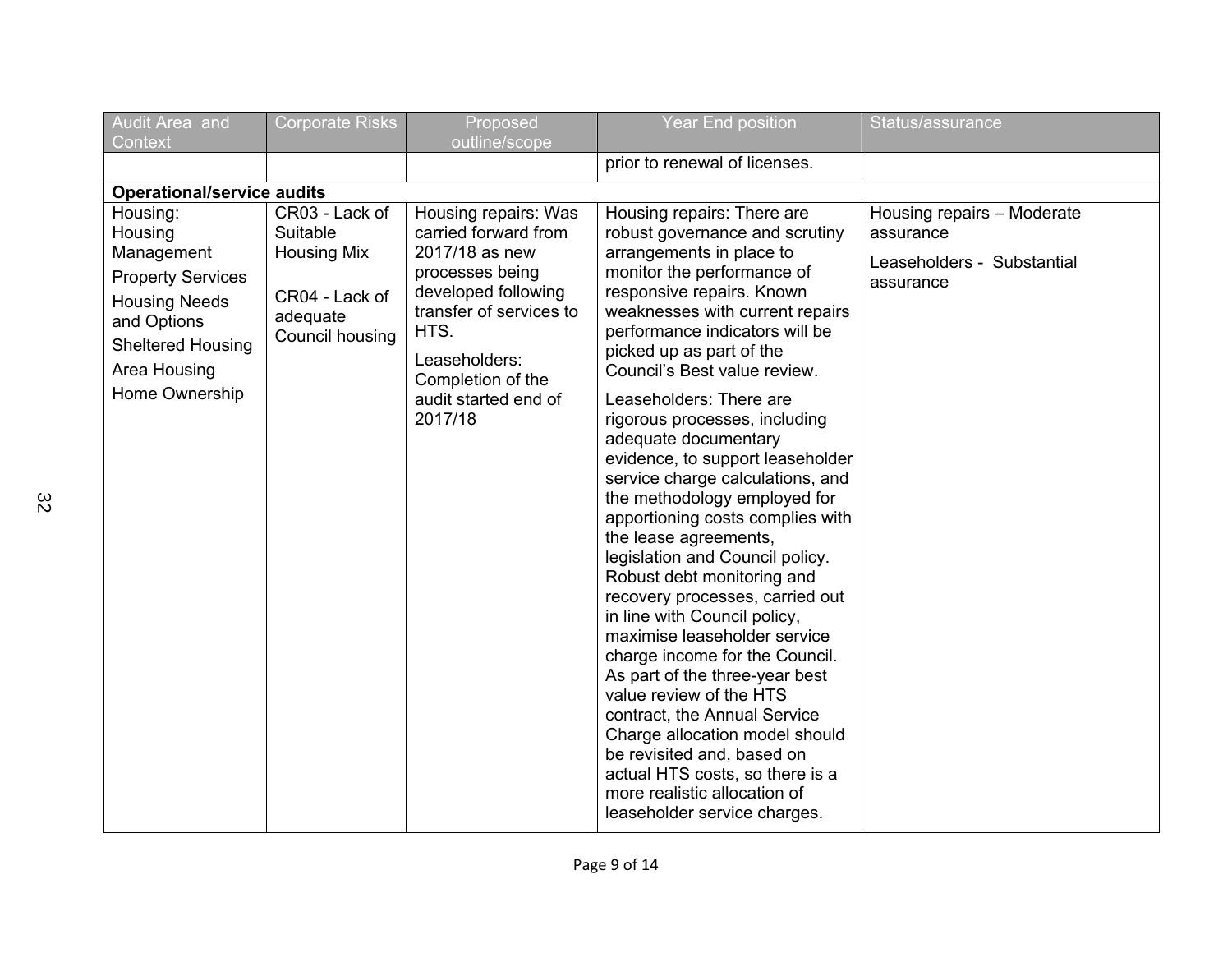| Audit Area and                                                                                                            | <b>Corporate Risks</b>                                                                                                                                                                                                                                                                                                                                                                                                                                                                                                                    | Proposed                                                                    | <b>Year End position</b>                                                                                                                                                                                                                                                                                                                                                                                                                | Status/assurance                                                                                                           |
|---------------------------------------------------------------------------------------------------------------------------|-------------------------------------------------------------------------------------------------------------------------------------------------------------------------------------------------------------------------------------------------------------------------------------------------------------------------------------------------------------------------------------------------------------------------------------------------------------------------------------------------------------------------------------------|-----------------------------------------------------------------------------|-----------------------------------------------------------------------------------------------------------------------------------------------------------------------------------------------------------------------------------------------------------------------------------------------------------------------------------------------------------------------------------------------------------------------------------------|----------------------------------------------------------------------------------------------------------------------------|
| Context<br>Community<br>Wellbeing:<br><b>Community Safety</b><br>Community,<br>Leisure and<br>Culture<br>Customer & Media | outline/scope<br>CR05 - Inability<br><b>Customer Services</b><br><b>Customer Services Review:</b><br>to fulfil<br>Review: Customer will<br>The Review needs to be<br>Community<br>revisited to ensure it reflects the<br>assess progress<br>Leadership role<br>against the action plan<br>current direction of the Council.<br>and will link with the<br>The Action Plan should be clear<br>CR07 - Ability<br>complaints audit.<br>on the overall outcomes it wants<br>from its Customer Services<br>to support<br>Complaints: Last audit |                                                                             |                                                                                                                                                                                                                                                                                                                                                                                                                                         | Customer Services Review -<br>Moderate assurance<br>Complaints - Substantial assurance<br>Safeguarding - Limited assurance |
| <b>Services</b><br>Youth &<br>Citizenship                                                                                 | children and<br>family<br>aspirations                                                                                                                                                                                                                                                                                                                                                                                                                                                                                                     | 14/15<br>Safeguarding:<br>Completion of the<br>audit started end<br>2017/18 | Review by ensuring there are<br>SMART objectives and<br>measurable benefits. The<br><b>Customer Services Board</b><br>should ensure that appropriate<br>project management<br>methodology is in place for all<br>projects for which it is<br>responsible to ensure their<br>successful delivery.                                                                                                                                        |                                                                                                                            |
|                                                                                                                           |                                                                                                                                                                                                                                                                                                                                                                                                                                                                                                                                           |                                                                             | Complaints: Robust process in<br>place for recording and<br>processing complaints. The<br>complaints procedure is clear<br>and readily accessible on the<br>Council's public website.<br>Complaints procedure works<br>appropriately as supported by<br>the low number of complaints<br>that have been escalated to<br><b>Local Government Ombudsman</b><br>within the past three years, and<br>an even lower number upheld<br>by them. |                                                                                                                            |
|                                                                                                                           |                                                                                                                                                                                                                                                                                                                                                                                                                                                                                                                                           |                                                                             | Safeguarding: The Council has<br>an up to date Safeguarding                                                                                                                                                                                                                                                                                                                                                                             |                                                                                                                            |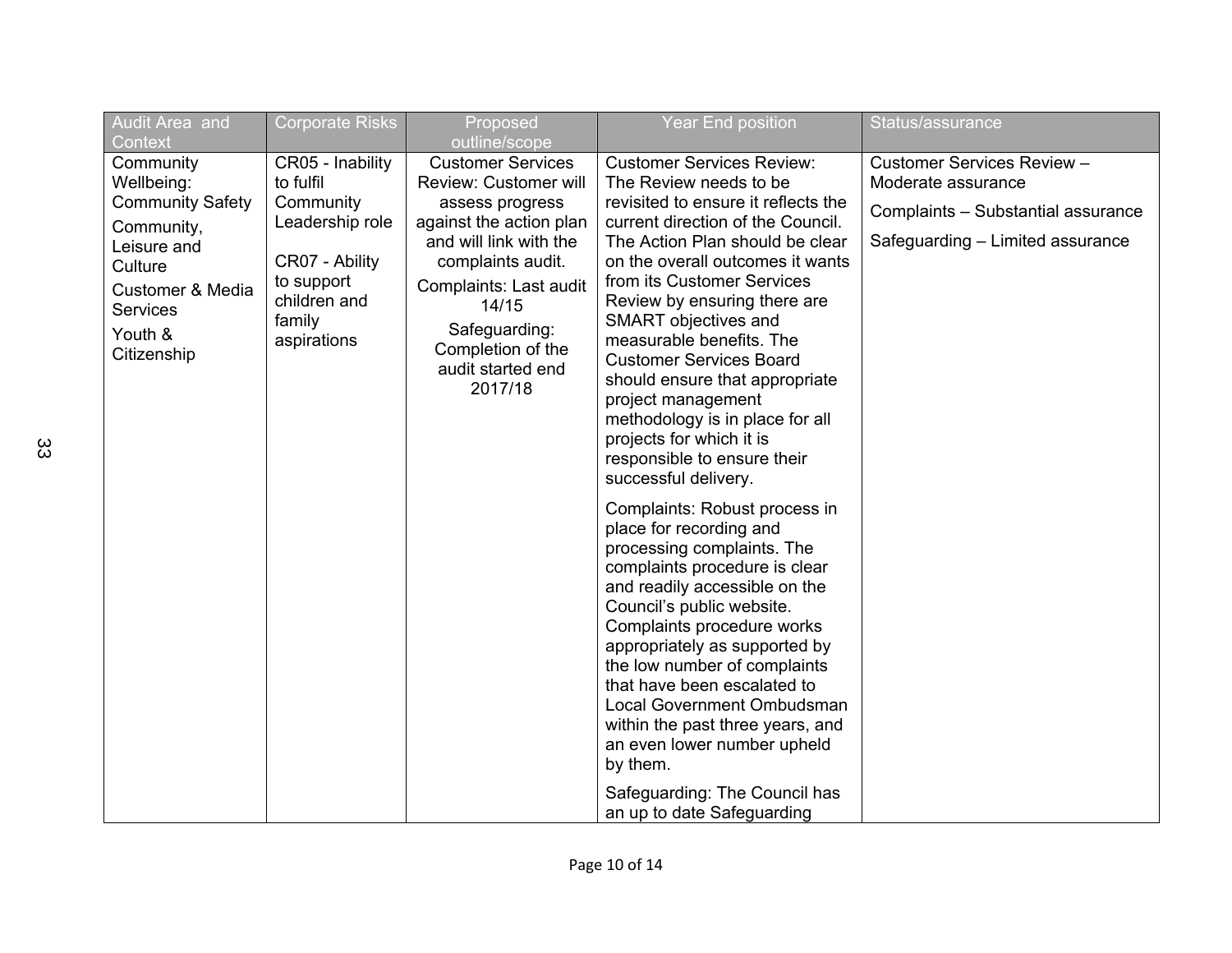| Audit Area and<br>Context                                      | <b>Corporate Risks</b>                                                                                           | Proposed<br>outline/scope                                                                                                                                                                                   | <b>Year End position</b>                                                                                                                                                                                                                                                                                                                                                                                                                                                                                                                                                                             | Status/assurance                                                                  |
|----------------------------------------------------------------|------------------------------------------------------------------------------------------------------------------|-------------------------------------------------------------------------------------------------------------------------------------------------------------------------------------------------------------|------------------------------------------------------------------------------------------------------------------------------------------------------------------------------------------------------------------------------------------------------------------------------------------------------------------------------------------------------------------------------------------------------------------------------------------------------------------------------------------------------------------------------------------------------------------------------------------------------|-----------------------------------------------------------------------------------|
|                                                                |                                                                                                                  |                                                                                                                                                                                                             | Policy and key staff are aware of<br>their responsibilities in this area.<br>The main concern of the audit<br>was the lack mandatory training<br>for all staff on safeguarding.<br>This had been on hold for over<br>one year whilst a new e-learning<br>platform was introduced, and is<br>being re-introduced. Risk<br>Registers relating to<br>safeguarding have recently<br>been updated and as a result of<br>the audit the Council's<br>whistleblowing policy is being<br>refreshed to ensure there is an<br>avenue to report any<br>safeguarding concerns outside<br>of the referral process. |                                                                                   |
| Regeneration and<br><b>Enterprise Zone</b>                     | CR02 - The<br><b>Harlow Offer</b><br>CR06 - Lack of<br>Resources and<br>Capacity,<br>Council and key<br>partners | Economic<br>Development: Will<br>examine the Council's<br>approach to this,<br>ensuring there is a<br>joined up approach in<br>achieving the<br>Council's objectives,<br>both internally and<br>externally. | The Council has a clear vision<br>for economic development<br>supported by an approved five<br>year strategy. Action plans need<br>to be developed to ensure the<br>wide range of activities<br>undertaken to deliver these are<br>coordinated and prioritised as<br>some actions are undertaken by<br>other Council departments and<br>external parties.                                                                                                                                                                                                                                            | Economic Development - Moderate<br>assurance (subject to management<br>agreement) |
| Place:<br>Properties,<br>facilities & projects<br>Properties & | CR06 - Lack of<br>Resources and<br>Capacity,<br>Council and key                                                  | <b>Planning and Building</b><br>Control<br>Oversight of on-<br>boarding                                                                                                                                     | Planning and Building Control -<br>deferral was agreed with the<br><b>Audit and Standards Committee</b><br>to allow time for the vacant                                                                                                                                                                                                                                                                                                                                                                                                                                                              | Planning and Building Control audit<br>deferred to 2019/20                        |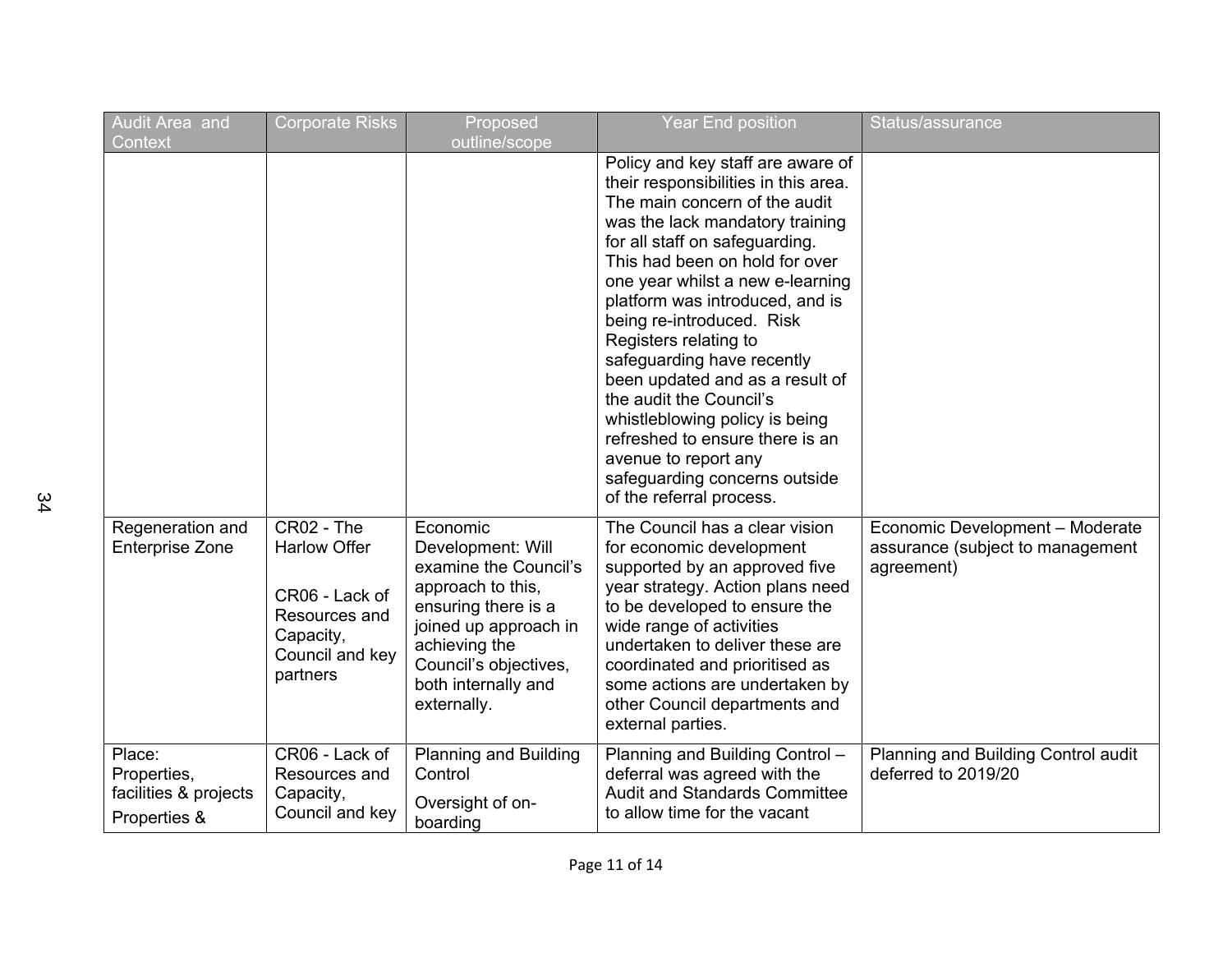| Audit Area and<br>Context                                                                                                                                                                                                                                                                | Corporate Risks                                                                                          | Proposed<br>outline/scope                                                                                            | Year End position                                                                                                                                                                      | Status/assurance                                    |
|------------------------------------------------------------------------------------------------------------------------------------------------------------------------------------------------------------------------------------------------------------------------------------------|----------------------------------------------------------------------------------------------------------|----------------------------------------------------------------------------------------------------------------------|----------------------------------------------------------------------------------------------------------------------------------------------------------------------------------------|-----------------------------------------------------|
| estates<br>Operations, energy<br>& emergency<br>planning<br>Planning &<br><b>Building Control</b><br>Environmental<br>Health<br>Licensing<br><b>Street Scene</b>                                                                                                                         | partners                                                                                                 | arrangements for<br>replacement waste<br>and recycling contract.                                                     | Planning and Building Control<br>Manager post to be recruited to.<br>IA met regularly with the project<br>lead to ascertain progress being<br>made regarding the new waste<br>contract |                                                     |
| Governance:<br>Corporate &<br>Governance<br>Support<br><b>Legal Services</b><br><b>Electoral Services</b><br><b>Human Resources</b><br>Procurement &<br>Relationship<br>(covered<br>elsewhere in the<br>plan)<br>Policy &<br>Performance<br>(covered under<br>performance<br>management) | Risk of<br>corporate<br>priorities not<br>being met<br>should these<br>service areas<br>fail to deliver. | HR - starters, movers<br>and leavers: Will be<br>based on analytical<br>review as detailed<br>under the VfM section. | Fieldwork in progress and<br>findings will be reported as part<br>of the 2019/20 Audit Plan                                                                                            | To be reported as part of the<br>2019/20 Audit Plan |
| Finance:<br>Revenues &<br>Benefits (covered<br>under KFC audits)                                                                                                                                                                                                                         | CR01 (Financial<br>resilience)                                                                           | Covered in other<br>audits                                                                                           | Covered under IT audits                                                                                                                                                                | Completed for 2018/19                               |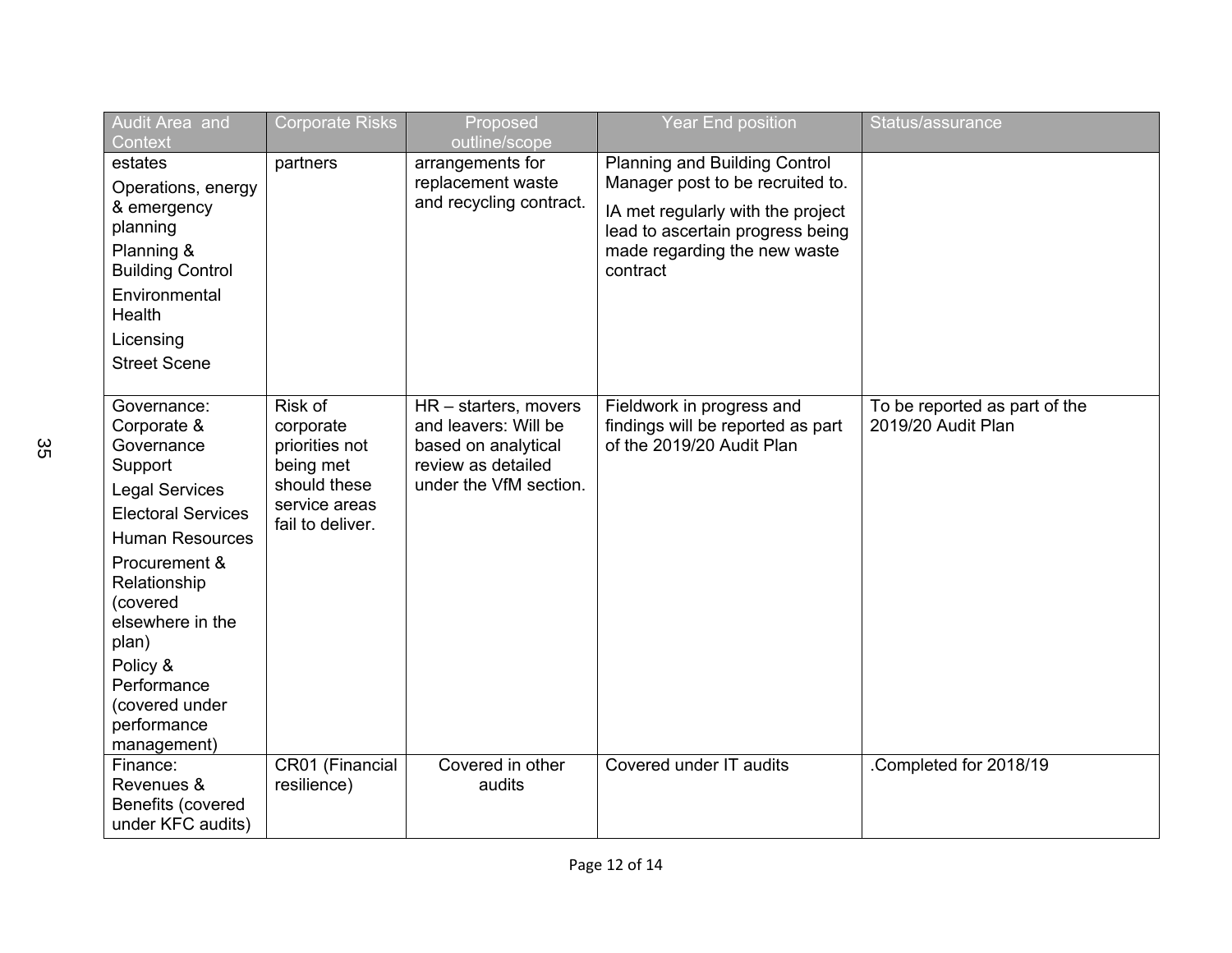| Audit Area and<br>Context                                                              | <b>Corporate Risks</b>                                                                                            | Proposed<br>outline/scope                                                                                                                                                                                                    | <b>Year End position</b>                                                                                                                                                                                                                                                                                                                                                                                                                 | Status/assurance       |
|----------------------------------------------------------------------------------------|-------------------------------------------------------------------------------------------------------------------|------------------------------------------------------------------------------------------------------------------------------------------------------------------------------------------------------------------------------|------------------------------------------------------------------------------------------------------------------------------------------------------------------------------------------------------------------------------------------------------------------------------------------------------------------------------------------------------------------------------------------------------------------------------------------|------------------------|
| ICT (covered<br>elsewhere in the<br>plan)<br>Accountancy (see<br>also KFC audits)      |                                                                                                                   |                                                                                                                                                                                                                              |                                                                                                                                                                                                                                                                                                                                                                                                                                          |                        |
| Insurance                                                                              |                                                                                                                   |                                                                                                                                                                                                                              |                                                                                                                                                                                                                                                                                                                                                                                                                                          |                        |
| Follow Up Audits<br>Review of<br>progress against<br>recommendations<br>on the tracker | Tracker process<br>ensures risks<br>identified in<br>audits have<br>been managed<br>to an<br>acceptable<br>level. | Includes specific<br>follow up work<br>especially where<br>Limited assurance<br>previously given.<br>Includes maintaining<br>the recommendation<br>tracker, which is<br>reported at each Audit<br>and Standards<br>Committee | Implementation of all<br>recommendations continues to<br>be scrutinised as part of the<br>tracker process.<br>Recommendations made in<br>previous reports are routinely<br>followed up when the audit is<br>next undertaken, for example<br>purchase cards, asbestos<br>management and housing rents.<br>Playhouse Follow Up (cash<br>handling): In October 2017<br>Internal Audit issued a moderate                                     | .Completed for 2018/19 |
|                                                                                        |                                                                                                                   |                                                                                                                                                                                                                              | assurance report on the<br>Playhouse. Internal Audit<br>returned to the Playhouse to<br>witness cash handling practices<br>due to concerns raised by<br>Playhouse management.<br>Previous cash handling<br>recommendations had not been<br>implemented and the risk of<br>cash theft had not diminished.<br>Since the follow up audit<br>controls have been tighten up<br>and the number and value of<br>errors when reconciling takings |                        |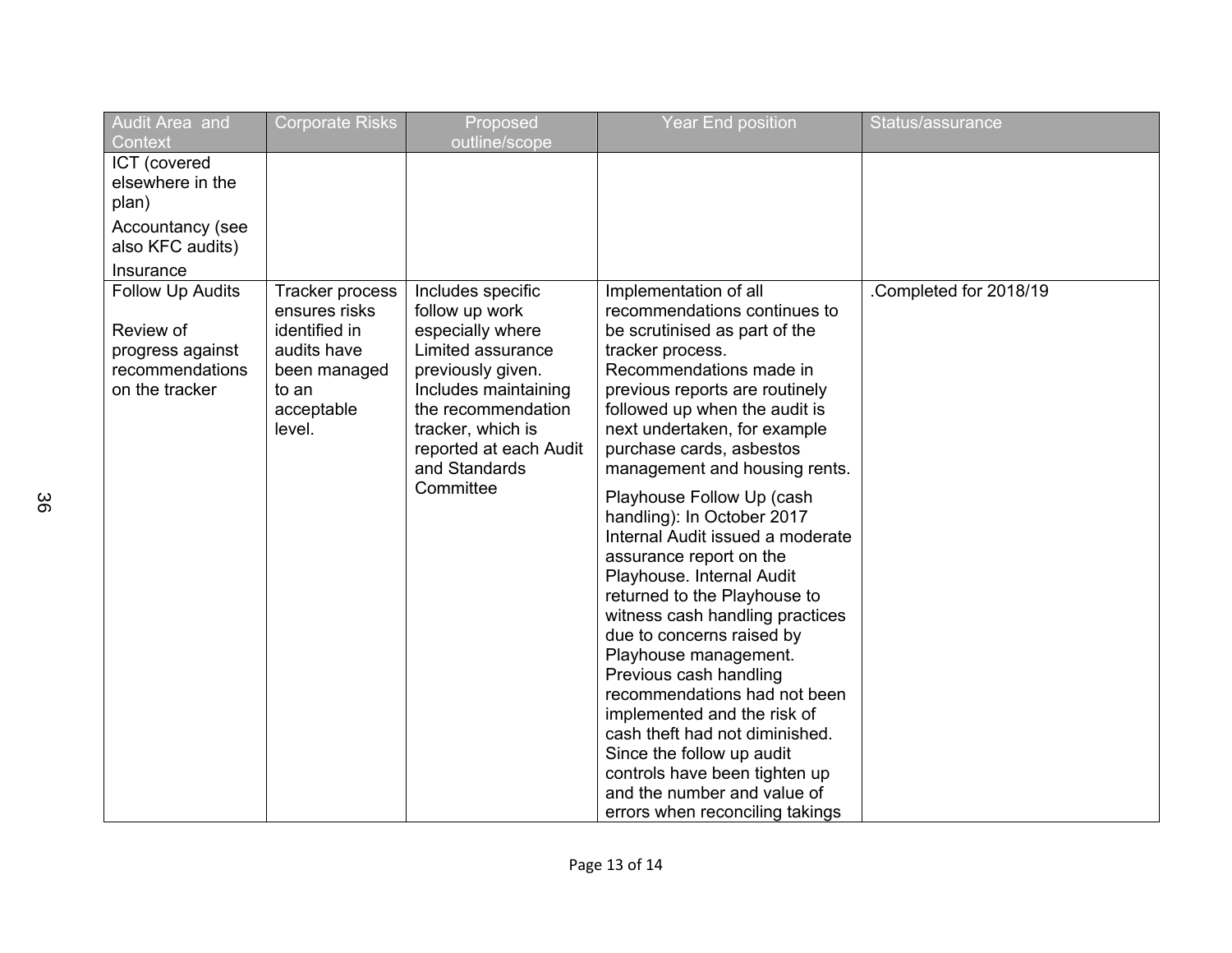| Audit Area and<br><b>Context</b> | Corporate Risks | Proposed<br>outline/scope | Year End position                                                                                                                                                                            | Status/assurance |
|----------------------------------|-----------------|---------------------------|----------------------------------------------------------------------------------------------------------------------------------------------------------------------------------------------|------------------|
|                                  |                 |                           | (bar, box office and cafe) has<br>significantly reduced. Playhouse<br>staff are currently receiving<br>training and management spot<br>checks instigated to ensure<br>standards do not slip. |                  |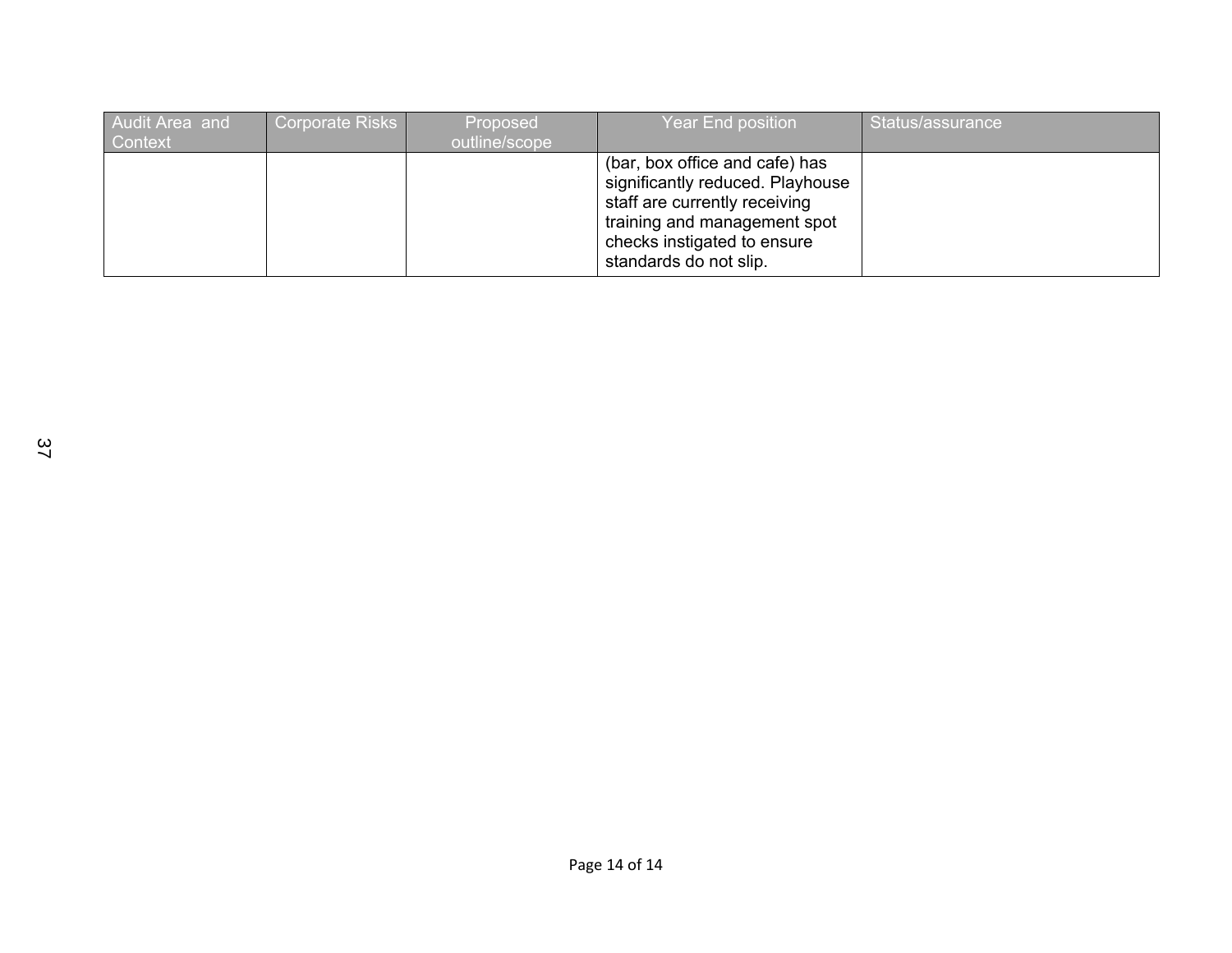#### **Appendix B - Audit Plan Monitoring 2018-19 Year End**

|                                                           | <b>Risk Area</b>           | Plan<br>Days    | <b>Status</b> | started<br>Fieldwork | agement<br>ಹ<br>Σ<br>៓<br>ъ<br>ω<br>m<br><b>SC</b><br>Report | Finalised | es<br>Ce<br>nion<br>ō<br>$\bar{\sigma}$ | ations<br>ಕ<br>ñ<br>risk<br>들 | ations<br>혼<br>œ<br>c<br>မ္မ<br>녽<br>Ť<br>Medi | dations<br>risk<br>š |
|-----------------------------------------------------------|----------------------------|-----------------|---------------|----------------------|--------------------------------------------------------------|-----------|-----------------------------------------|-------------------------------|------------------------------------------------|----------------------|
| Leaseholders                                              | Housing                    | 10              | Final report  |                      | п                                                            | ■         | Substantial                             | 0                             |                                                | $\mathbf 0$          |
| HTS - strategic governance                                | Housing                    | 10              | Final report  | $\blacksquare$       | п                                                            | ■         | Substantial                             | $\mathbf 0$                   | 1                                              |                      |
| Asbestos Management                                       | Housing                    | 15              | Final report  | ■                    | П                                                            |           | Substantial                             | 0                             | 0                                              | 5                    |
| IT - software licences                                    | Finance                    | 10              | Final report  | п                    | п                                                            | ▬         | Substantial                             | $\mathbf 0$                   | $\overline{ }$                                 |                      |
| Complaints                                                | Community wellbeing        | 12              | Final report  |                      | П                                                            |           | Substantial                             | $\mathbf{0}$                  | $\overline{2}$                                 | $\mathbf 0$          |
| Key Financial Control - Housing rents                     | Housing                    | 15              | Final report  |                      | $\blacksquare$                                               |           | Substantial/Moderate                    | $\mathbf 0$                   | 3                                              | $\mathbf 0$          |
| <b>IT Asset Management</b>                                | Finance                    | 10 <sup>°</sup> | Final report  | П                    | п                                                            | ■         | Moderate                                | 0                             |                                                | 4                    |
| Customer services review                                  | Community wellbeing        | 10              | Final report  | Г                    | $\blacksquare$                                               |           | Moderate                                | $\mathbf{0}$                  | $\overline{2}$                                 |                      |
| Purchase cards (new audit)                                | Finance                    | 15              | Final report  | г                    | п                                                            |           | Limited                                 | $\overline{2}$                | 5                                              | 0                    |
| Safeguarding                                              | <b>Community Wellbeing</b> | 10              | Final report  | П                    | $\blacksquare$                                               |           | Limited                                 |                               | $\overline{2}$                                 |                      |
| Playhouse follow up (cash handling)                       | <b>Community Wellbeing</b> | 5               | Final report  | п                    | п                                                            |           | n/a                                     | 0                             | $\overline{2}$                                 | $\mathbf 0$          |
| <b>Economic Development</b>                               | <b>Community Wellbeing</b> | 15              | Draft report  |                      | п                                                            |           | Moderate                                | 0                             | 3                                              | 0                    |
| <b>Housing Repairs</b>                                    | Housing                    | 15              | Draft report  | $\blacksquare$       | $\blacksquare$                                               |           | Moderate                                | $\mathbf 0$                   | 5                                              | $\mathbf{0}$         |
| Human Resources - starters, leavers and movers            | Governance                 | 10              | In progress   |                      |                                                              |           |                                         |                               |                                                |                      |
| Contractual arrangements (Housing)                        | Housing                    | 20              | In progress   | $\blacksquare$       |                                                              |           |                                         |                               |                                                |                      |
| <b>Totals</b>                                             |                            |                 |               | 15                   | 13                                                           | 11        |                                         | 3                             | 28                                             | 13                   |
| Deferred (convenied by the Audit and Ctenderds Committee) |                            |                 |               |                      |                                                              |           |                                         |                               |                                                |                      |

| Deferral (approved by the Audit and Standards Committee) |         |    |
|----------------------------------------------------------|---------|----|
| Income - commercial rents                                | Place   | 15 |
| Planning and building control                            | Place   | 10 |
| Capital projects programme                               | Finance | 15 |
|                                                          |         |    |

#### **Key**

38

**HTS - Harlow Trading Services**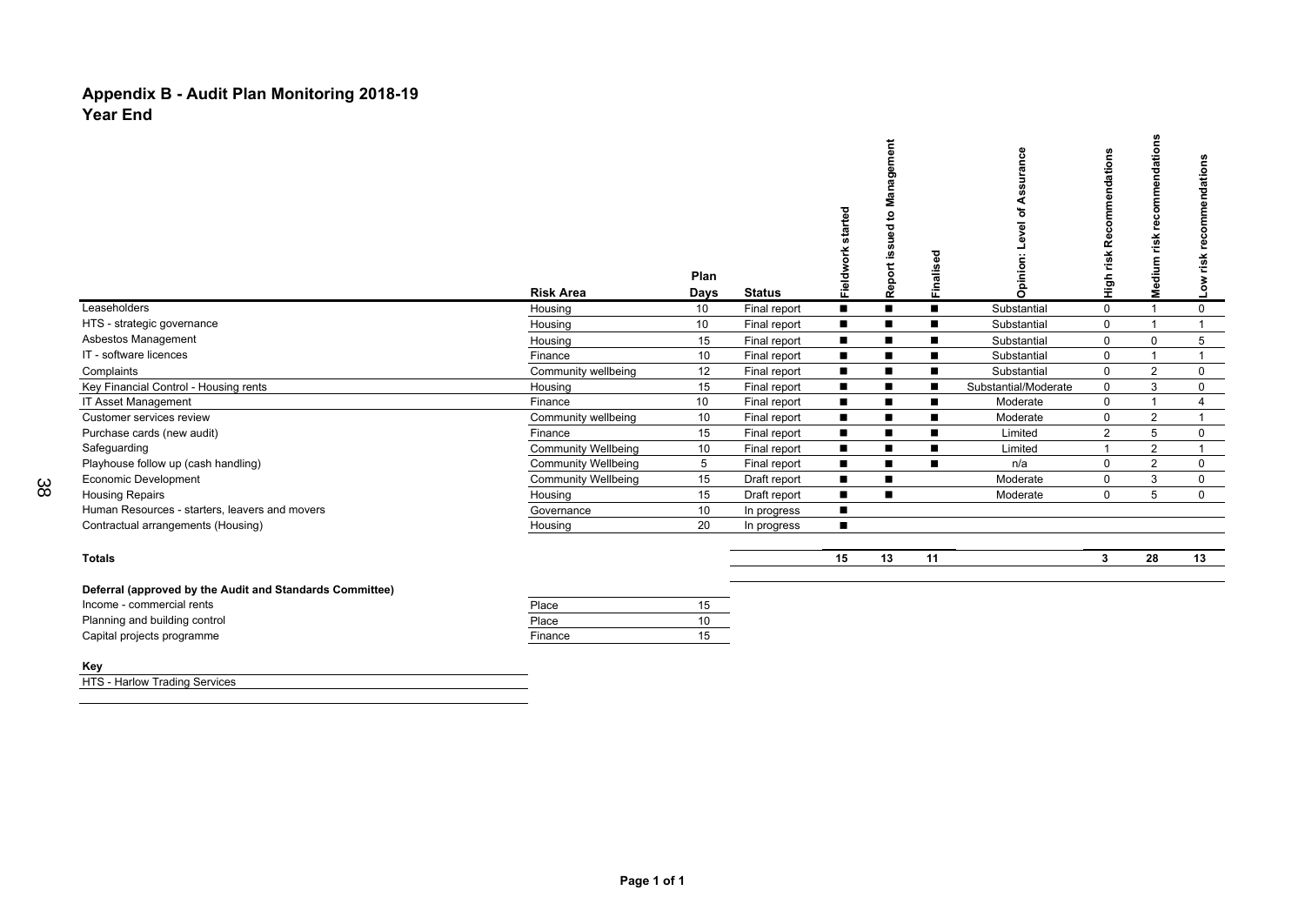|                                                | Agenda Item 10                                                                                                                                                                                                                                                                                                                                                                      |
|------------------------------------------------|-------------------------------------------------------------------------------------------------------------------------------------------------------------------------------------------------------------------------------------------------------------------------------------------------------------------------------------------------------------------------------------|
| <b>REPORT TO:</b>                              | <b>AUDIT AND STANDARDS COMMITTEE</b>                                                                                                                                                                                                                                                                                                                                                |
| DATE:                                          | <b>12 JUNE 2019</b>                                                                                                                                                                                                                                                                                                                                                                 |
| TITLE:                                         | <b>INTERNAL AUDIT ACTIVITY REPORT</b>                                                                                                                                                                                                                                                                                                                                               |
| <b>LEAD OFFICER:</b>                           | <b>SARAH MARSH, INTERNAL AUDIT MANAGER</b><br>(01279) 446884                                                                                                                                                                                                                                                                                                                        |
| <b>RECOMMENDED that:</b>                       |                                                                                                                                                                                                                                                                                                                                                                                     |
|                                                | A The Committee reviews the outcomes of the work of the Internal Audit service<br>the period April to June 2019 and identifies any issues for further consideration                                                                                                                                                                                                                 |
| <b>BACKGROUND</b>                              |                                                                                                                                                                                                                                                                                                                                                                                     |
| <b>Progress Against Audit Plan</b>             |                                                                                                                                                                                                                                                                                                                                                                                     |
|                                                | 1. The Council's audit plan for 2018/19 has been completed and sufficient work I<br>been undertaken in order for the Internal Audit Manager to give their annual<br>report and assurance opinion which is reported elsewhere in the agenda.                                                                                                                                         |
|                                                | 2. Work has commenced on the 2019/20 Audit Plan, as set out in Appendix A,<br>which includes a new audit regarding Harlow Trading Services (Property and<br>Environment) Ltd (HTS) and their compliance with the General Data Protection<br>Regulations. Audit timings have been agreed with the Senior Management<br>Board to ensure a steady flow of reports throughout the year. |
| <b>Internal Audit Reports</b>                  |                                                                                                                                                                                                                                                                                                                                                                                     |
| update in November 2018:                       | 3. Three final reports have been issued since the Committee received its last                                                                                                                                                                                                                                                                                                       |
| a) Asbestos Management – substantial assurance |                                                                                                                                                                                                                                                                                                                                                                                     |
| view.                                          | An up to date asbestos management plan and a programme of works for<br>asbestos management surveys are in place for housing and non-domestic<br>properties. There is effective communication of the asbestos management<br>policy and asbestos information on the Council's website for officer and pu                                                                              |
| domestic assets is complete and accurate.      | Housing and non-domestic asset movements, acquisitions and disposals<br>records are updated on a periodic basis to ensure the records of properties<br>requiring asbestos surveys are up to date. Whilst records are updated ther<br>no formal reconciliation carried out to ensure that the list of housing and no                                                                 |
|                                                | Asbestos management data is held in spreadsheets and therefore the<br>accuracy and integrity of data more difficult to control. An asbestos databa                                                                                                                                                                                                                                  |
|                                                | 39                                                                                                                                                                                                                                                                                                                                                                                  |

#### **RECOMMENDED that:**

#### **BACKGROUND**

#### **Progress Against Audit Plan**

- 1. The Council's audit plan for 2018/19 has been completed and sufficient work has been undertaken in order for the Internal Audit Manager to give their annual report and assurance opinion which is reported elsewhere in the agenda.
- 2. Work has commenced on the 2019/20 Audit Plan, as set out in Appendix A, which includes a new audit regarding Harlow Trading Services (Property and Environment) Ltd (HTS) and their compliance with the General Data Protection Regulations. Audit timings have been agreed with the Senior Management Board to ensure a steady flow of reports throughout the year.

#### **Internal Audit Reports**

- 3. Three final reports have been issued since the Committee received its last update in November 2018:
	- a) Asbestos Management substantial assurance

Housing and non-domestic asset movements, acquisitions and disposals records are updated on a periodic basis to ensure the records of properties requiring asbestos surveys are up to date. Whilst records are updated there is no formal reconciliation carried out to ensure that the list of housing and nondomestic assets is complete and accurate.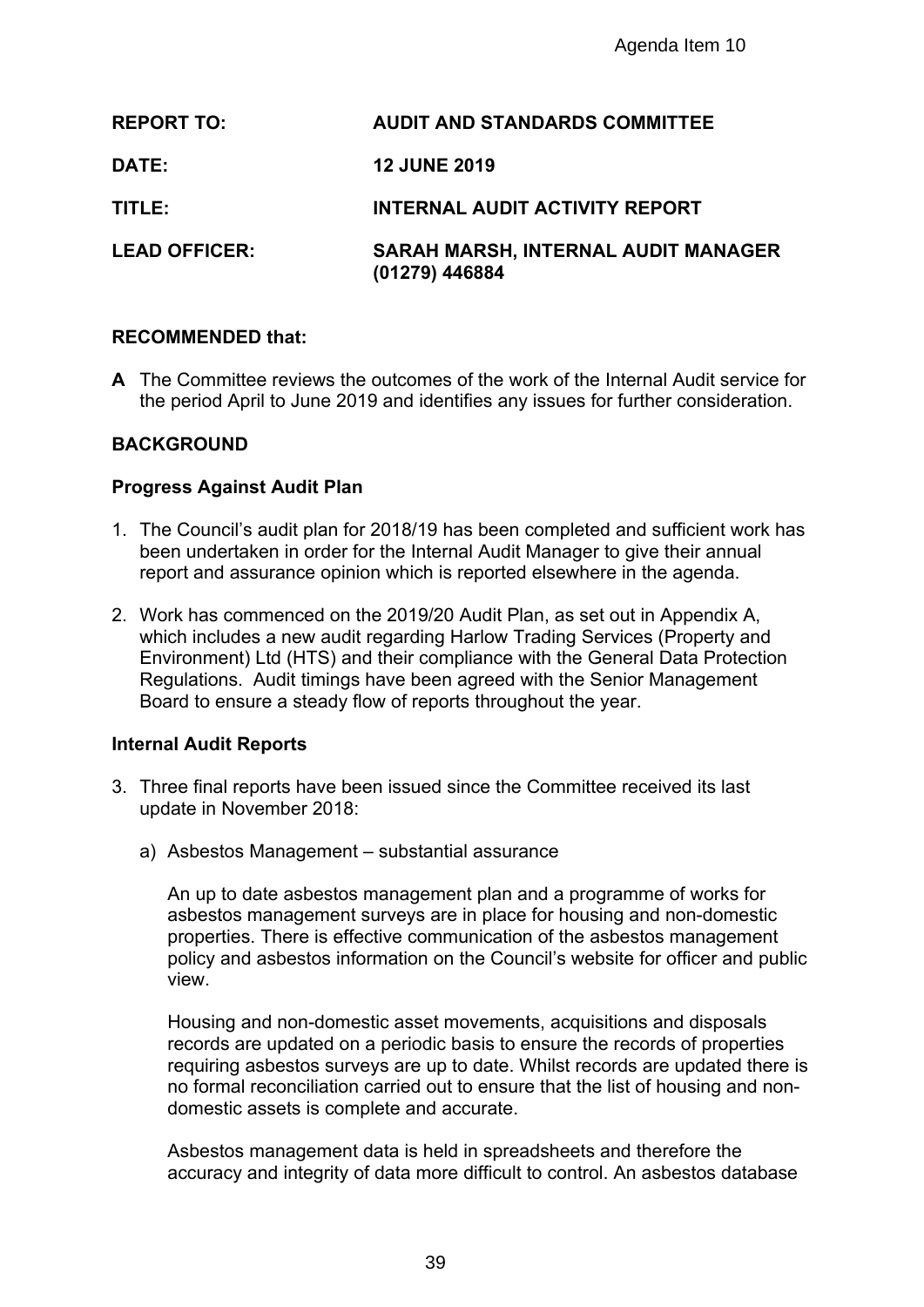to record and monitor all asbestos survey data and removal works would be ideal, but would come at a price. Whilst quality checks on asbestos surveys and removal works documentation are completed, checks on asbestos removal works should be formally recorded.

There are robust procedures in place to take action in incidents where asbestos containing materials are damaged and released. Asbestos awareness training is delivered to appropriate Council and HTS staff.

#### b) Complaints – substantial assurance

The Council currently operates a three stage complaints process with a robust process in place for recording and processing complaints via a central database, AchieveService. The complaints procedure is clear and readily accessible on the Council's website for public view.

The Council's complaints procedure works well as supported by the low number of complaints (20) that have been escalated to Local Government Ombudsman (LGO) within the past three years by a complainant. It is equally supported by an even lower number of complaints (three) that were upheld by the Local Government Ombudsman in the same period. The last complaint that was upheld was in 2016/17.

Stage one complaints are dealt with by third tier managers and accompanied by their teams. Stage two complaints are dealt with by the Head of Service. Stage three complaints are dealt with by the Managing Director and supported by the service. Consideration should be given to moving to a two stage complaints process to streamline the process. This would also be in line with many other district councils.

Lessons learnt are being captured in a three question questionnaire. This questionnaire is for officers who upheld or partially upheld a complaint. The officer that is dealing with the complaint cannot close it unless the questionnaire is completed. Lessons learnt are being captured, in line with good practice, but more needs to be done in order that the Council can demonstrate it is learning from these.

#### c) Customer Services Review – Moderate assurance

The Customer Service Review needs to be revisited to ensure it reflects the current direction of the Council. The Action Plan should be clear on the overall outcomes it wants from its Customer Services Review by ensuring there are SMART objectives and measurable benefits.

The Customer Services Board should continue to oversee delivery of the Action Plan through regular monitoring of a programme of projects, some of which may be outside their direct control (such as the Council's telephony project). The Board should ensure that appropriate project management methodology is in place for all projects for which it is responsible to ensure their successful delivery.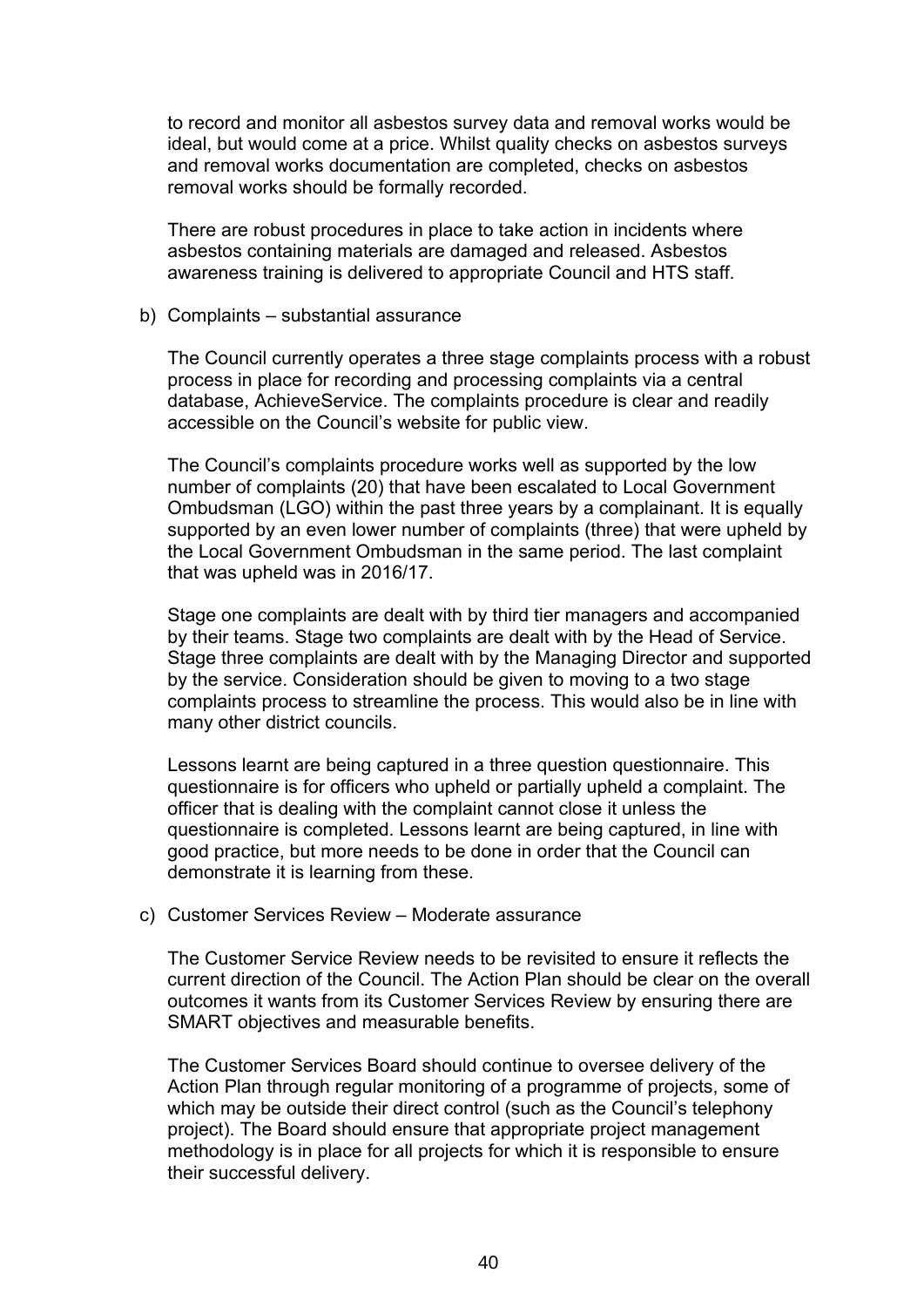## **Ongoing Audit Work**

- 4. A number of assignments in the Audit Plan are intended to provide advice and guidance to the Council throughout the year on current issues. As these assignments will not normally result in a single, traditional audit report, Internal Audit will summarise its output here for Councillors' information:
	- i) Information Governance: At its May meeting the Information Governance Group continued work on a draft Information Governance strategy and framework for the Council. The Group also reviewed the Council's data breach log, which had two new entries since their last meeting in February. These were due to human error, therefore, a staff awareness campaign is being instigated.
	- ii) Corporate Fraud: Internal Audit also sits on the Corporate Fraud Group, which notes the success of the Tenancy Fraud Officer since being post May 2018:
		- 177 tenancy checks completed
		- 20 properties recovered
		- Due to fraud 8 applicants have been removed from the Housing Register and 3 applicants have had their housing allocation banding changed
		- 3 Right to Buys have either been cancelled or had a household member refused due to non-occupancy.
- 5. Since the pan Essex data matching service went live in May 2017, Revenues and Benefits has investigated 1,524 data discrepancies, 234 of which are currently ongoing. This has made savings of £166,487 in Council Tax discounts claimed. This matching takes place on a monthly basis. The service is currently reviewing the 1,280 matches from the National Fraud Initiative (NFI) which is a two yearly national exercise and has identified to date one fraud and one error, amounting to £500 in savings.

#### **Recommendation Tracker**

- 6. The Audit and Standards Committee receives details of all overdue recommendations, plus any high priority recommendations from final reports, regardless of whether they are overdue or not.
- 7. The current tracker, set out in Appendix B, contains eight recommendations which have passed their due date. A comparison with previous periods is outlined in the table below: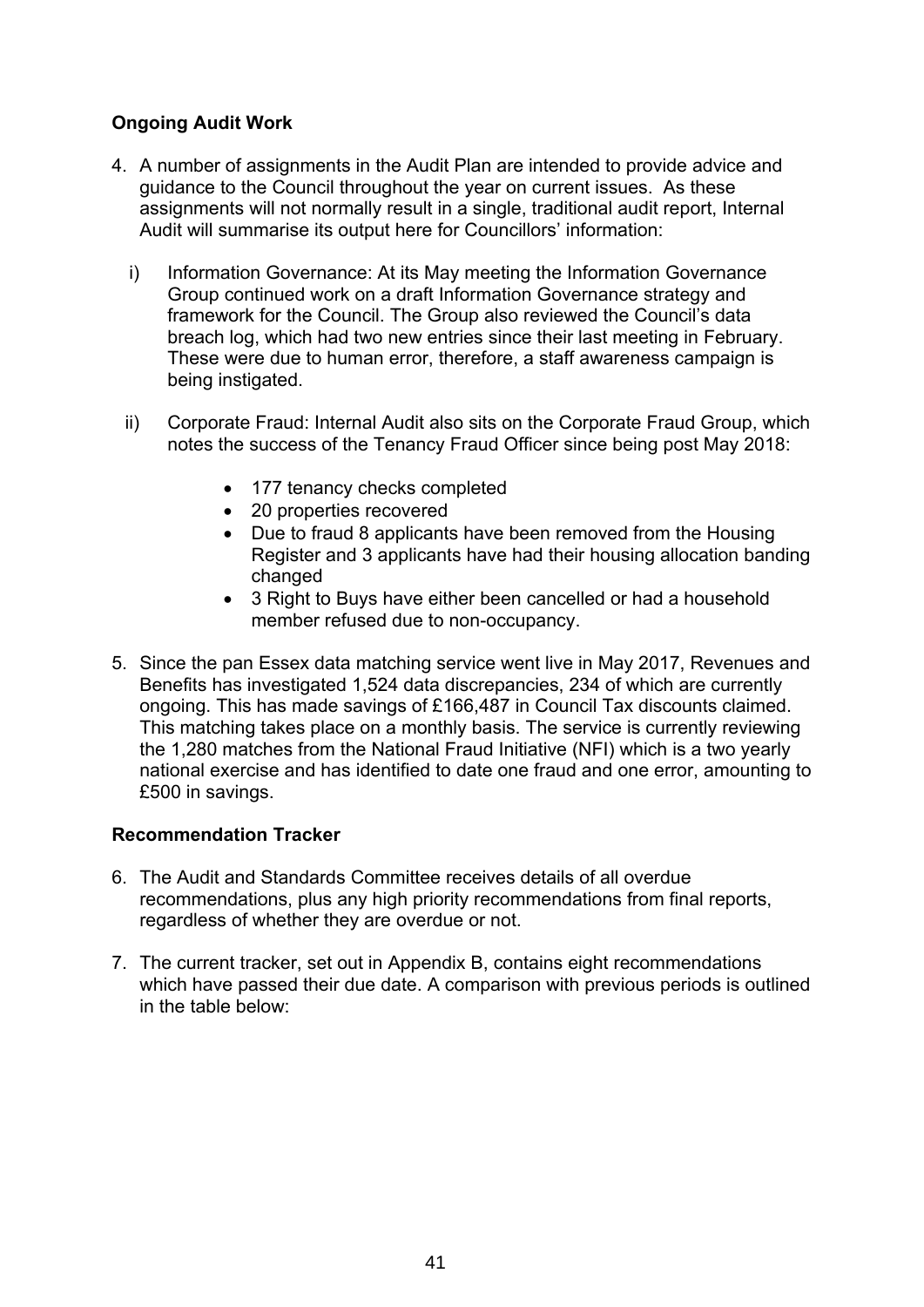#### **Table One – Tracker Comparison**

| <b>Recommendation Priority</b> | <b>Number</b><br>(as at June<br>2019 | <b>Number</b><br>(as at<br>March<br>2019 | <b>Number</b><br>(as at Nov<br>2018 | Number<br>(as at June<br>2018 |
|--------------------------------|--------------------------------------|------------------------------------------|-------------------------------------|-------------------------------|
| High - not yet due             |                                      |                                          |                                     |                               |
| High - passed due date         |                                      |                                          |                                     |                               |
| Medium - passed due date       |                                      |                                          |                                     | 12                            |
| Low - passed due date          |                                      |                                          |                                     |                               |
| <b>TOTAL</b>                   |                                      |                                          |                                     |                               |

8. The previous high level recommendation related to the HTS payment mechanism audit and the need to undertake a fundamental review of performance indicators. This is being undertaken through the Best Value review, which is being led by the Head of Governance, and takes into consideration the outcomes of internal audit's work.

#### **IMPLICATIONS**

**Place (Includes Sustainability)** None specific. **Author: Jane Greer, Head of Community Wellbeing**

#### **Finance (Includes ICT)**

It is important that the organisation responds to and implements the recommendations flowing from the internal audit process in order to protect and improve the overall internal control environment of the Council.

**Author: Simon Freeman, Head of Finance and Deputy to the Managing Director**

**Housing** None specific. **Author: Andrew Murray, Head of Housing**

**Community Wellbeing (Includes Equalities and Social Inclusion)** None specific. **Author: Jane Greer, Head of Community Wellbeing**

#### **Governance (Includes HR)**

Internal Audit provides a key element of assurance within the overall Governance framework within the Council and it is important that recommendations flowing from internal audit recommendations are acted upon and implemented within reasonable timescales if reliance on internal controls and procedures is to continue. **Author: Simon Hill, Head of Governance**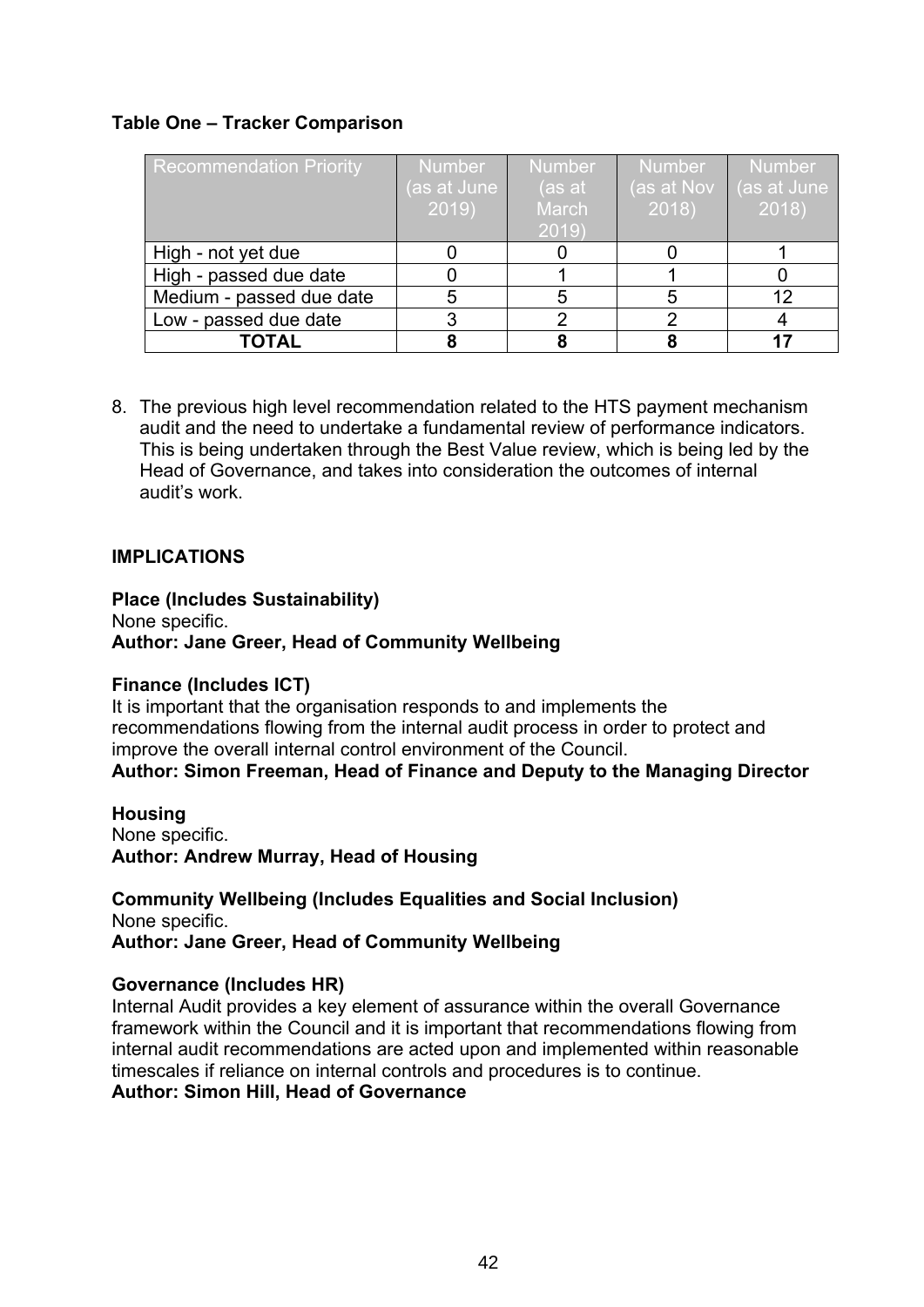## **Appendices**

Appendix A – Audit Plan Monitoring Appendix B – Audit Recommendation Tracker

#### **Background Papers**

None.

#### **Glossary of Terms**

HTS – Harlow Trading Services (Property and Environment) Ltd LGO – Local Government Ombudsman NFI – National Fraud Initiative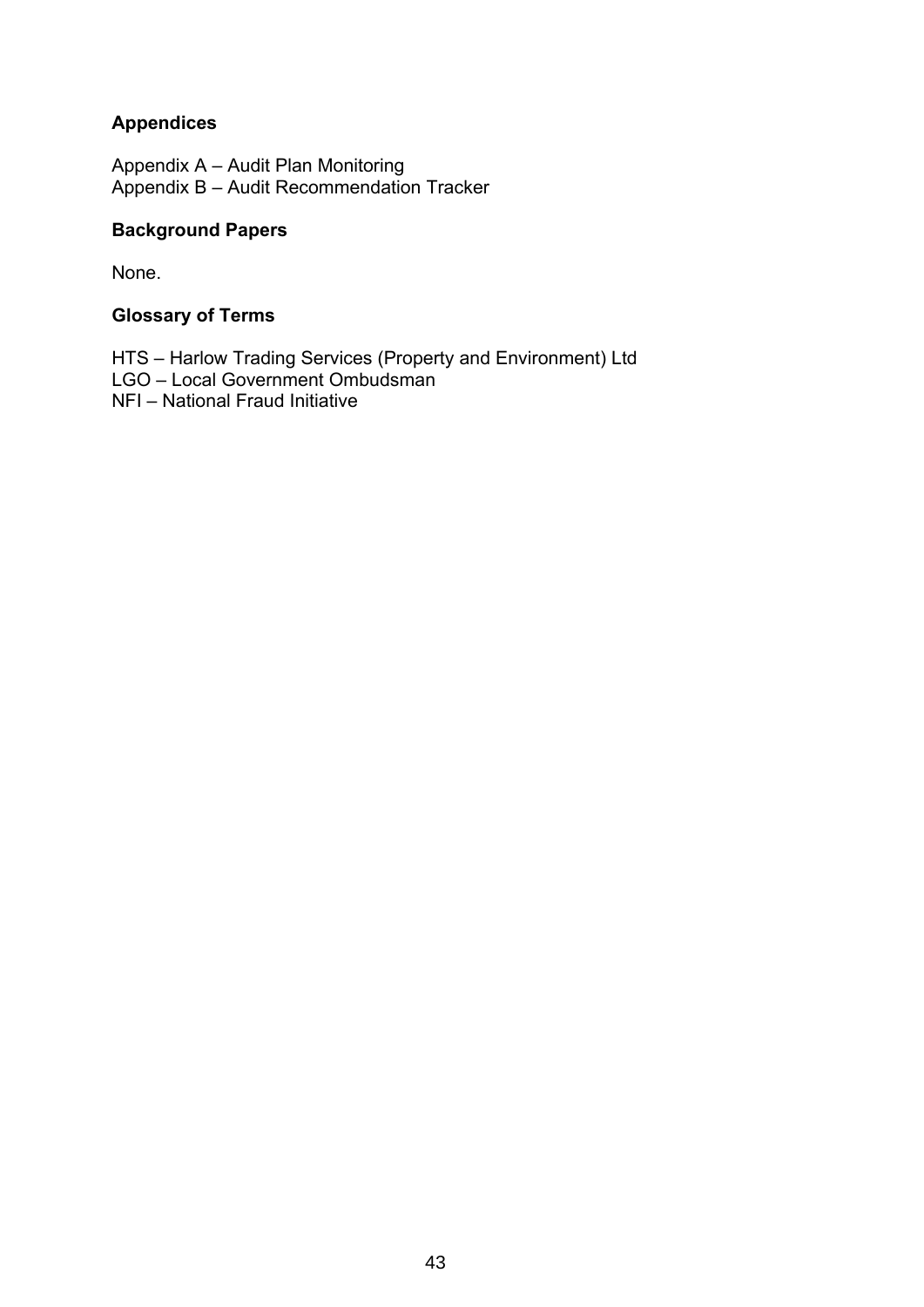#### **Appendix A - Audit Plan Monitoring 2019/20 June 2019**

|                                                                             |                            | Plan            |               | Fieldwork started | agement<br>g<br>e,<br>Report issued | Finalised   | surance<br>2<br>Ⴆ<br>᠊ᡆ<br>Š<br>⊒<br>Opinion: | High risk Recommendations | Medium risk recommendations | Low risk recommendations |
|-----------------------------------------------------------------------------|----------------------------|-----------------|---------------|-------------------|-------------------------------------|-------------|-----------------------------------------------|---------------------------|-----------------------------|--------------------------|
|                                                                             | <b>Risk Area</b>           | Days            | <b>Status</b> |                   |                                     |             |                                               |                           |                             |                          |
| Completion of 18/19 Audit Plan (as informed to March 19 Audit and Standards |                            |                 |               |                   |                                     |             |                                               |                           |                             |                          |
| Committee)                                                                  |                            |                 |               |                   |                                     |             |                                               |                           |                             |                          |
| HR Starters, leavers and movers                                             | Governance                 | $5\phantom{.0}$ | In progress   | $\blacksquare$    |                                     |             |                                               |                           |                             |                          |
| Contractual arrangement (Housing)                                           | Housing                    | 20              | Scoping       |                   |                                     |             |                                               |                           |                             |                          |
|                                                                             |                            |                 |               |                   |                                     |             |                                               |                           |                             |                          |
| Quarter 1                                                                   |                            |                 |               |                   |                                     |             |                                               |                           |                             |                          |
| HTS (P&E) Ltd - GDPR compliance (new audit)                                 | Corporate                  | 10              | In progress   | $\blacksquare$    |                                     |             |                                               |                           |                             |                          |
| Conflicts of Interest (staff and Members)                                   | Governance                 | 10              | Scoping       |                   |                                     |             |                                               |                           |                             |                          |
| <b>Commercial Rents</b>                                                     | Place                      | 15              |               |                   |                                     |             |                                               |                           |                             |                          |
| Quarter 2                                                                   |                            |                 |               |                   |                                     |             |                                               |                           |                             |                          |
| Leah Manning Centre                                                         | <b>Community Wellbeing</b> | 25              |               |                   |                                     |             |                                               |                           |                             |                          |
| Change and patch management                                                 | Finance                    | 10              |               |                   |                                     |             |                                               |                           |                             |                          |
|                                                                             |                            |                 |               |                   |                                     |             |                                               |                           |                             |                          |
| Quarter 3                                                                   |                            |                 |               |                   |                                     |             |                                               |                           |                             |                          |
| Key Financial Control - Treasury Management                                 | Finance                    | 12              |               |                   |                                     |             |                                               |                           |                             |                          |
| Key Financial Control - Fixed Assets                                        | Finance                    | 12              |               |                   |                                     |             |                                               |                           |                             |                          |
| <b>Business Continuity Planning</b>                                         | Corporate                  | 10              |               |                   |                                     |             |                                               |                           |                             |                          |
| Corporate H&S framework                                                     | Corporate                  | 15              |               |                   |                                     |             |                                               |                           |                             |                          |
| Harlow and Gilston Garden Town                                              | Place                      | 12              |               |                   |                                     |             |                                               |                           |                             |                          |
| Planned maintenance and major works                                         | Housing                    | 15              |               |                   |                                     |             |                                               |                           |                             |                          |
| HTS and Public Contract Regulations (part of the planned maintenance audit) | Housing                    | $\mathsf 0$     |               |                   |                                     |             |                                               |                           |                             |                          |
|                                                                             |                            |                 |               |                   |                                     |             |                                               |                           |                             |                          |
| Quarter 4                                                                   |                            |                 |               |                   |                                     |             |                                               |                           |                             |                          |
| Data retention and disposals                                                | Corporate                  | 20<br>15        |               |                   |                                     |             |                                               |                           |                             |                          |
| Homelessness                                                                | Housing                    | 15              |               |                   |                                     |             |                                               |                           |                             |                          |
| Purchase cards                                                              | Finance                    | 15              |               |                   |                                     |             |                                               |                           |                             |                          |
| Capital projects programme                                                  | Finance                    | 15              |               |                   |                                     |             |                                               |                           |                             |                          |
| Parks, landscapes and Streetscene                                           | Place                      |                 |               |                   |                                     |             |                                               |                           |                             |                          |
| Not a specific audit                                                        |                            |                 |               |                   |                                     |             |                                               |                           |                             |                          |
| Advice and guidance for the new HR system                                   | Governance                 | 3               |               |                   |                                     |             |                                               |                           |                             |                          |
| <b>Totals</b>                                                               |                            |                 |               | $\overline{2}$    | $\mathbf{0}$                        | $\mathbf 0$ |                                               | $\mathbf{0}$              | $\mathbf{0}$                | $\mathbf 0$              |
|                                                                             |                            |                 |               |                   |                                     |             |                                               |                           |                             |                          |
| Key<br>HTS (P&E) - Harlow Trading Services (Property and Environment)       |                            |                 |               |                   |                                     |             |                                               |                           |                             |                          |
|                                                                             |                            |                 |               |                   |                                     |             |                                               |                           |                             |                          |

GDPR -General Data Protection Regulations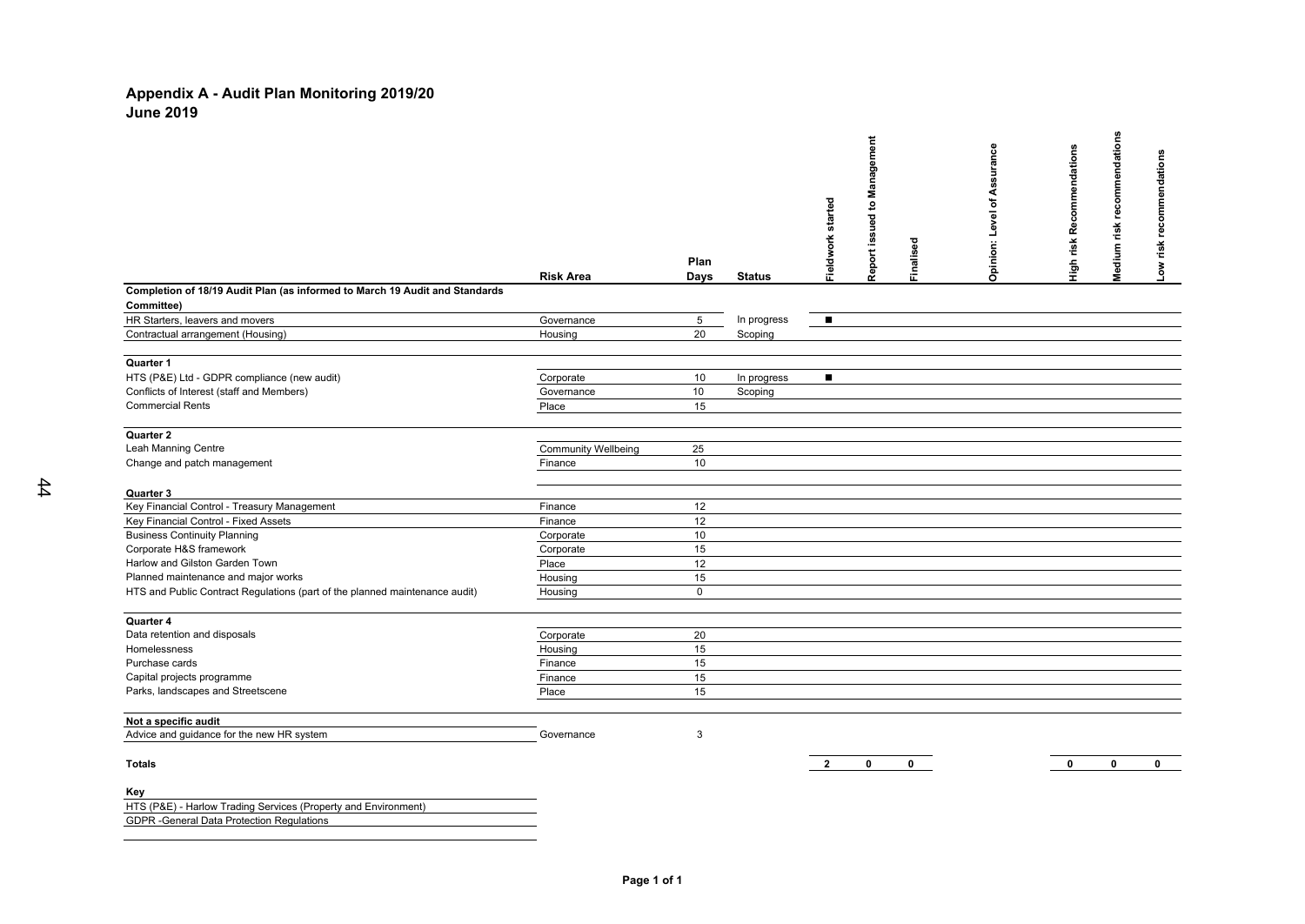| <b>Audit Year</b><br>(Date report<br>issued)                       | Rec<br>Ref     | Original<br>Recommendation                                                                                                                                             | Priority | <b>Original Managers</b><br>Response                                                | Responsible<br>Officer/<br>Head of<br>Service                 | Agreed<br>Imp Date | <b>Revised</b><br>Imp<br>Date(s)             | <b>Status Update from Management</b>                                                                                                                                                                                                                                                                                                                                                                                                                                                                                                                                                                                                                                                                                                            | <b>Status</b> |
|--------------------------------------------------------------------|----------------|------------------------------------------------------------------------------------------------------------------------------------------------------------------------|----------|-------------------------------------------------------------------------------------|---------------------------------------------------------------|--------------------|----------------------------------------------|-------------------------------------------------------------------------------------------------------------------------------------------------------------------------------------------------------------------------------------------------------------------------------------------------------------------------------------------------------------------------------------------------------------------------------------------------------------------------------------------------------------------------------------------------------------------------------------------------------------------------------------------------------------------------------------------------------------------------------------------------|---------------|
| <b>External Data</b><br><b>Transfers</b><br>December<br>2016<br>45 | 2 <sub>b</sub> | Management should<br>ensure that<br>adequate data<br>sharing protocols/<br>information sharing<br>agreements are in<br>place for [Veolia<br>and] Kier Harlow.<br>(HTS) | Medium   | Agreed.<br>Kier Harlow/(HTS) -<br>Assistant Solicitor/<br><b>Head of Governance</b> | $(HTS) -$<br>Assistant<br>Solicitor/<br>Head of<br>Governance | 01/02/17           | 25/05/18<br>31/01/19<br>31/03/19<br>01/06/19 | May to Oct 2017: Information sharing<br>processes and policies being reviewed.<br>HTS need to appoint a DPO and have<br>privacy notices etc. in place. A meeting<br>to be held with HTS to go through the<br>data they receive and process to<br>determine if they are data controllers or<br>data processors.<br>Feb 18 to May 18: Data sharing<br>mapping commenced and terms and<br>conditions for Data Sharing agreements<br>drafted. There is a data sharing protocol<br>on the infonet which is to be used as a<br>template for all contracts that process<br>personal data.<br>Oct 18: A draft variation deed for the<br>Services Agreement between the                                                                                  | Overdue       |
|                                                                    |                |                                                                                                                                                                        |          |                                                                                     |                                                               |                    |                                              | Council and HTS is now in final form<br>containing all GDPR Information Sharing<br>obligations between the Parties.<br><b>Mar 19:</b> The Variation Deed for the<br>Services Agreement is now complete;<br>no further action required for the formal<br>contract by the Council's legal team.<br>Draft data sharing protocols have been<br>prepared.<br>May 19: Concluded operational<br>discussions to get a better<br>understanding of the data shared<br>between HDC & HTS. The information<br>on data shared between HDC and HTS<br>completed and will now be used to<br>populate the ROPA and the Information<br>Sharing Protocol by the end of May<br>2019. IA note - rec will be closed<br>when a copy of signed protocol is<br>received |               |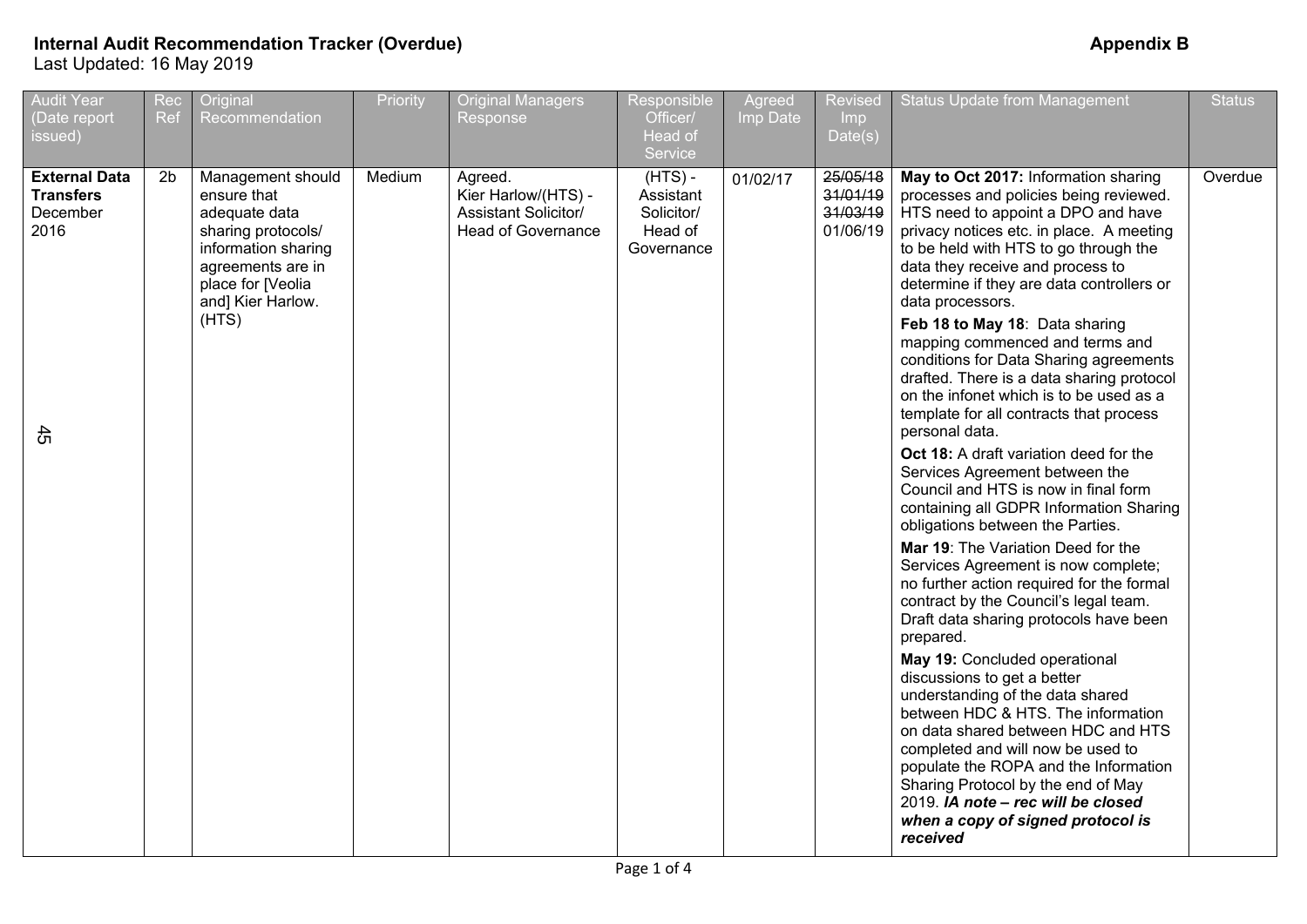| <b>Audit Year</b><br>Date report<br>issued)           | Rec<br>Ref | Original<br>Recommendation                                                                                                                                                                                                 | Priority | <b>Original Managers</b><br>Response                                                                                                                                                                                                                      | Responsible<br>Officer/<br>Head of<br>Service                                                        | Agreed<br>Imp Date   | Revised<br><b>Imp</b><br>Date(s)             | <b>Status Update from Management</b>                                                                                                                                                                                                                                                                                                                                                                                                                                                                                                                                                         | <b>Status</b> |
|-------------------------------------------------------|------------|----------------------------------------------------------------------------------------------------------------------------------------------------------------------------------------------------------------------------|----------|-----------------------------------------------------------------------------------------------------------------------------------------------------------------------------------------------------------------------------------------------------------|------------------------------------------------------------------------------------------------------|----------------------|----------------------------------------------|----------------------------------------------------------------------------------------------------------------------------------------------------------------------------------------------------------------------------------------------------------------------------------------------------------------------------------------------------------------------------------------------------------------------------------------------------------------------------------------------------------------------------------------------------------------------------------------------|---------------|
| <b>Playhouse</b><br>(2017/18)<br>October 2017<br>46   | 5          | Liaise directly with<br>the insurance officer<br>to ensure the lists of<br>contents are<br>updated and an<br>accurate valuation is<br>reached.                                                                             | Medium   | A meeting will be<br>arranged with the<br>Insurance and Risk<br>Manager and identify<br>who will be best<br>placed to carry out<br>the content review<br>due to the time<br>involved.<br>Carry out review of<br>2011 inventory and<br>update accordingly. | Technical<br>and Projects<br>Manager<br>Community,<br>Leisure and<br>Cultural<br>Services<br>Manager | 30/11/17<br>01/04/18 | 30/12/18<br>31/01/19<br>30/04/19<br>31/07/19 | Feb / May 18: Meeting with insurance<br>has taken place and works are ongoing<br>and likely to be continued up to end of<br>2018.<br>Oct 18: Working with insurance to<br>obtain quotes for this work to be<br>completed.<br>Feb 19: The Community, Leisure and<br>Cultural Services Manager and the<br>Playhouse Director are working together<br>to procure an Insurance consultant to<br>complete the inventory.<br>May 19: A quote for an inventory of<br>playhouse assets has been undertaken<br>on 14/05/19. Once received and agreed<br>work will then proceed as soon as<br>possible | Overdue       |
| <b>Purchase</b><br>Cards<br>(2018/19)<br>October 2018 | 3.1        | Policies are required<br>to clarify the<br>Council's approach<br>for:<br>• the provision of<br>hotel<br>accommodation,<br>• the provision of<br>employee<br>uniform and<br>• subsistence and<br>hotel allowance<br>claims. | Medium   | Policies related to<br>allowances, including<br>those referred to<br>within this audit are<br>being reviewed or<br>drafted as a suite of<br>documents which will<br>be presented to SMB<br>by 30/12/18                                                    | HR<br>Manager/<br>Head of<br>Governance                                                              | 30/12/18             | 30/04/19<br>30/09/19                         | Mar 19: New Head of Governance<br>commenced in January 2019.<br>Draft completed for review of HoS and<br>SMB, recommendation by HR Manager<br>accepted by SMB to expand coverage of<br>policy to include "business travel" and<br>mileage rates within the policy.<br>For appropriate consultation with<br>SMB/TU before implementation.<br>May 19: Instruction from SMB to include<br>rates for allowances as part of the<br>overall review committed to by<br>organisation and for consultation, as<br>appropriate with trade union.                                                       | Overdue       |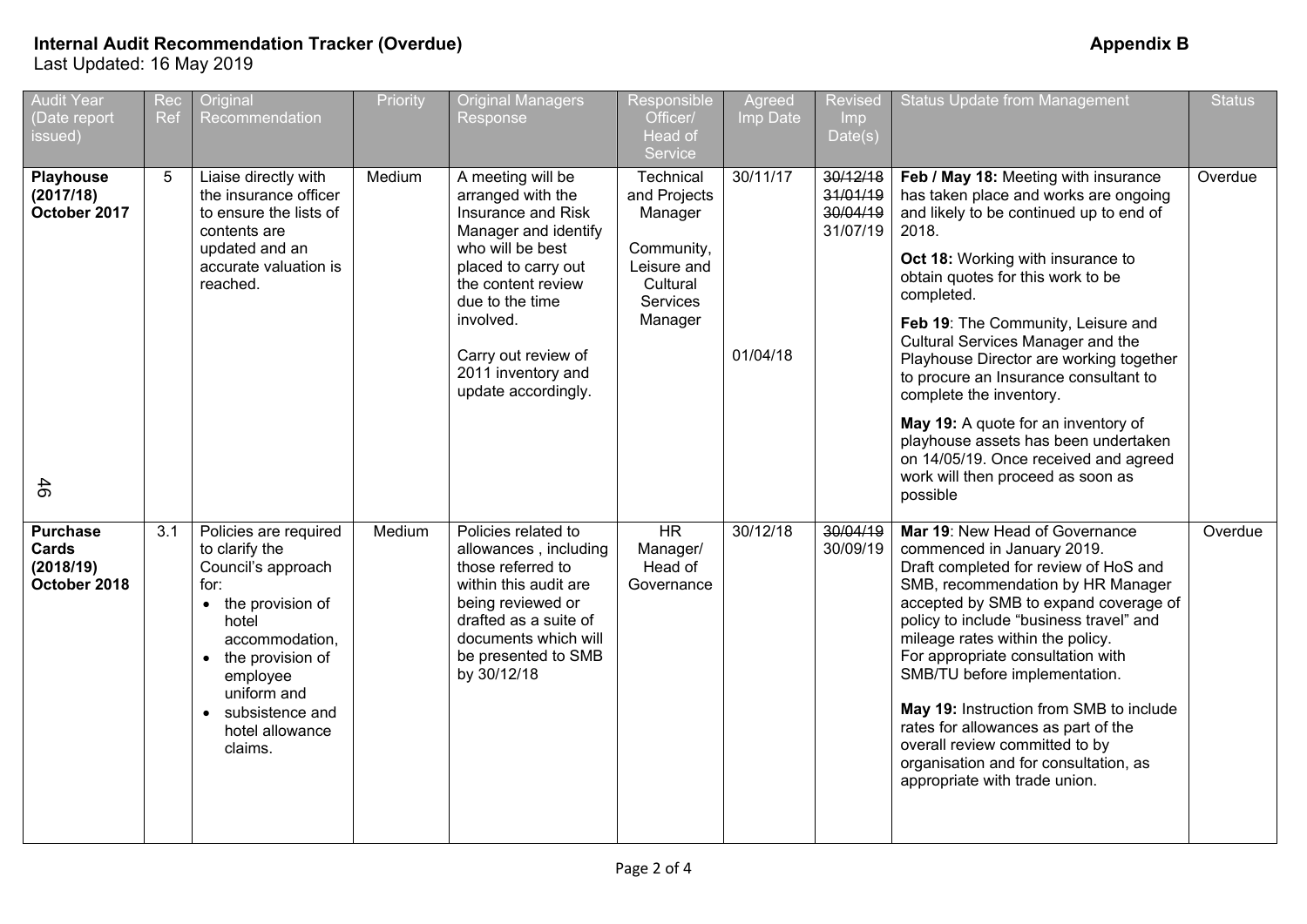| <b>Audit Year</b><br>(Date report<br>issued)                                       | Rec<br>Ref     | Original<br>Recommendation                                                                                                                                                                                                                                                                                                                                                                               | Priority | <b>Original Managers</b><br>Response                                                                                               | Responsible<br>Officer/<br>Head of<br>Service | Agreed<br>Imp Date | <b>Revised</b><br>Imp<br>Date(s) | <b>Status Update from Management</b>                                                                                                                                                                                                                                                                           | <b>Status</b> |
|------------------------------------------------------------------------------------|----------------|----------------------------------------------------------------------------------------------------------------------------------------------------------------------------------------------------------------------------------------------------------------------------------------------------------------------------------------------------------------------------------------------------------|----------|------------------------------------------------------------------------------------------------------------------------------------|-----------------------------------------------|--------------------|----------------------------------|----------------------------------------------------------------------------------------------------------------------------------------------------------------------------------------------------------------------------------------------------------------------------------------------------------------|---------------|
| <b>Software</b><br>Licensing<br>(2018/19)<br><b>December</b><br>2018               | $\overline{1}$ | A Software<br>Management policy<br>should be developed<br>and distributed<br>accordingly.                                                                                                                                                                                                                                                                                                                | Medium   | A Software<br>Management Policy<br>will be developed and<br>distributed to all staff                                               | Senior ICT<br>Manager                         | 28/02/19           | 31/03/19<br>30/06/19             | Mar 19: A Software Management Policy<br>is being developed and will be<br>distributed as part of the updated<br>Information Security Policy and<br>Acceptable Terms of Use by 31/03/19.<br>May 19: This is currently in draft format<br>to go to the ICT Operations Board and<br>Information Governance Group. | Overdue       |
| <b>IT Asset</b><br><b>Management</b><br>(2018/19)<br><b>December</b><br>2018<br>47 | $\mathbf{1}$   | The ICT Strategy<br>should be updated<br>and the four-year<br>replacement strategy<br>confirmed within it,<br>approved and<br>adopted                                                                                                                                                                                                                                                                    | Medium   | The ICT Strategy will<br>be updated to include<br>IT equipment life-<br>cycle and the<br>replacements<br>strategy.                 | Senior ICT<br>Manager                         | 31/03/19           | 30/06/19                         | May 19: This is being included in the<br>ICT Strategy which is in draft format.                                                                                                                                                                                                                                | Overdue       |
| <b>IT Asset</b><br><b>Management</b><br>(2018/19)<br><b>December</b><br>2018       | 4 &<br>5       | An annual asset to<br>inventory<br>reconciliation<br>process be<br>introduced to confirm<br>the numbers of IT<br>assets within<br>departments. ICT<br>may then undertake<br>a compliance check<br>on a sample basis<br>Consideration be<br>given to making<br>departments<br>responsible for the<br>verification of the<br>assets and locations,<br>with IT, then<br>undertaking a small<br>sample test. | Low      | This will be discussed<br>with the Senior<br>Management Board<br>as to the practicalities<br>and risks that this<br>may introduce. | Senior ICT<br>Manager                         | 31/01/19           | 31/03/19<br>30/06/19             | Mar 19 and May 19: This still needs to<br>be discussed with the Senior<br>Management Board                                                                                                                                                                                                                     | Overdue       |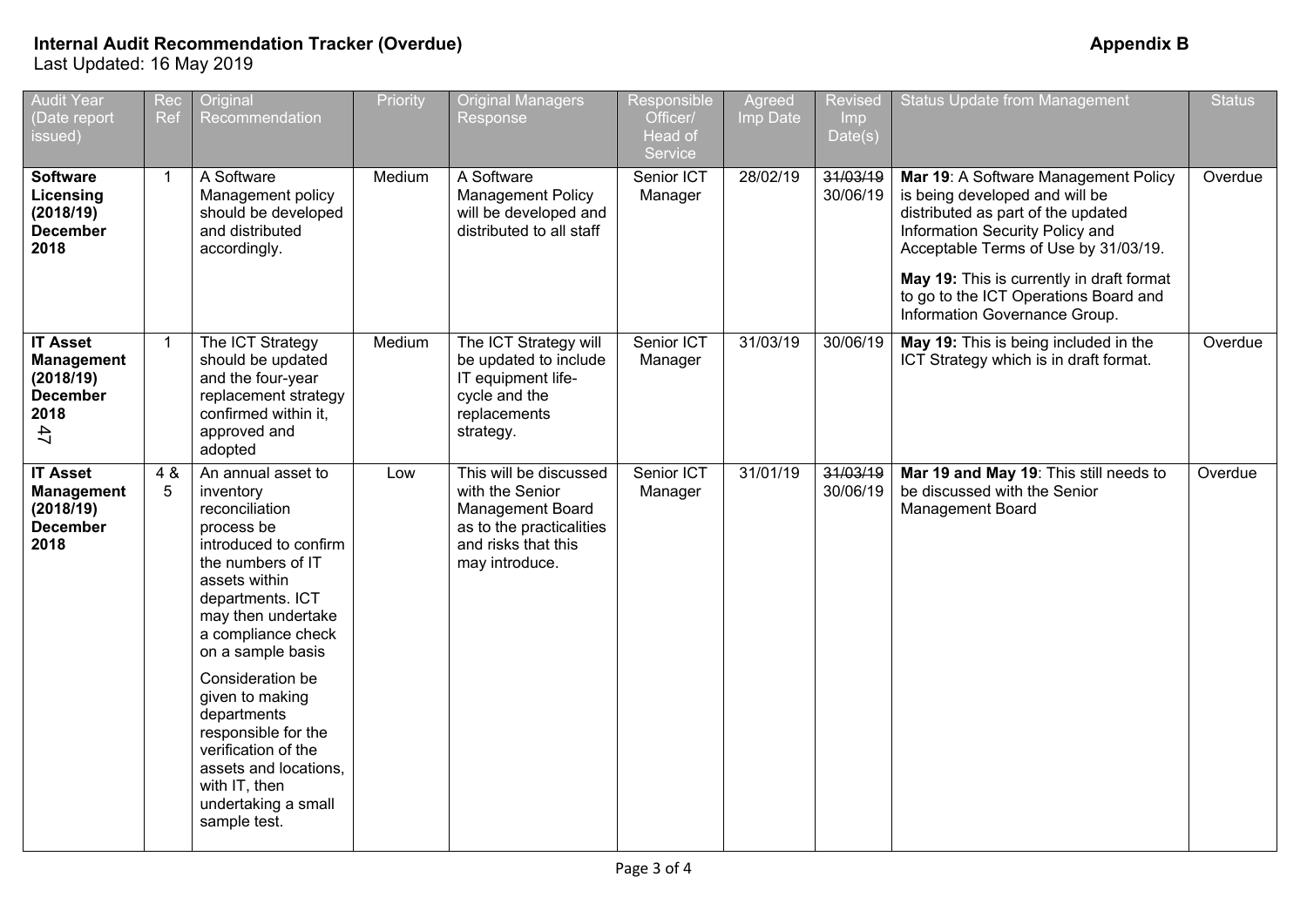| 31/03/19<br>30/06/19<br>$\overline{4}$<br>Request that the<br><b>HR Manager</b><br>May 19: In progress. A revised<br>Safeguarding<br>The HR Manager and<br>Overdue<br>Low<br>Council's Whistle<br>the Head of<br>whistleblowing policy has been<br>2018/19<br>(Head of<br>approved by the Corporate Governance<br><b>February</b><br>blowing document<br>Governance has this<br>Governance)<br>be updated as<br>2019<br>in hand. The policy is<br>Group<br>being updated and<br>required.<br>will be presented to<br>Unions and Senior<br>Management Board.<br>To record the review<br>30/04/19<br>30/06/19<br>5<br>Policy will be<br>Housing<br>May 19: Current policy is being<br>Overdue<br><b>Asbestos</b><br>Low<br>reviewed in its entirety to simplify and<br>reviewed and<br>dates on the<br>Asset and<br><b>Management</b><br>align the format with the Council's<br>2018/19<br><b>Business</b><br>updated where<br>asbestos<br>preferred format. Review dates will be<br><b>April 2019</b><br>Systems<br>management policy<br>necessary.<br>added to the cover page and the revised<br>and update the<br>Manager<br>document will be uploaded to the<br>policy published on<br>the Council's<br>Council's website as soon as the review<br>website<br>is completed. | <b>Audit Year</b><br>(Date report<br>issued) | Rec<br>Ref | Original<br>Recommendation | Priority | <b>Original Managers</b><br>Response | Responsible<br>Officer/<br>Head of<br>Service | Agreed<br>Imp Date | Revised<br><b>Imp</b><br>Date(s) | <b>Status Update from Management</b> | <b>Status</b> |
|-------------------------------------------------------------------------------------------------------------------------------------------------------------------------------------------------------------------------------------------------------------------------------------------------------------------------------------------------------------------------------------------------------------------------------------------------------------------------------------------------------------------------------------------------------------------------------------------------------------------------------------------------------------------------------------------------------------------------------------------------------------------------------------------------------------------------------------------------------------------------------------------------------------------------------------------------------------------------------------------------------------------------------------------------------------------------------------------------------------------------------------------------------------------------------------------------------------------------------------------------------------------------------|----------------------------------------------|------------|----------------------------|----------|--------------------------------------|-----------------------------------------------|--------------------|----------------------------------|--------------------------------------|---------------|
|                                                                                                                                                                                                                                                                                                                                                                                                                                                                                                                                                                                                                                                                                                                                                                                                                                                                                                                                                                                                                                                                                                                                                                                                                                                                               |                                              |            |                            |          |                                      |                                               |                    |                                  |                                      |               |
|                                                                                                                                                                                                                                                                                                                                                                                                                                                                                                                                                                                                                                                                                                                                                                                                                                                                                                                                                                                                                                                                                                                                                                                                                                                                               |                                              |            |                            |          |                                      |                                               |                    |                                  |                                      |               |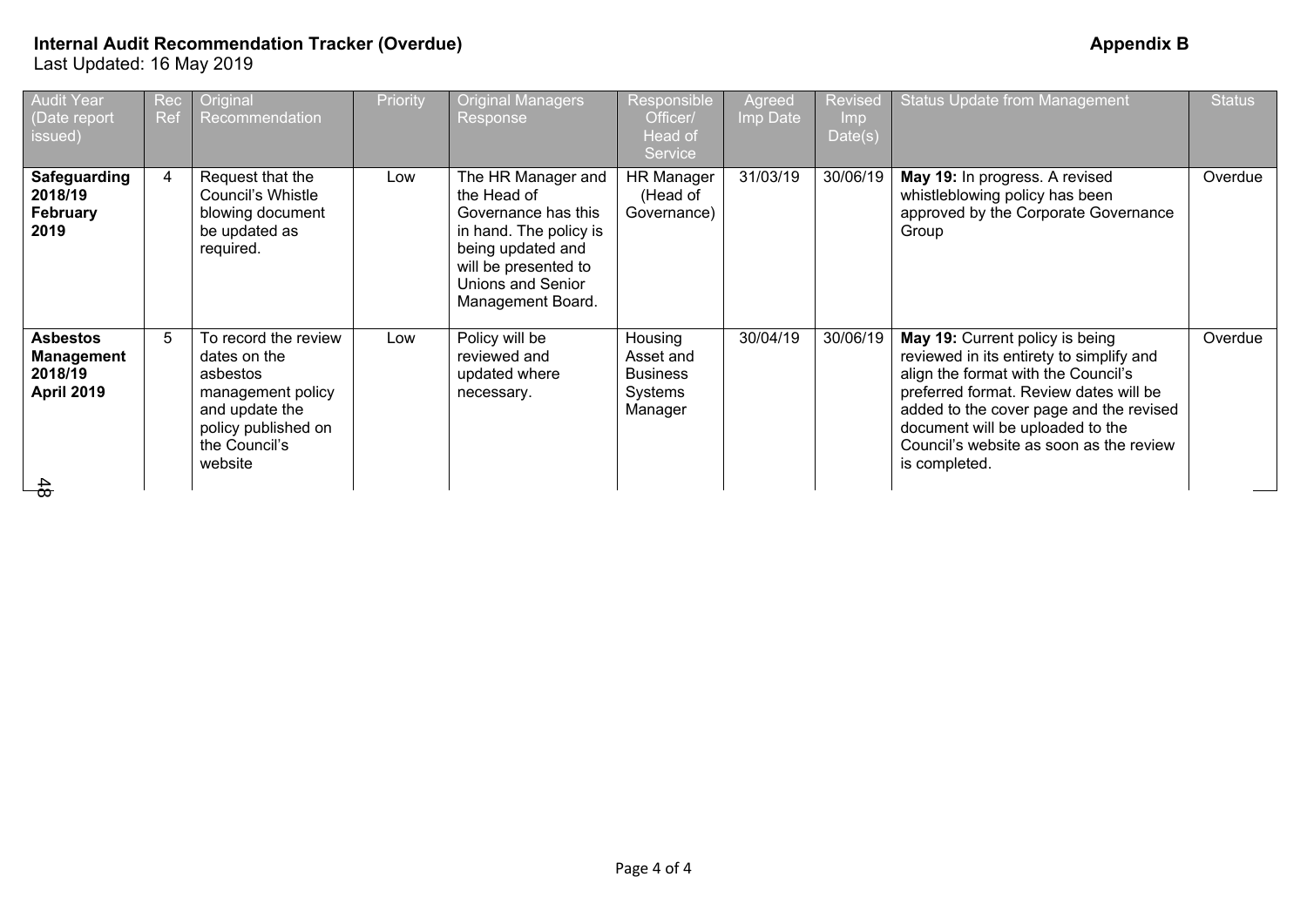|                |                                          | Agenda Item 11                                                                                                                                           |
|----------------|------------------------------------------|----------------------------------------------------------------------------------------------------------------------------------------------------------|
|                | <b>REPORT TO:</b>                        | <b>AUDIT AND STANDARDS COMMITTEE</b>                                                                                                                     |
| <b>DATE:</b>   |                                          | <b>12 JUNE 2019</b>                                                                                                                                      |
| TITLE:         |                                          | <b>RISK MANAGEMENT REPORT</b>                                                                                                                            |
|                | <b>LEAD OFFICER:</b>                     | STUART MOSELEY, INSURANCE AND RISK<br><b>MANAGER (01279) 446215</b>                                                                                      |
|                | <b>RECOMMENDED that:</b>                 |                                                                                                                                                          |
|                |                                          | A The Committee reviews the Corporate Risk Register as set out in the report                                                                             |
|                | <b>BACKGROUND</b>                        |                                                                                                                                                          |
| $1_{-}$        | management within the Council.           | The Audit and Standards Committee's terms of reference includes the<br>responsibility to monitor the effective development and operation of risk         |
| 2.             | Committee is to:                         | The Council's Risk Management Strategy agreed by the Committee in<br>November 2018 states that the responsibility of the Audit and Standards             |
|                | Council.                                 | a) Monitor the effective development and operation of risk management in                                                                                 |
|                | and monitor the Council's risk appetite. | b) Understand, scrutinise, and endorse the Council's risk management stra                                                                                |
|                | <b>CORPORATE RISK REGISTER</b>           |                                                                                                                                                          |
| 3.             | challenge.                               | To facilitate understanding of the Council's key risks, the Corporate Risk<br>Register is reported to the Audit and Standards Committee for scrutiny and |
| 4.             | Service Plan will also be monitored.     | The Corporate Risk Register is reviewed on a quarterly basis by the Senior<br>Management Board (SMB). Any cross-cutting or strategic risks contained     |
|                | <b>SUMMARY OF KEY RISKS</b>              |                                                                                                                                                          |
| 5 <sub>1</sub> |                                          | Corporate risks scoring 18 or higher are reported to SMB and are identified<br>the Corporate Risk Register which can be seen at Appendix A.              |
| 6.             | risks falling in to this category.       | Risks scoring 20 or higher will be reported to Cabinet as part of the regular<br>Finance and Performance Report (JFPR). As at 31 March 2019 there were   |
|                |                                          |                                                                                                                                                          |
|                |                                          | 49                                                                                                                                                       |

#### **RECOMMENDED that:**

#### **BACKGROUND**

- 1. The Audit and Standards Committee's terms of reference includes the responsibility to monitor the effective development and operation of risk management within the Council.
- 2. The Council's Risk Management Strategy agreed by the Committee in November 2018 states that the responsibility of the Audit and Standards Committee is to:
	- a) Monitor the effective development and operation of risk management in the Council.
	- b) Understand, scrutinise, and endorse the Council's risk management strategy and monitor the Council's risk appetite.

## **CORPORATE RISK REGISTER**

- 3. To facilitate understanding of the Council's key risks, the Corporate Risk Register is reported to the Audit and Standards Committee for scrutiny and challenge.
- 4. The Corporate Risk Register is reviewed on a quarterly basis by the Senior Management Board (SMB). Any cross-cutting or strategic risks contained in the Service Plan will also be monitored.

#### **SUMMARY OF KEY RISKS**

- 5. Corporate risks scoring 18 or higher are reported to SMB and are identified in the Corporate Risk Register which can be seen at Appendix A.
- 6. Risks scoring 20 or higher will be reported to Cabinet as part of the regular Joint Finance and Performance Report (JFPR). As at 31 March 2019 there were no risks falling in to this category.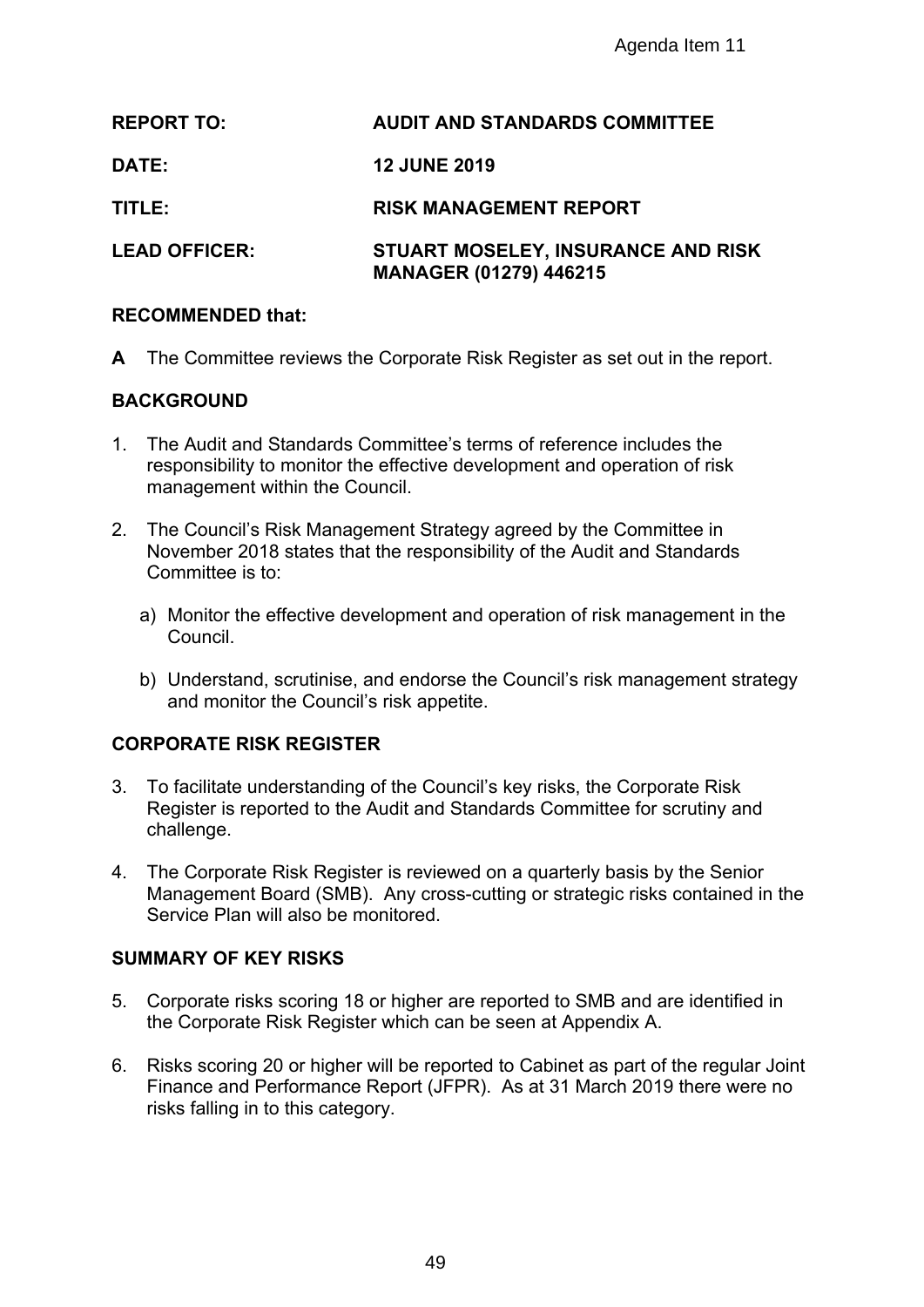7. Moving forward and with the development of the In Phase performance and risk software it is anticipated that Service risks will also be available for reporting in a similar way.

#### **IMPLICATIONS**

**Place (Includes Sustainability)** None specific. **Author: Andrew Bramidge, Project Director – Enterprise Zone and Interim Head of Planning**

**Finance (Includes ICT)** None specific. **Author: Simon Freeman, Head of Finance and Deputy to the Managing Director**

**Housing** As contained within the report. **Author: Andrew Murray, Head of Housing**

**Community Wellbeing (Includes Equalities and Social Inclusion)** As contained within the report. **Author: Jane Greer, Head of Community Wellbeing**

#### **Governance (Includes HR)**

Having a considered Corporate Risk Register enables the Council to understand and manage the risks that are inherent to the work undertaken and could have the greatest impact. Regular monitoring by the Committee ensures accountability and that those risks are regularly captured and reported on.

## **Author: Simon Hill, Head of Governance**

#### **Appendices**

Appendix A – Corporate Risk Register

#### **Glossary of Terms**

JFPR – Joint Finance Performance Report SMB – Senior Management Board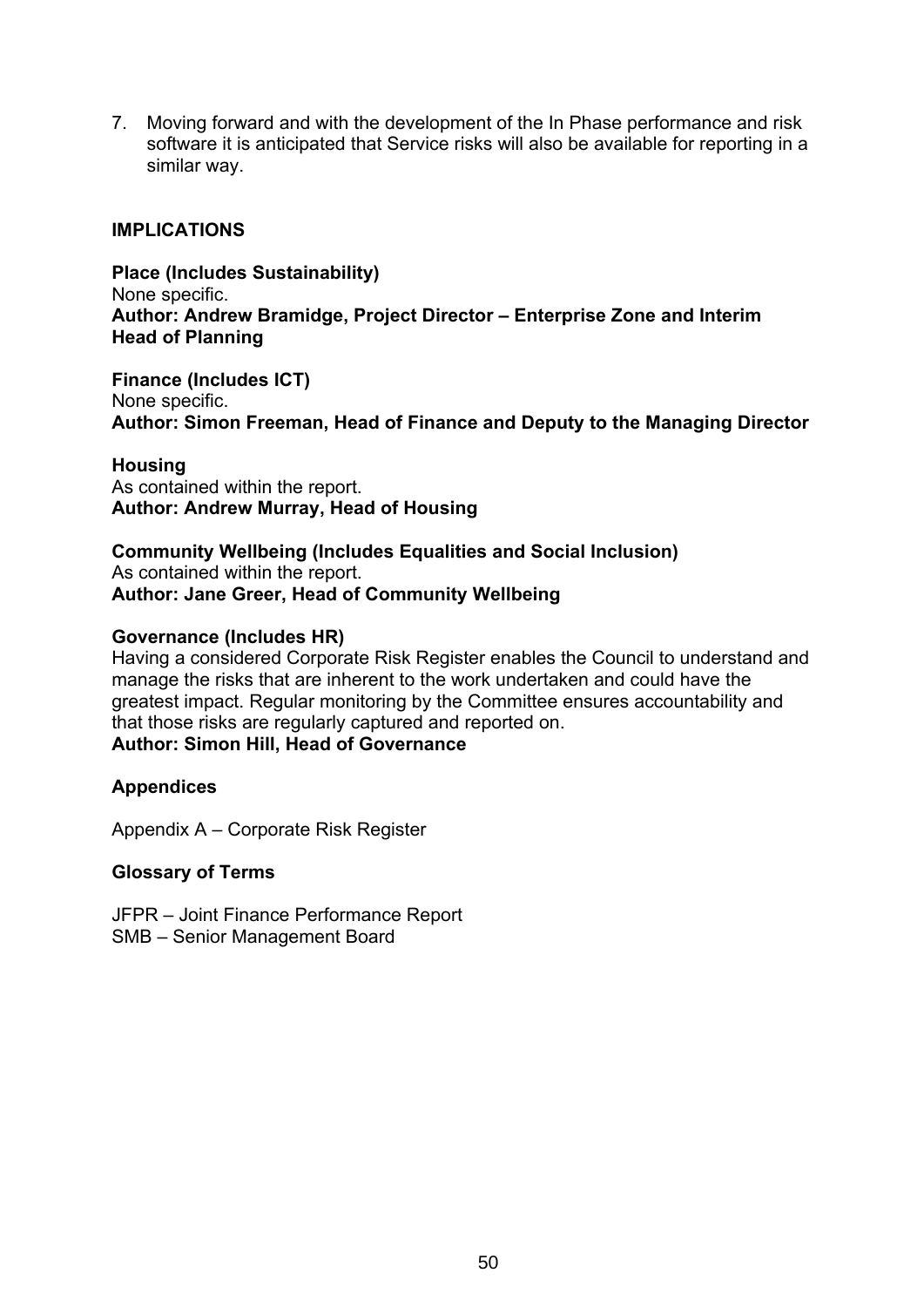|                                  |                                             | Appendix A - Strategic Risks with Residual Risk Score between 18 and 25                                                                                                                                                                |                    |                               |                                      |     |                           |                       |                                                                                                                                                                                          |
|----------------------------------|---------------------------------------------|----------------------------------------------------------------------------------------------------------------------------------------------------------------------------------------------------------------------------------------|--------------------|-------------------------------|--------------------------------------|-----|---------------------------|-----------------------|------------------------------------------------------------------------------------------------------------------------------------------------------------------------------------------|
| Inherent<br>Likelihood           | Inherent<br>Impact                          | Residual<br>Likelihood                                                                                                                                                                                                                 | Residual<br>Impact | Residual<br><b>Risk Score</b> | Residual<br><b>Risk</b><br>Indicator | DoT | Foreseeable<br>Likelihood | Foreseeable<br>Impact | Foreseeable<br><b>Risk Score</b>                                                                                                                                                         |
|                                  | <b>CR01 - Financial resilience</b>          |                                                                                                                                                                                                                                        |                    |                               |                                      |     |                           |                       |                                                                                                                                                                                          |
| Risk Owner: Freeman, Simon       |                                             |                                                                                                                                                                                                                                        |                    |                               |                                      |     |                           |                       |                                                                                                                                                                                          |
|                                  |                                             |                                                                                                                                                                                                                                        |                    |                               |                                      |     |                           |                       | Last Reviewed: 31/03/2019                                                                                                                                                                |
|                                  | IF : If a sustainable budget is not secured | THEN: Then the Council will lack financial resilience                                                                                                                                                                                  |                    |                               |                                      |     |                           |                       |                                                                                                                                                                                          |
|                                  |                                             | BACKGROUND: The Government's fiscal policy in respect of deficit reduction reducing public sector funding combined with the Council's limited ability to raise                                                                         |                    |                               |                                      |     |                           |                       |                                                                                                                                                                                          |
|                                  |                                             |                                                                                                                                                                                                                                        |                    |                               |                                      |     |                           |                       | income could result in the Council's financial resilience being at risk. In addition uncertainty exists in respect of the Government's plans for local government funding                |
|                                  | reform and business rates retention.        |                                                                                                                                                                                                                                        |                    |                               |                                      |     |                           |                       |                                                                                                                                                                                          |
| Likely (4)                       | Major (4)                                   | Moderate $(3)$                                                                                                                                                                                                                         | Major (4)          |                               | 18                                   | ➡   | Moderate (3)              | Moderate (3)          | 13                                                                                                                                                                                       |
|                                  |                                             | CONTROLS ALREADY IN PLACE : Development of the Council's MTFS and the detailed planning of future budgets is now undertaken early in the financial year and is an on-going                                                             |                    |                               |                                      |     |                           |                       |                                                                                                                                                                                          |
|                                  |                                             |                                                                                                                                                                                                                                        |                    |                               |                                      |     |                           |                       | process rather than an annual review and is linked with the monthly Budget Monitoring process. The council has approved a three year MTFP which reflects that there are very small       |
|                                  |                                             | projected budget gaps over the period 2019/20 - 2021/22 subject to the outcomes of the anticipated Government funding review.                                                                                                          |                    |                               |                                      |     |                           |                       | ADDITIONAL ACTIONS TO MITIGATE RISK: Whilst the pressures generated in the Council's grant income are largely driven by Government policy the financial situation continues to           |
|                                  |                                             |                                                                                                                                                                                                                                        |                    |                               |                                      |     |                           |                       | be monitored at a high frequency. The Administration will continue to be provided with detailed financial information and will be appropriately supported in reaching decisions upon how |
|                                  | these financial challenges can be faced.    |                                                                                                                                                                                                                                        |                    |                               |                                      |     |                           |                       |                                                                                                                                                                                          |
|                                  | <b>CR02 - The Harlow Offer</b>              |                                                                                                                                                                                                                                        |                    |                               |                                      |     |                           |                       |                                                                                                                                                                                          |
| Risk Owner: Greer, Jane          |                                             |                                                                                                                                                                                                                                        |                    |                               |                                      |     |                           |                       |                                                                                                                                                                                          |
|                                  |                                             |                                                                                                                                                                                                                                        |                    |                               |                                      |     |                           |                       | Last Reviewed: 31/03/2019                                                                                                                                                                |
| IF : If the Harlow Offer is poor |                                             |                                                                                                                                                                                                                                        |                    |                               |                                      |     |                           |                       |                                                                                                                                                                                          |
|                                  |                                             | THEN: Then the town will fail to attract new or retain current businesses                                                                                                                                                              |                    |                               |                                      |     |                           |                       |                                                                                                                                                                                          |
|                                  |                                             | BACKGROUND : A lack of private sector investment and/or disinvestment by retailers and landowners in the Town Centre could lead to a further decline in its                                                                            |                    |                               |                                      |     |                           |                       |                                                                                                                                                                                          |
|                                  |                                             | attractiveness as a shopping and leisure destination. The Harlow Offer is key to retaining and attracting new investment in to the town                                                                                                |                    |                               |                                      |     |                           |                       |                                                                                                                                                                                          |
| Likely (4)                       | Major (4)                                   | Moderate (3)                                                                                                                                                                                                                           | Major (4)          |                               | 18                                   |     | Moderate (3)              | Moderate (3)          | 13                                                                                                                                                                                       |
|                                  |                                             | CONTROLS ALREADY IN PLACE : Infrastructure plan (incl M11/J7A). Town centre improvements. Housing mix. Enterprise Zone delivery lead. Economic Development Strategy.<br>Project to promote the Harlow opportunity commenced late 2017. |                    |                               |                                      |     |                           |                       |                                                                                                                                                                                          |
|                                  |                                             | ADDITIONAL ACTIONS TO MITIGATE RISK: Continued work with ECC to deliver road and transport infrastructure improvements. Develop forward plan for improving transport                                                                   |                    |                               |                                      |     |                           |                       |                                                                                                                                                                                          |
|                                  |                                             | infrastructure in Harlow. Take forward EZ skills plan to support development of a skilled workforce. Town Centre public realm improvements.                                                                                            |                    |                               |                                      |     |                           |                       |                                                                                                                                                                                          |
|                                  |                                             | <b>CR05 - Inability to fulfill Community Leadership role</b>                                                                                                                                                                           |                    |                               |                                      |     |                           |                       |                                                                                                                                                                                          |
| Risk Owner: Greer, Jane          |                                             |                                                                                                                                                                                                                                        |                    |                               |                                      |     |                           |                       |                                                                                                                                                                                          |
|                                  |                                             |                                                                                                                                                                                                                                        |                    |                               |                                      |     |                           |                       | Last Reviewed: 31/03/2019                                                                                                                                                                |
|                                  |                                             | IF : If the Council is unable to fulfil its community leadership role                                                                                                                                                                  |                    |                               |                                      |     |                           |                       |                                                                                                                                                                                          |
|                                  |                                             | THEN: Then partnering and strategic opportunities may be lost, impacting on strategic plans and the future of discretionary services                                                                                                   |                    |                               |                                      |     |                           |                       |                                                                                                                                                                                          |
|                                  |                                             |                                                                                                                                                                                                                                        |                    |                               |                                      |     |                           |                       | BACKGROUND : Discretionary services are dependent upon the Council's community leadership role which relies to some extent on co-production and co-operation of                          |
| other agencies and organisations |                                             |                                                                                                                                                                                                                                        |                    |                               |                                      |     |                           |                       |                                                                                                                                                                                          |
| Moderate (3)                     | Major (4)                                   | Moderate (3)                                                                                                                                                                                                                           | Major $(4)$        |                               | 18                                   | ➡   | Unlikely $(2)$            | Moderate (3)          | 9                                                                                                                                                                                        |
|                                  |                                             | CONTROLS ALREADY IN PLACE : Health and Wellbeing Strategy, Safer Harlow Partnership, Regeneration Strategy                                                                                                                             |                    |                               |                                      |     |                           |                       |                                                                                                                                                                                          |